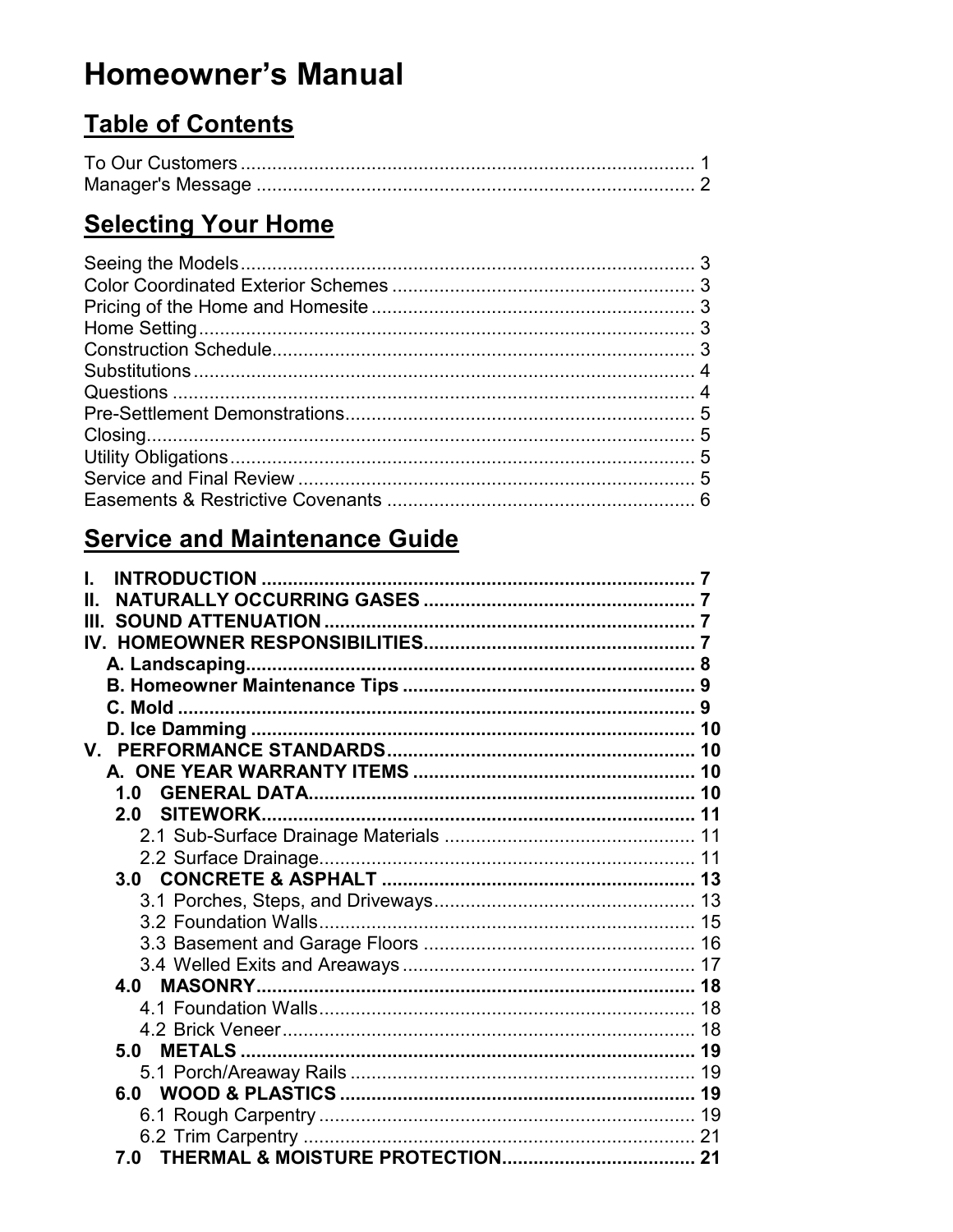| 8.0                                                  |  |
|------------------------------------------------------|--|
|                                                      |  |
|                                                      |  |
|                                                      |  |
|                                                      |  |
| 9.0                                                  |  |
|                                                      |  |
|                                                      |  |
|                                                      |  |
|                                                      |  |
|                                                      |  |
|                                                      |  |
|                                                      |  |
|                                                      |  |
|                                                      |  |
|                                                      |  |
| 11.0 KITCHEN CABINETS, VANITIES AND COUNTER TOPS  40 |  |
|                                                      |  |
|                                                      |  |
|                                                      |  |
| 12.1 Water Supply, Sewers, Fixtures & Drains 42      |  |
|                                                      |  |
|                                                      |  |
| 13.0 HVAC.                                           |  |
|                                                      |  |
|                                                      |  |
|                                                      |  |
| <b>15.0 PLUMBING</b>                                 |  |
| 15.1 Water Supply, Sewers, Fixtures & Drains 49      |  |
|                                                      |  |
|                                                      |  |
|                                                      |  |
|                                                      |  |
|                                                      |  |
|                                                      |  |
| 18.0 FIRE SUPPRESSION SPRINKLER SYSTEM 53            |  |
|                                                      |  |

# **Homeowner Limited Warranty**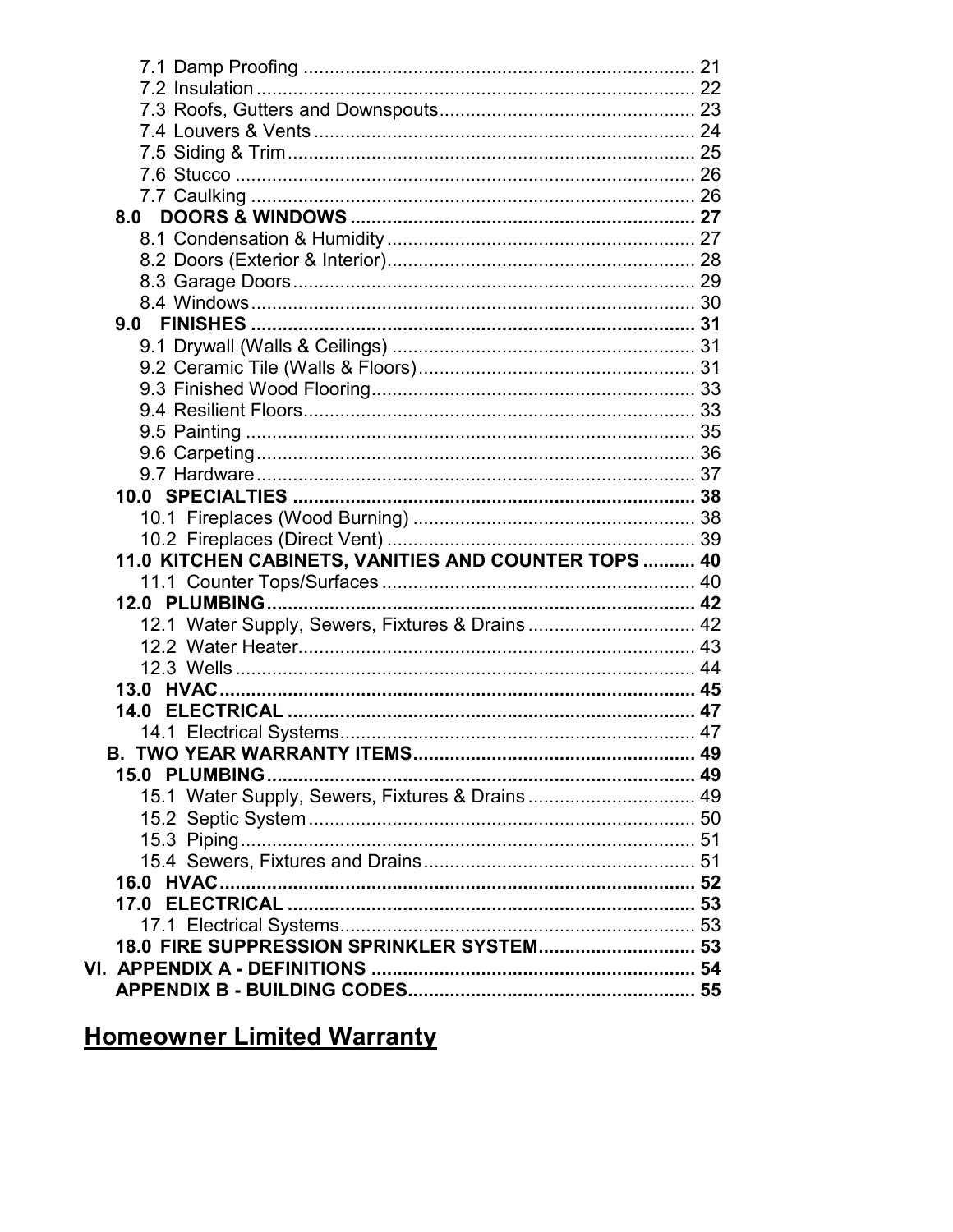

# To Our Customers

Welcome to your new home. We are pleased you have taken the time to review your home, which has been built with quality materials, products and skilled workmanship.

Our decentralized building operation allows our local field operations staff to carry on the day to day building activities. To aid them with technical matters we provide assistance and back up with our own finance company, NVR Mortgage, our manufacturing facilities, and skilled staff to assure that the product we deliver is all that you hoped it would be.

Before taking possession of your new home, you will be asked to attend a pre-settlement demonstration with the Project Manager who has been in charge of the construction of your home. The purpose of this pre-settlement meeting is to familiarize you with the operation of all equipment, to review all owners' maintenance responsibilities, and to demonstrate the quality of your home. Any items that are not up to industry standards of workmanship will be noted for correction.

A Company representative will schedule a final review within ten months after the pre-settlement closing. Issues related to the original construction, if any, should have become apparent by this time. Please keep a list of any such issues, and we will take care of them after the final review in accordance with the "Homeowner Limited Warranty" which is set forth in the back of this booklet.

Normally, final repairs and adjustments can be completed within ten (10) business days, weather permitting. Emergency items, those that make living in the home unsafe, will be addressed immediately upon notification and repaired as quickly as possible.

We urge you to read this booklet carefully and to review it from time to time. We believe it will help you protect your investment.

We wish you many happy years in your new home.

Sincerely,

Paul C. Saville President Chief and Executive Officer NVR, Inc.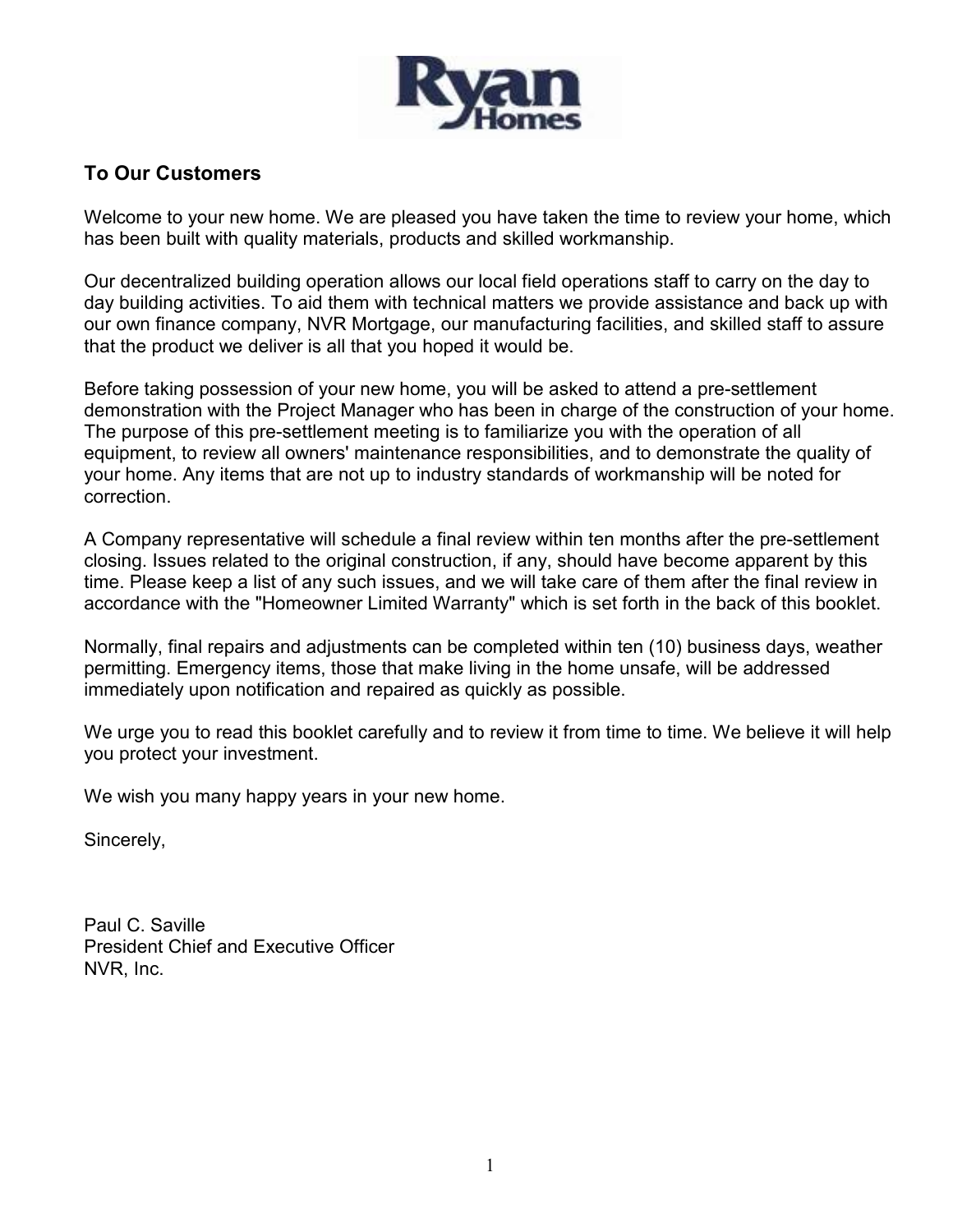

# Manager's Message

The information in this booklet is presented to help you in selecting and maintaining your new home. The purchase of a new home may be the biggest single expenditure you will make in your lifetime. We intend that it be a happy and satisfying experience for your family. We encourage you to ask questions about anything that you don't completely understand.

In the first section of this booklet, we describe the process of viewing models, selecting options, signing the purchase agreement, obtaining a mortgage, reviewing the completed home closing, and moving into your new home. It is important that you understand this process so that you get the product that you are expecting.

The next portion of this guide deals with the maintenance of your home so that you may obtain maximum enjoyment from it. We stress that a good home does require maintenance. From the day you move in, your home will undergo wear and tear like any other product which is subject to use. However, if the instructions in this guide are carefully followed, you should be able to prevent many issues and take care of most of the maintenance with only occasional reliance on professional service personnel over the years you live in your home.

In most locations, the construction of each home includes our Standard Energy Package (S.E.P.). This construction process has evolved over several years and several thousand homes. The intent of the S.E.P. construction process is to give you a well insulated home and to reduce air infiltration, a significant detail that most builders overlook.

In the final pages of this booklet, you will find our homeowners limited warranty. Please read it thoroughly and make certain you understand it before you execute a purchase agreement.

A very high percentage of our customers come from the recommendation of our current homeowners. We look forward to serving you and hope that you will be so enthusiastic about your home that you in turn will recommend us to others.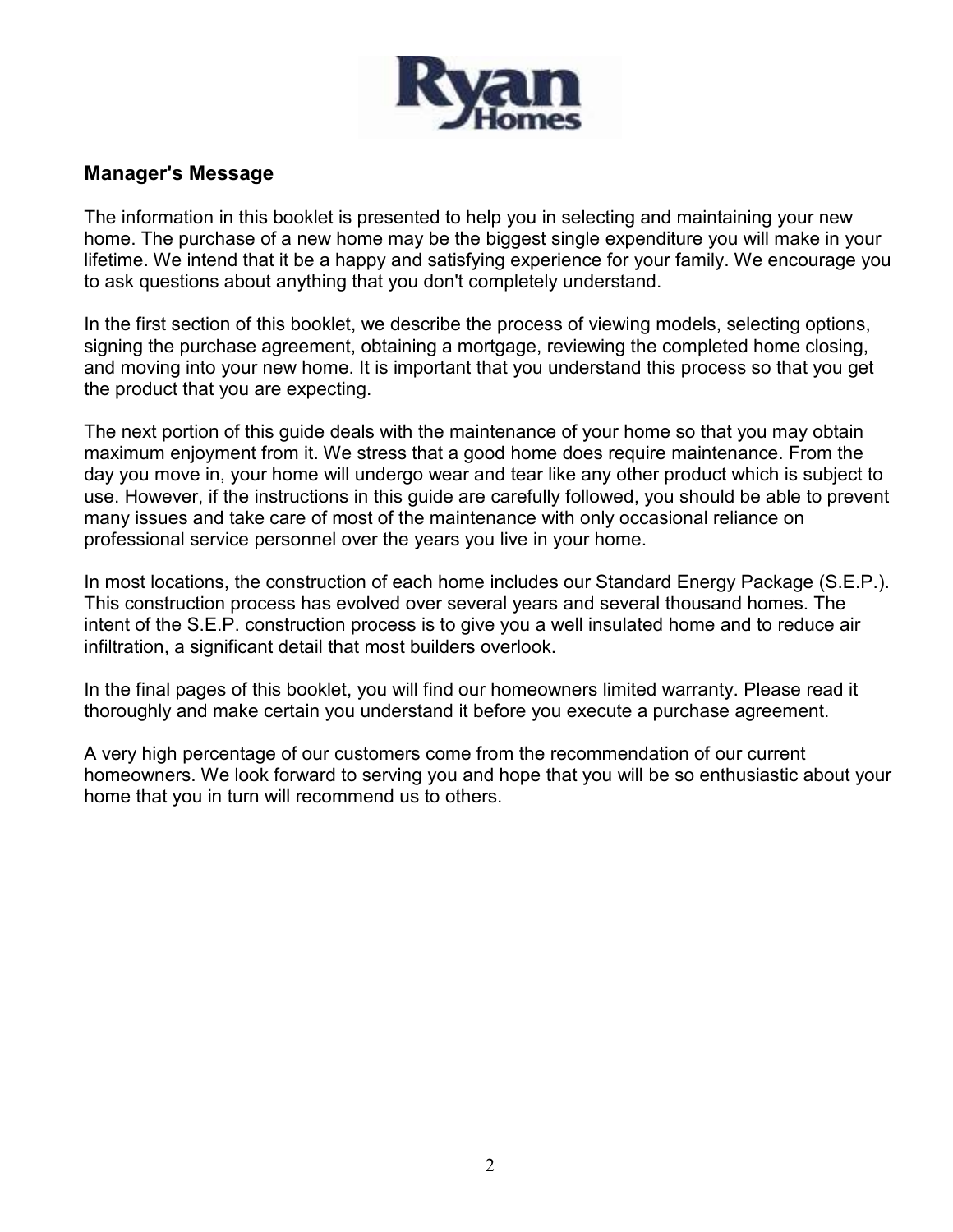# Selecting Your Home

# Seeing the Models

Our Homebuilding Operations build different types of homes in a number of geographically separated communities. The locations of these communities are selected in order to provide you with a choice of educational systems, convenient shopping, easy access to transportation and a variety of price ranges. Our models let you see different architectural designs, floor plans, exterior color combinations and material usages. Because of our wide variety of options, all available options cannot be shown on one model. If you don't see a type of design or an option in which you are interested, ask if it is available. For various reasons options on a home may vary from community to community and from home to home.

# Color Coordinated Exterior Schemes

In most locations, we have a color selection guide from which you may select the exterior colors of your home. The guide has been carefully planned by professional designers to create the most pleasing blend of coordinated exterior color schemes. The result is a more beautiful home for you and a more attractive neighborhood, which not only protects but also enhances your investment.

# Pricing of the Home and Homesite

Similar models may sell for different prices in different communities for various reasons. The cost of land, building permits, sewer and water fees and local building code requirements all have an effect on selling prices. Despite spiraling material and construction costs, the purchase price of your new home does not change after you have signed the purchase agreement and specified the options and selection sheet items you want. For pricing information see the price list published for the community in which you are interested or your Sales and Marketing Representative.

# Home Setting

The location of your home on the homesite is determined by many factors. Some of them are:

- 1) Municipality requirements for set back, front, rear and side yards
- 2) Soil conditions and topography
- 3) House type
- 4) Drainage
- 5) Easements
- 6) Sewer tap elevation
- 7) Driveway gradient

We use both professional engineers and our Project Managers to properly "site" your home on the homesite. In some cases, governmental agencies require a detailed home location plan or a "plot plan". We must then be sure the home is situated according to that plan. Home setting is a critical issue. We have the responsibility to set your home professionally. Sometimes additional trees must be removed to correctly establish swales so that your yard drains properly.

We will build your home either "per plan" or "reverse plan". One is the mirror image of the other. The contour of the homesite itself dictates which way the home is built. This allows us to minimize the driveway slope and properly move water around the house. In all matters pertaining to home setting, we have sole discretion and responsibility. We will make every effort to set your home on the homesite so that as many trees as are practical can remain for your enjoyment.

# Construction Schedule

When you sign your purchase agreement the Sales and Marketing Representative will refer to our long-range schedule and give you a tentative delivery date. Prior to the start of construction, there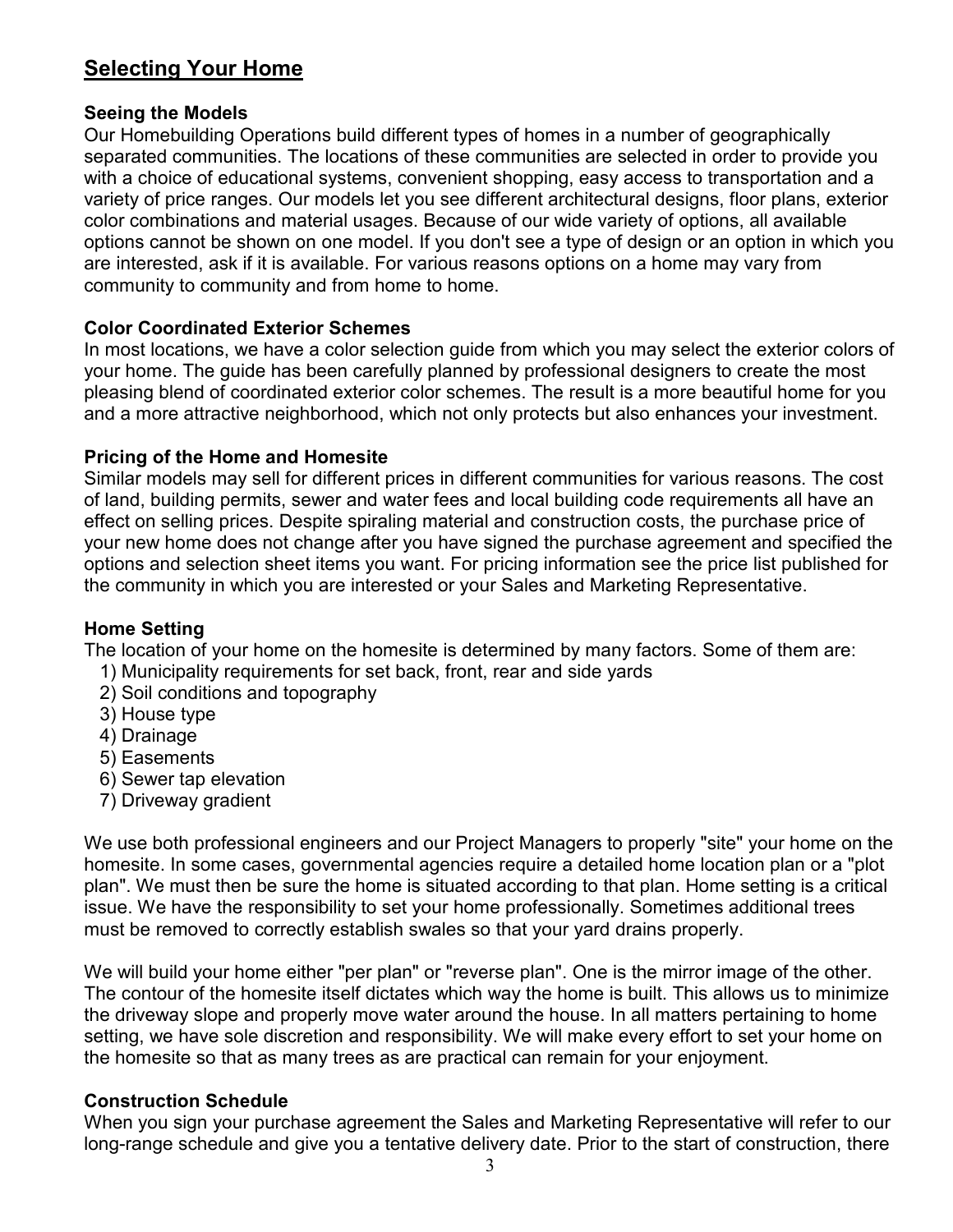are several things that are necessary for you to do. At a minimum, the selection sheet for your home must be completed, the mortgage approval must be obtained, and the balance of the down payment, as may be required by the purchase agreement, must be turned over to us.

When these items have been completed and we are in a position to start construction, the home is put on our production schedule. Construction time may vary depending on the size of the home you have purchased, the area of the country in which we are building and other circumstances. At the time we begin construction, we will inform you of the scheduled tentative delivery date and within approximately 30 days of the anticipated completion of construction, we will be in touch with you to coordinate the date of pre-settlement and closing.

The completion of your home is not entirely under our control. The delivery date may vary due to development of the community, weather, suppliers, and governmental process and procedures. Therefore, allow some time between our scheduled delivery date and the date you have to be out of your current residence.

Since you cannot move into your new home prior to final settlement, make your moving arrangements flexible. You should not establish a firm moving date until you have been informed of the exact closing date by our division office. We cannot be responsible for any interim or transition living arrangements.

# **Substitutions**

We are faced with the responsibility of constantly and continually evaluating our home plans and making changes to improve them or to meet governmental building code requirements as they change.

Sometimes the tile, countertop or vanity coverings, paint, electrical fixtures, or other items selected by you may be unavailable when we are ready to order and use them. There are also times when there is a variation in color or composition from one tile, brick or paint, etc. to another by the same manufacturer. These variations cannot always be controlled because subsequent production runs may have small differences. Because of our desire to avoid delay in completion of your home, we may have to make minor substitutions. We will stay as close to the original selection as possible.

Major substitutions, i.e., floor tile, siding color, etc. will not be made without notifying you. In all cases, substituted items will be of similar quality.

# Questions

There are literally thousands of details that are involved in the building of your home and it is impossible for us to tell you all of the things that may arise before, during and after construction. If you have any questions that you would like answered or clarified, please ask them.

Questions about construction of your home should be discussed with your Sales and Marketing Representative or the Project Manager. It may be necessary for an appointment to be scheduled. Our Project Managers are often responsible for several communities. Because of their schedule, it may take them up to 24 hours to return your call. Homes under construction contain many potential hazards. For insurance reasons, you are not allowed to visit the home while it is under construction.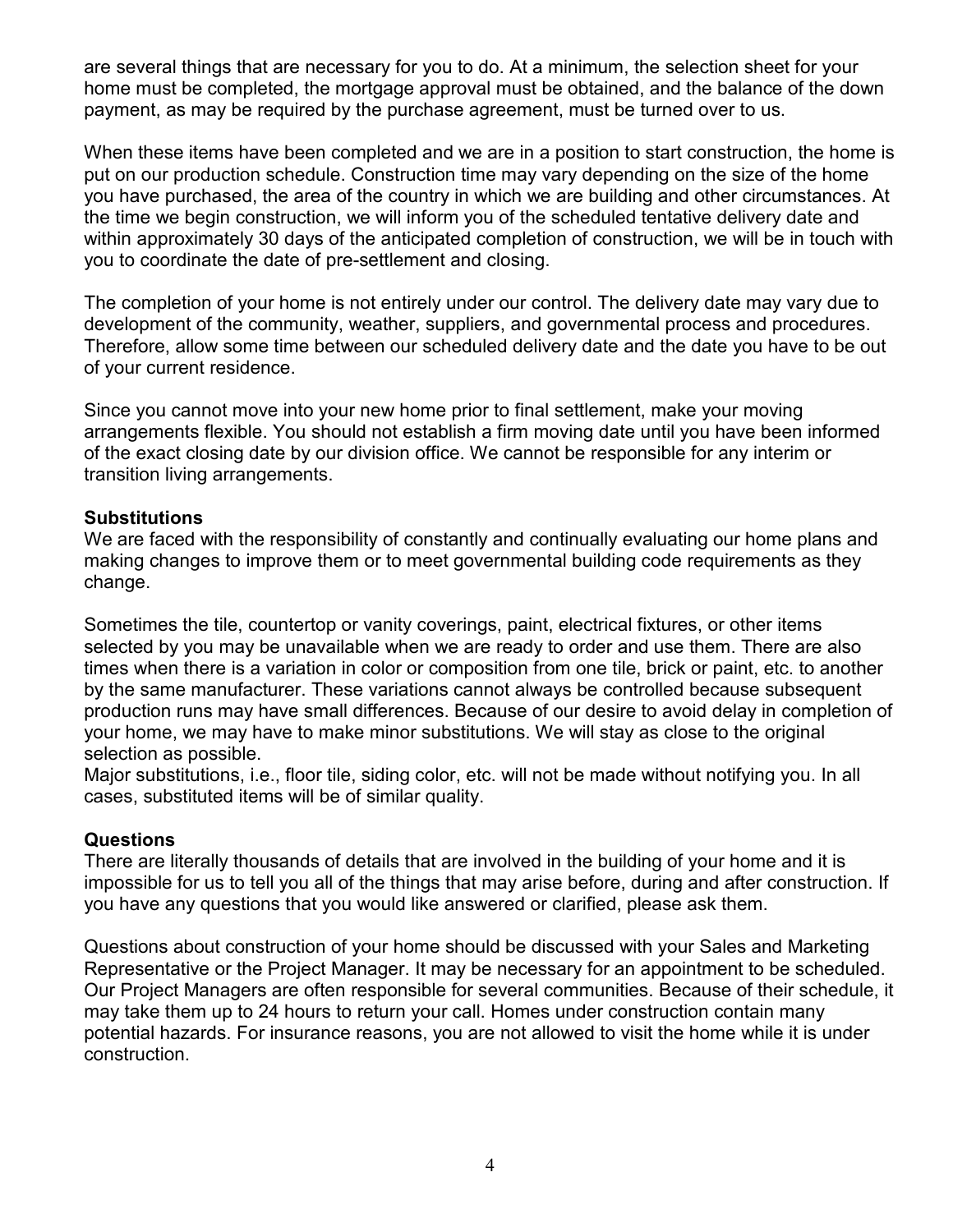# Pre-Settlement Demonstrations

During all the steps previously mentioned and until the completion of your home, your Project Manager is constantly inspecting your home. You should be aware that there are different levels of inspections from local to state to federal.

Before taking possession of your home, a presettlement demonstration will be scheduled with the Project Manager who has been in charge of the construction of your home. The purpose of this meeting is to familiarize you with the operation of all equipment, to review owner's maintenance responsibilities and to demonstrate the quality and features of your home. Any items that are not up to industry standards of workmanship will be noted for correction.

Please review kitchen cabinets, plumbing fixtures, lighting fixtures, flooring, siding, carpet and other visible items very carefully for scratches, chips or flaws, because these items will not be replaced or repaired after you have occupied the home. It must be assumed that any such damage resulted from your use of the home if not identified during the pre-settlement demonstration.

We also ask that you pay close attention to all of the Project Manager's instructions, particularly on how to care for the kitchen cabinets, countertops, appliances, furnace and water heater. All agreed upon items for correction will be noted on the pre-settlement form, a copy of which will be given to you. Items noted should be attended to within ten (10) business days, weather permitting. When all noted items are completed, you will be asked to sign the demonstration form that the work has been completed.

# Closing

Closing will take place at NVR Mortgage or another designated closing office. You will be given possession of the home following satisfactory completion of pre-settlement and closing, including transfer of funds.

You may not move your family or any of your furniture into the home before the final settlement takes place and the occupancy permit has been issued by the local municipality. You will receive the keys to your new home at your closing.

## Utility Obligations

In most communities you personally must apply for activating telephone, water, electrical and (where applicable) natural gas service. In some cities, utility companies require advance notice in order to service you in the time frame you require.

Also, in some cases, deposits may be required. You are required to remove our name as of date of closing.

# Service and Final Review

A final review will be scheduled with you by phone or letter (in advance) to take place during the ten months immediately after you occupy the home. The purpose of this review is to identify at one time any and all conditions which have developed during the early months of occupancy. When the items noted during the final review are addressed, you will be asked to sign the review form indicating that they have been completed. It is very unlikely that any further adjustments, concerns or conditions will occur which are the result of deficiencies in the original construction. If you maintain your home carefully, it should remain in excellent condition for many years.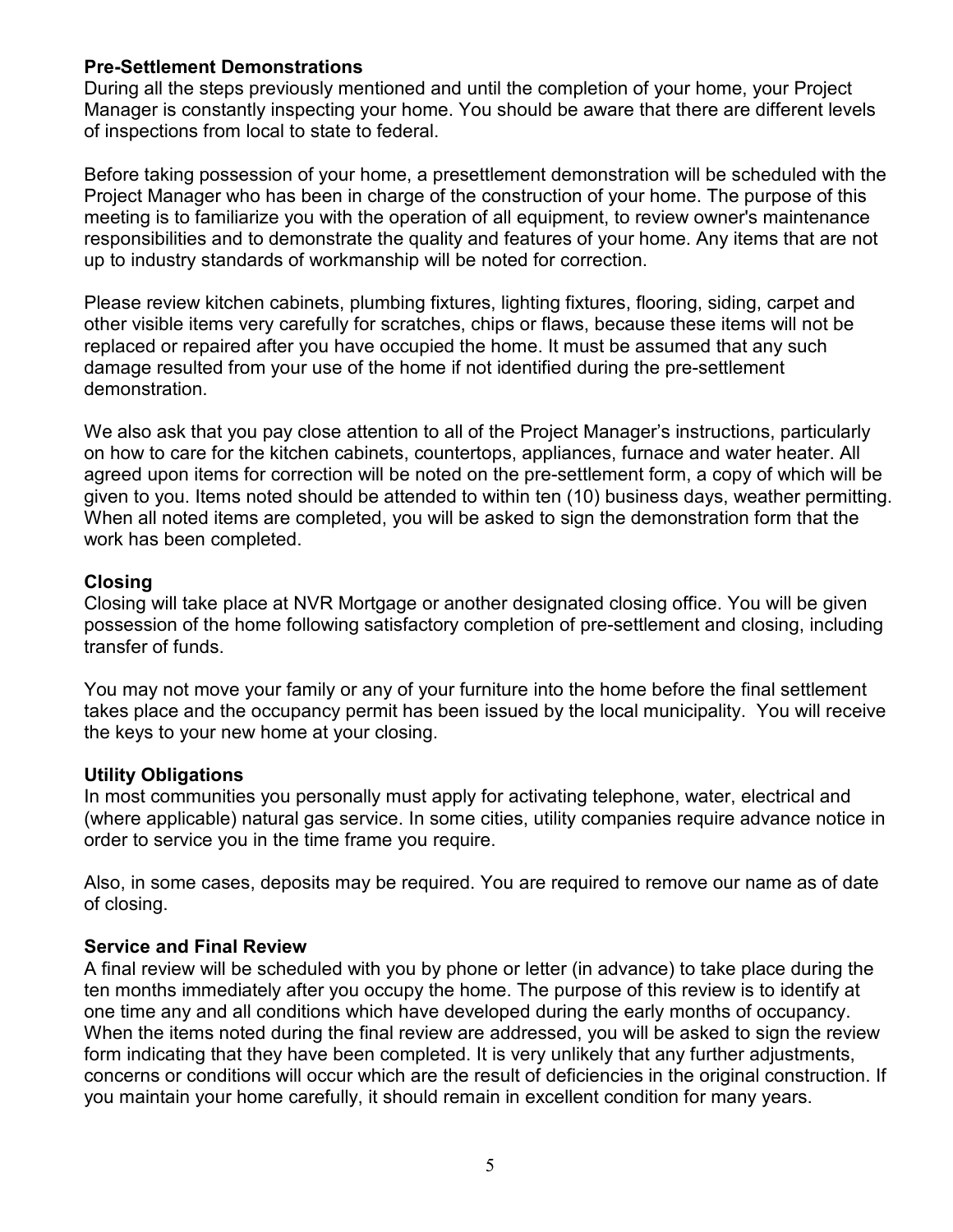In emergency situations (anything that may make the premises uninhabitable or cause lasting damage) you should telephone directly to those companies listed on the emergency phone list you received at the pre-settlement demonstration. If you are unable to cope adequately with the problem, call our division office for assistance between the hours of 8:00 a.m. and 5:00 p.m. during normal business days.

## THE LIMITED WARRANTY PROVIDED FOR IN THIS BOOKLET INCLUDES BINDING ARBITRATION IN THE EVENT OF A DISPUTE WHICH IS NOT SETTLED BETWEEN YOU AND THE BUILDER. YOU SHOULD READ THE ARBITRATION PROCEDURES AND BE FAMILIAR WITH YOUR RIGHTS AND RESPONSIBILIITIES IN THE EVENT ARBITRATION IS USED.

# Easements & Restrictive Covenants

It is very likely that easements on or adjacent to your lot have been granted to municipalities or utility companies. They typically include right-of-way areas for street, line of site, and sidewalk, as well as electric, telephone, sewer, water and gas utility lines. In some cases drainage easements have been established to control water run-off.

The easements are normally included on your plot plan, the community map, and/or the recorded plot plan. This may not always be the case, however, because easements can be created at any time. They are, however, a matter of record and can be found on file in the land records at the local Court House. Please remember that the use of land within recorded easements is at the discretion of the municipality or utility companies. Therefore, transformers or other utility boxes may be located within these areas without our knowledge. We have paid careful attention to these easements in locating your home on the lot and in the grading of your homesite. It's important not to change any grades in your drainage easements or install any structures of a permanent nature in easement areas.

Sometimes restrictive covenants may have been recorded by the community in which your new home will be built. These covenants are designed to protect the value of your property by prohibiting, without approval, certain practices such as keeping of livestock, erecting of fences, etc. The restrictions vary from community to community. Your Sales and Marketing Representative can supply you with a copy of these restrictions for your community.

In addition, there are zoning and community regulations that apply to your community. Such regulations govern building setback lines, side yard regulations, square footage regulations, and in some cases may cover the extent and type of alterations you can make to your property. Check with your local governmental authorities if you plan to alter your home or grounds.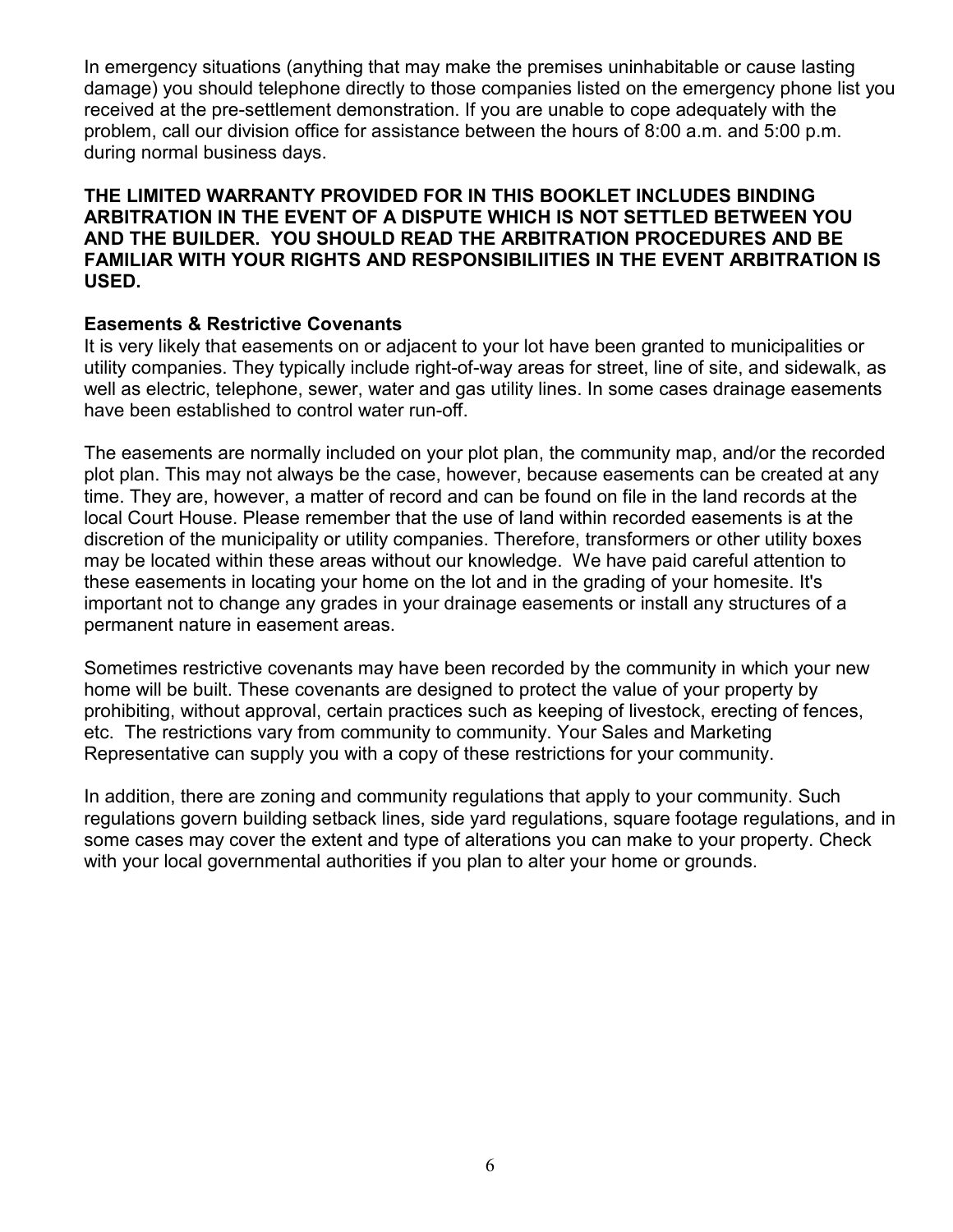# I. INTRODUCTION

PLEASE READ THIS CAREFULLY. The following is intended to acquaint you with our responsibilities under this Limited Warranty. If a defect that results in actual physical damage to the home occurs, the Performance Standards will be used to determine our obligation under this Limited Warranty. If a specific defect is not addressed in the Performance Standards, one of the following standards will be used to determine our obligation under this Limited Warranty:

- a. Locally adopted codes; or
- b. Model codes covering building, mechanical, plumbing and electrical systems (Appendix A); or
- c. Codes of nearby jurisdictions; or
- d. Locally accepted building practices.

Also note that coverage on certain items varies within the Warranty Period and some items rely on proper maintenance and timely notification by the Homeowner. We reserve the right to review each warranty claim individually based upon the circumstances of the claim.

Any time that warranty service is performed during the Warranty Period, such service continues to be covered within the remaining original Warranty Period; however, there is not any extension to any service item beyond the original Warranty Period.

# II. NATURALLY OCCURRING GASES

A small percentage of homes in the United States experience elevated levels of radon gas and/or methane gas or other naturally occurring gases. These are naturally occurring gases which rise up and escape from the soil. This phenomenon can occur in any home, regardless of the type of home or who builds it. We claim no expertise in the measurement or reduction of these gases in homes, nor do we provide any advice to homeowners as to acceptable levels or possible health hazards of the gases. As to radon, homeowners may wish to obtain a test kit that meets the EPA protocol for measuring the level of radon gas in their homes. EPA publishes a list which provides information on EPA-approved suppliers of such test kits. Further information is available through the U.S. Environmental Protection Agency or the applicable state environmental protection office. WE MAKE NO WARRANTY, EITHER EXPRESS OR IMPLIED, AS TO THE PRESENCE OF NATURALLY OCCURRING GASES, SUCH AS RADON AND/OR METHANE, AT OR IN THE VICINITY OF THE SUBJECT PROPERTY.

## III. SOUND ATTENUATION

Although our homes meet or exceed the code requirements for sound attenuation, there remains the possibility that you will be able to hear sounds from interior and exterior sources through the windows, floors and walls. If noise is caused by a construction defect, such defect will be warranted as provided in this booklet; however, noise from whatever source cannot be excluded entirely.

# IV. HOMEOWNER RESPONSIBILITIES

The home requires an active maintenance effort on the Homeowner's part to reduce the likelihood of damage due to neglect, improper maintenance, or abnormal use. Various regions of the country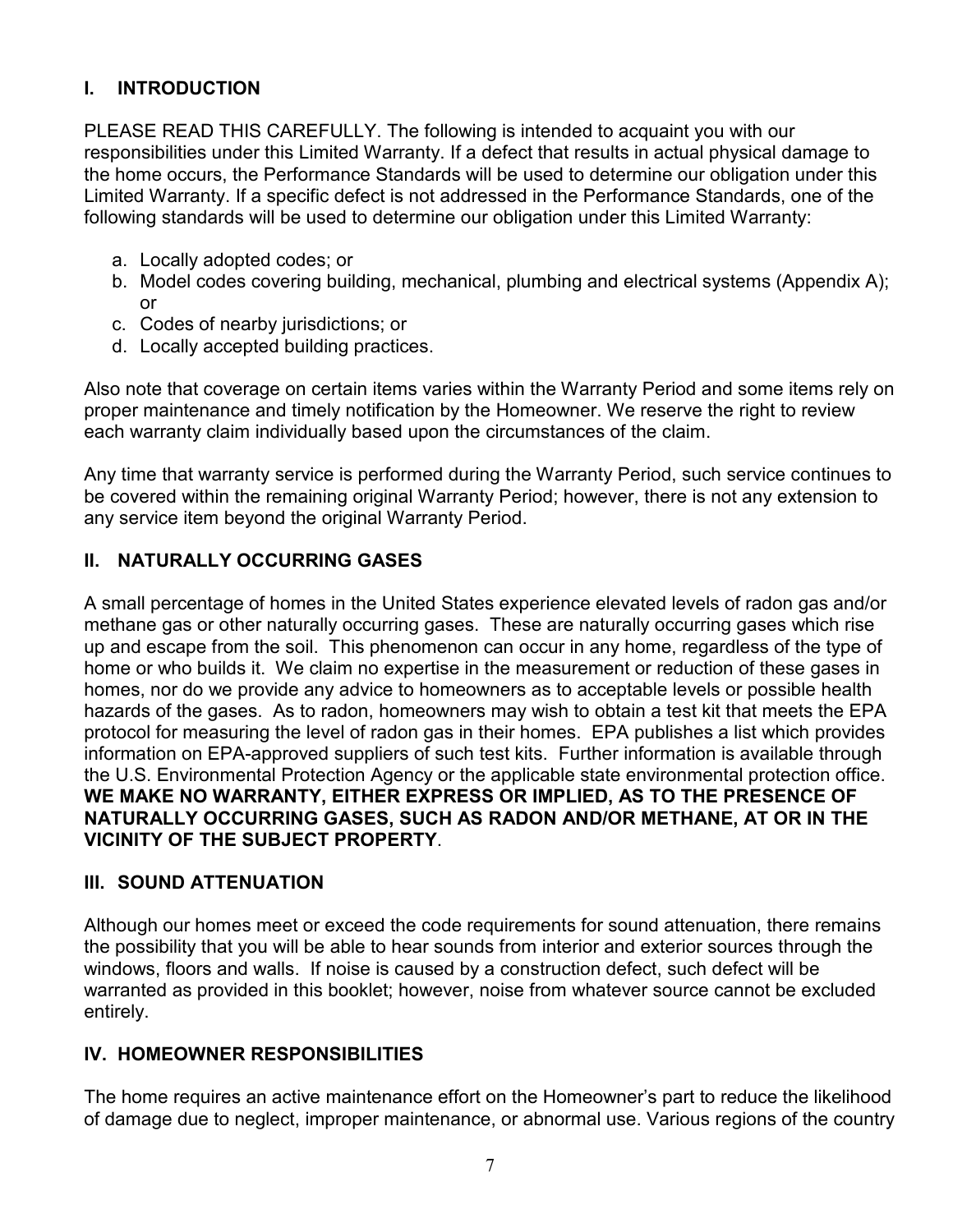have different local maintenance issues. Some specific Homeowner responsibilities are included under specific topics in the section on Performance Standards.

The following list of page and section numbers refer to specific home maintenance items which must be performed by the Homeowner.

Page 8, Item A Landscaping Page 11, Item 2.2a Surface Drainage Page 21, Item 7.1a Damp Proofing Page 23, Item 7.3a Roofs, Gutters and Downspouts Page 26, Item 7.7a Caulking Page 31,Item 9.2a Ceramic Tile Page 42, Item 12.1a Plumbing Page 45, Item 13.0a HVAC

NOTE: Damage caused or made worse by Homeowner negligence, improper maintenance, or improper operation is expressly excluded under this Limited Warranty.

# A. Landscaping

To properly start your lawn, we recommend that you purchase a book on lawn and garden care. Your lawn and/or shrubs will need regular and consistent attention. After final settlement, we cannot be responsible for seeing that this work is done. Your lawn and/or shrubs will show the effort you have put forth.

If you choose to install a sprinkler system we are not responsible for site conditions, such as rock, which may affect the cost of such system.

## SEEDED LAWNS:

If your contract included a lawn package, you will receive a starter yard. The most important time for your yard will be the first thirty days. Begin to water immediately to establish a moist soil condition, preferably in the morning. After this, water every day to maintain a moist soil surface for 20 to 30 days. In hot weather, disease and fungus will attack wet grass, so you must allow time for the grass to dry off before nightfall. The amount of water your lawn requires will vary depending on the type of soil you have, temperature, humidity, wind, and amount of rain.

On new grass, it is important to keep the lawn mower blade sharp, so that the grass blades are cut, rather than pulled out or torn. Minimum cutting height of 3 inches should be kept in mind. Do not rake newly seeded lawns, if possible bag or collect clippings to encourage new growth. With starter lawns there will be areas that require you to spot seed. Also, stones which surface to the top are normal and should be removed by hand.

Your lawn will need to be fertilized and/or limed. Do not fertilize in hot weather, and always water after applying fertilizer. The most important item your new lawn will need is water, water, and more water. The Builder's Limited Warranty does not include the replacement of seeding, or sod.

SODDED LAWNS: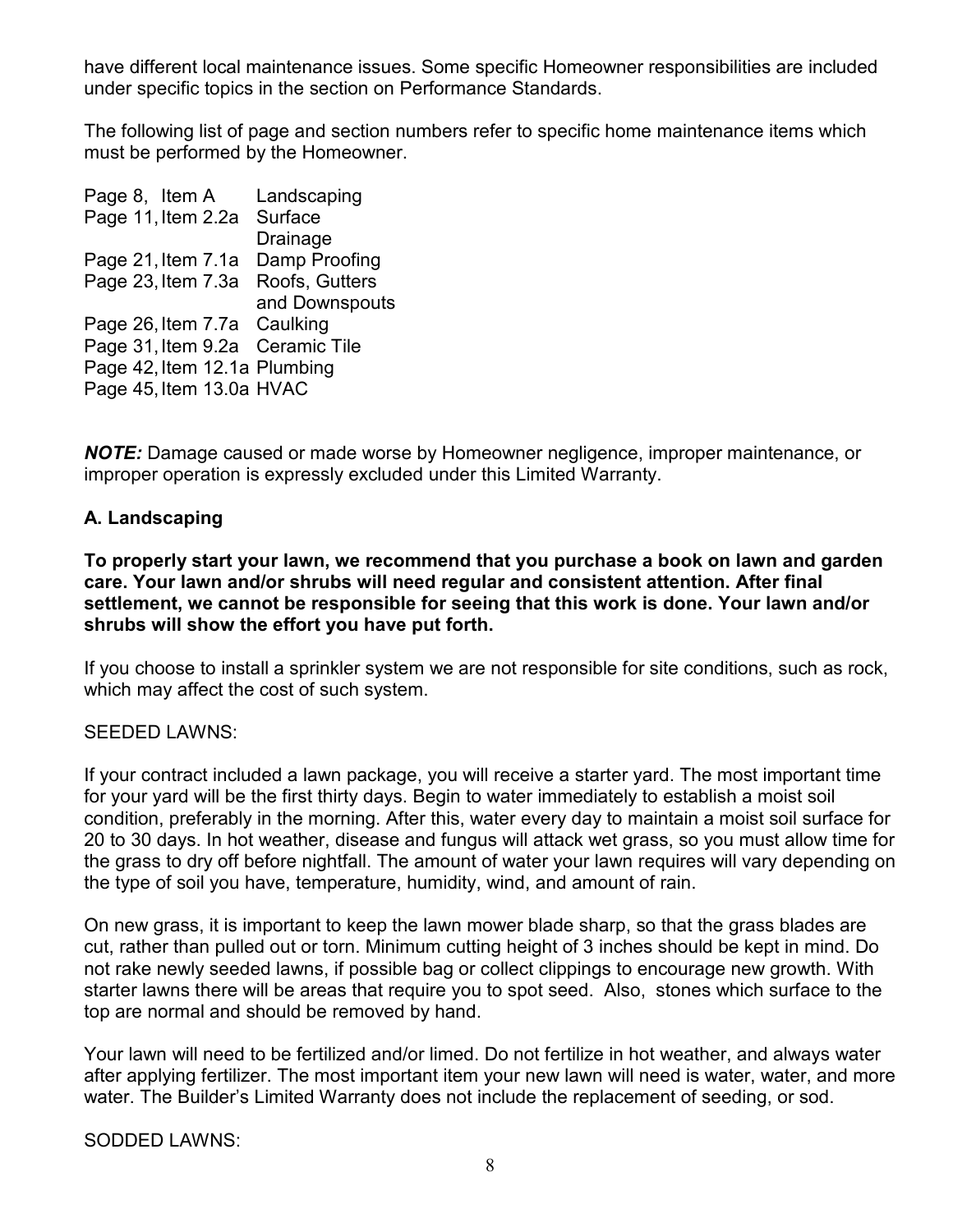Sod must be kept moist until the sod is well established (roots have grown into soil). This will usually take 3-4 weeks. After turf begins to grow, reduce watering to 2-3 times a week. Leave sprinkler in the same spot for 1 hour or until the ground is fully saturated. Then cut, water, and fertilize as you would an established lawn.

Your lawn will need to be fertilized and/or limed. Do not fertilize in hot weather, and always water after applying fertilizer. The most important item your new lawn will need is water, water, and more water. The Warranty does not include the replacement of seeding, or sod.

# TREES AND SHRUBS:

Water every other day for the first week, then once a week if temperatures are below 85 degrees, twice a week if above 85 degrees. It is important to soak the plants, not sprinkle the top of the mulch. Watering should continue through the fall of the first year. Trees need 5 gallons of water per week, more if it is hot. Shrubs and trees will need pruning and fertilizing. Again, we recommend that you purchase a book on garden and lawn care for more detailed instructions as there are too many variables to be specific.

Trees and shrubs are not warranted by us, whether pre-existing or planted by us.

# B. Homeowner Maintenance Tips

Your new home has been carefully designed and constructed to provide you and your family with a safe, comfortable home. However, in order to maintain your home in top condition, some periodic attention on your part is necessary. In this Manual, we have incorporated maintenance ideas that we hope will be helpful to you.

# C. Mold

Mold is a naturally occurring fungus which is spread by microscopic spores. Homes cannot be designed to exclude the possibility of mold spores circulating within the house and the subsequent development of mold. In order to grow, mold requires both a food source (i.e. fabric, carpet, drywall, and wood, among others) and moisture. A homeowner can and should minimize moisture within the home in order to reduce or minimize mold growth. There are many possible sources of moisture within a home including, but not limited to, humidity, condensation, leaks, spills and overflows. Some or all of these sources of moisture can be prevented through good maintenance and housekeeping practices. It is important to note that if the source of moisture is not minimized within 24-48 hours, that it can prove to be the basis upon which mold may develop.

In light of the above, a homeowner has a continuing obligation to minimize the potential for mold growth and minimize mold when and if it develops. This can be effected by some or all of the following:

- 1. Regular vacuuming and cleaning of the house, following manufacturer's recommendations for specific products.
- 2. The use of exhaust fans, the air conditioner and taking other steps to evaporate or facilitate the evaporation of moisture during seasons of high humidity, such as late spring, summer and early fall, to minimize the humidity within the home. If the home has a humidifier, make sure it is turned off during these seasons.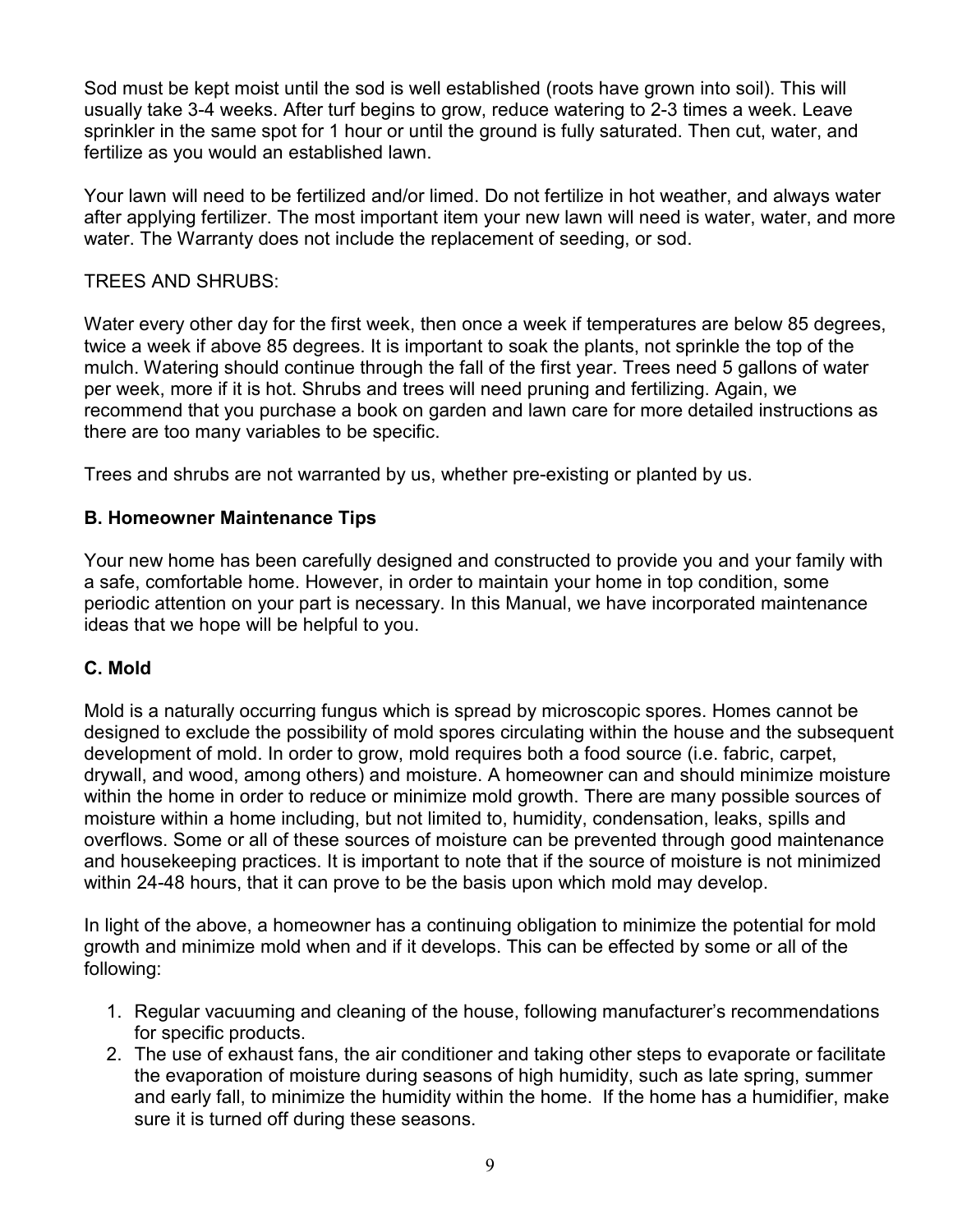- 3. Inspection for leaks on a regular basis within the house and, in that regard, looking for wet spots, discoloration, musty odors and any visible signs of mold. Particular care should be given to the inspection of condensation pans in refrigerators and air conditioners. All leaks should be repaired promptly.
- 4. Any spills, puddles or other sources of moisture should be cleaned up and dried as soon as possible. Under no circumstances should water be allowed to pool or stand in your home. Any materials that cannot be thoroughly dried, including drywall, insulation, padding or carpeting, should be replaced promptly.
- 5. Use of exhaust fans while cooking or using shower.

If, notwithstanding all of these preventive measures, mold should develop, the affected area should be cleaned with proper cleaning solutions. Materials that cannot be cleaned effectively should be discarded. If the mold growth is severe, the services of a professional cleaner should be utilized.

As your builder, we should only be contacted where the source of moisture is a direct result of a building defect or mechanical problem within the applicable warranty period. Such notification must be given within 24 hours in order to minimize the possibility that the source of moisture will lead to mold development. We will not be responsible for any damages caused by mold or by any other agent arising from or connected with the mold for property damage, personal injury, emotional distress, death or adverse health effects.

# D. Ice Damming

During prolonged severe winter weather conditions, ice and snow build-up is likely to occur at the eaves of a roof. This condition occurs when snow and ice accumulate and gutters and downspouts freeze.

It is important to check the gutters in the spring and fall, since the most serious damage to your home will result in the winter if gutters and downspouts are obstructed. It is the Homeowner's responsibility to keep gutters and downspouts clear of tree limbs, leaves, balls and other obstructions which can stop the downspout from functioning properly.

In the winter, ice build-up at gutters can pull gutters loose from the home. Ice build-up can also cause water to back up under the shingles and leak into the home. The installation of gutter guards may aggravate ice damming problems. Also, we will not remove ice damming from the roof. You may want to discuss coverage for this kind of possible damage with your insurance agent when selecting a homeowner's insurance policy.

# V. PERFORMANCE STANDARDS

# A. ONE YEAR WARRANTY ITEMS

## 1.0 GENERAL DATA

Coverage: 1st Year Only As Stated Area: Workmanship & Materials as stated

The Performance Standards list specific items (defects) within each separate area of coverage. The first section covers Workmanship and Materials; the second section covers Systems. The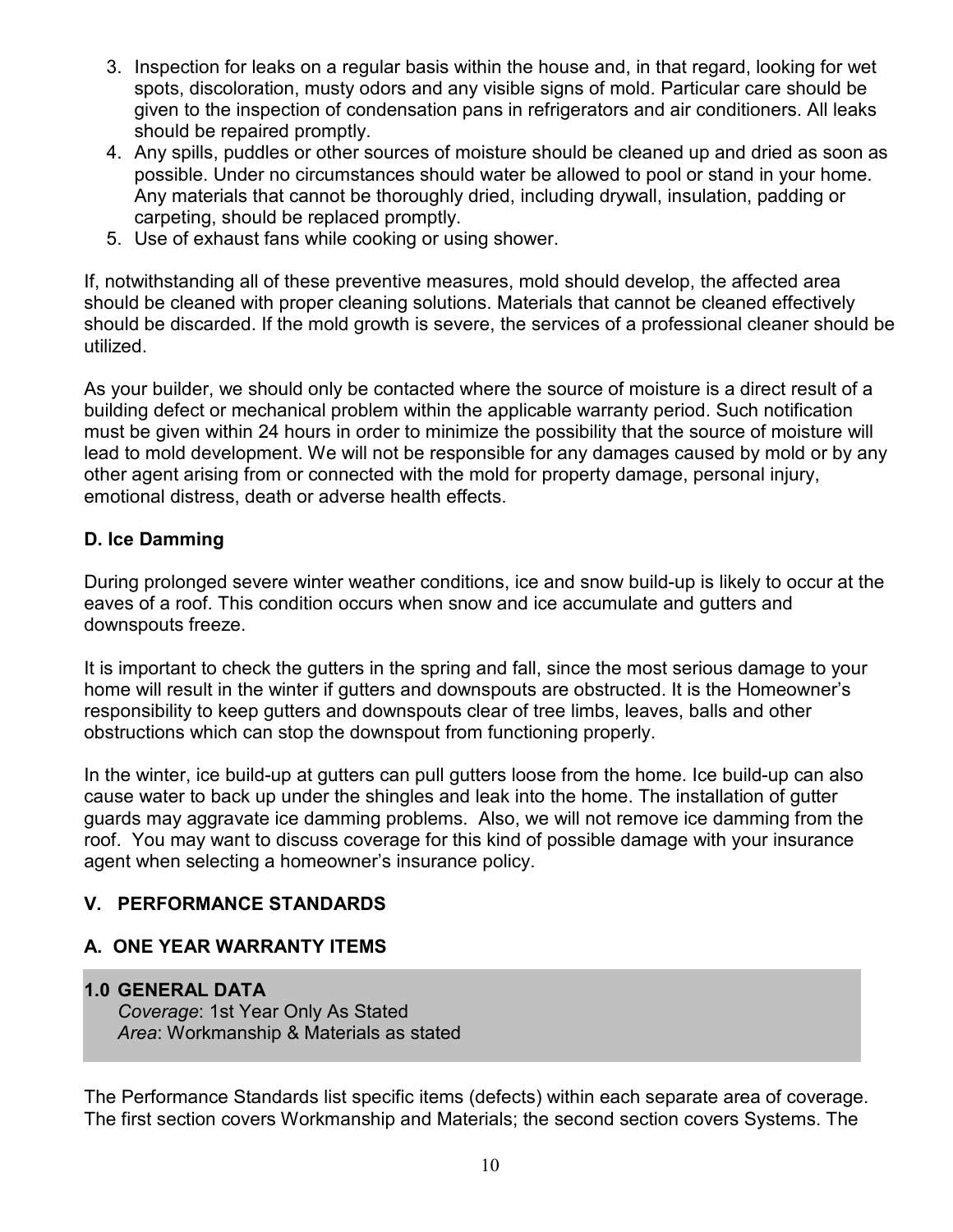standards are expressed in terms of performance criteria. For easy comprehension, the format is designed as follows:

# a. Service & Maintenance Tips

# b. Problem Solving

- 1. Possible Condition brief statement, in simple terms, of problems that may be encountered.
- 2. Performance Standard a performance standard relating to a specific deficiency.
- 3. Responsibility a statement of the corrective action required of the Builder to repair the condition or a statement of the Homeowner's maintenance responsibilities.

# 2.0 SITEWORK

Coverage: 1st Year Only Area: Workmanship & Materials

# 2.1 Sub-Surface Drainage Materials

# a. Service & Maintenance Tips

We have damp-proofed the outside of the foundation below grade with a high-quality dampproofing material. In most locations, we have installed interior and/or exterior perimeter drainage to redirect any water that may accumulate at the base of the foundation. It is important that you keep the ends of these drain relief pipes clear, so that the water flowing from around the foundation is not blocked. We have established the grade around the outside of the home to carry the water away from your home. (See "Landscaping")

Your sump pump (if your home is equipped with one) should be checked periodically, and if there is a float, check to see that it is operating freely. The sump crock should be flushed periodically to keep sediment from building up. For ease of operation, use silicone spray on the float and other moving parts. Power outages will affect the operation of the sump pump. Battery back-ups are available at local retail stores.

# 2.2 Surface Drainage

# a. Service & Maintenance Tips

Proper grading is essential to provide and maintain a dry basement. We have provided proper drainage around your home in general conformance with the approved site plan as determined by local requirements. In some cases, the addition of swales and mounding around the outside of the foundation wall may have been necessary. It is important that the established grades be maintained, and the swales remain clear, so that surface water may flow away from your home. Gutters, downspouts, and splash blocks should be kept unobstructed and maintained to divert water away from the foundation.

Within the first year, we will provide on a one-time basis, labor and material to fill any settled areas to include water, electric, sewer and gas lines.

We will replace or put back landscaping (sod, seed or bushes) which is disturbed by the filling activities but we do not warrant or guaranty such replaced landscaping. In addition, the grass or sod may not match the existing yard.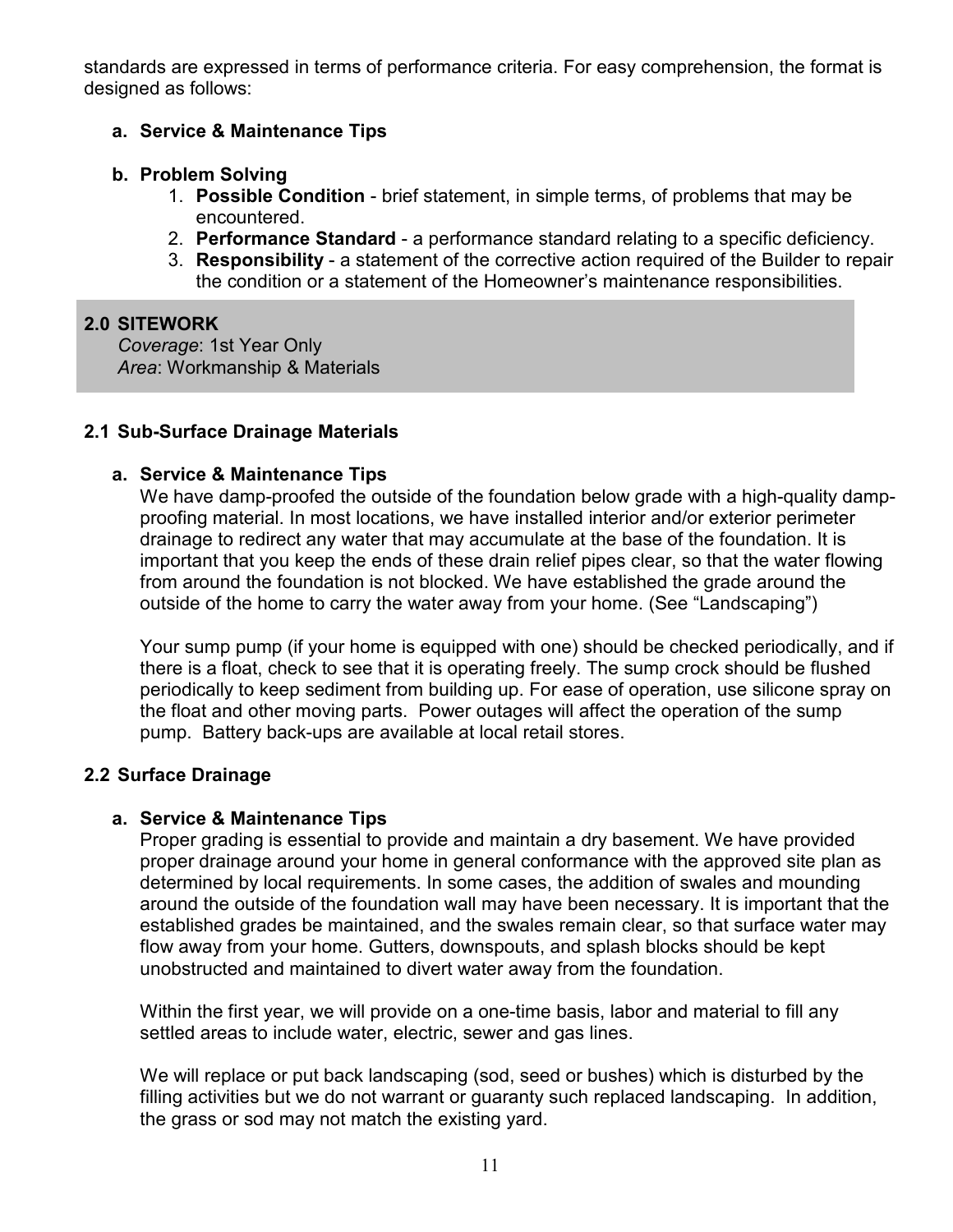# b. Standards

# 1. Possible Condition

Settling of ground around foundation, utility trenches or other areas.

# Performance Standard

Settling of ground around foundation walls, utility trenches or other filled areas should not interfere with water drainage from the home.

# Responsibility

If we are required to provide final grading, we will fill settled areas affecting proper drainage, one time only during the first year. We are responsible for removal and replacement of shrubs and other landscaping installed by us affected by placement of the fill. Grassed or landscaped areas which are disturbed during repair work will be restored. We are to restore, grade, seed, and landscape to meet proper conditions. Landscaping added by the Homeowner is not our responsibility for movement, maintenance, or replacement.

# 2. Possible Condition

Improper drainage of the site.

# Performance Standard

The necessary grades and swales shall have been established by us to insure proper drainage away from the home. Standing or ponding water shall not remain for more than 48 hours in the immediate area after a rain; except in swales which drain other areas. The possibility of standing water after an unusually heavy rainfall should be anticipated. No grading determination shall be made while there is frost or snow on the ground, or while the ground is saturated.

## Responsibility

We are responsible only for initially establishing the proper grades and swales in the areas disturbed by construction. The Homeowner is responsible for maintaining such grades and swales once they have been properly established by us.

NOTE: Ponding Water shall be defined as visible surface water standing in low points in the yard, (not identified as permanent erosion control measures) generally 24 hours after cessation of a hard rain, and more than 48 hours in swales and other drainage areas identified on the site plan.

Certain government restrictions, such as the Chesapeake Bay Act, the Clean Air Act, and local environmental protection guidelines, may prohibit us from entering onto undisturbed areas of the lot, therefore the areas must remain in their natural state regardless of providing otherwise positive drainage.

Ponding or drainage caused by clearing, grubbing, raking, etc., by the Homeowner or neighboring homeowners is not our responsibility.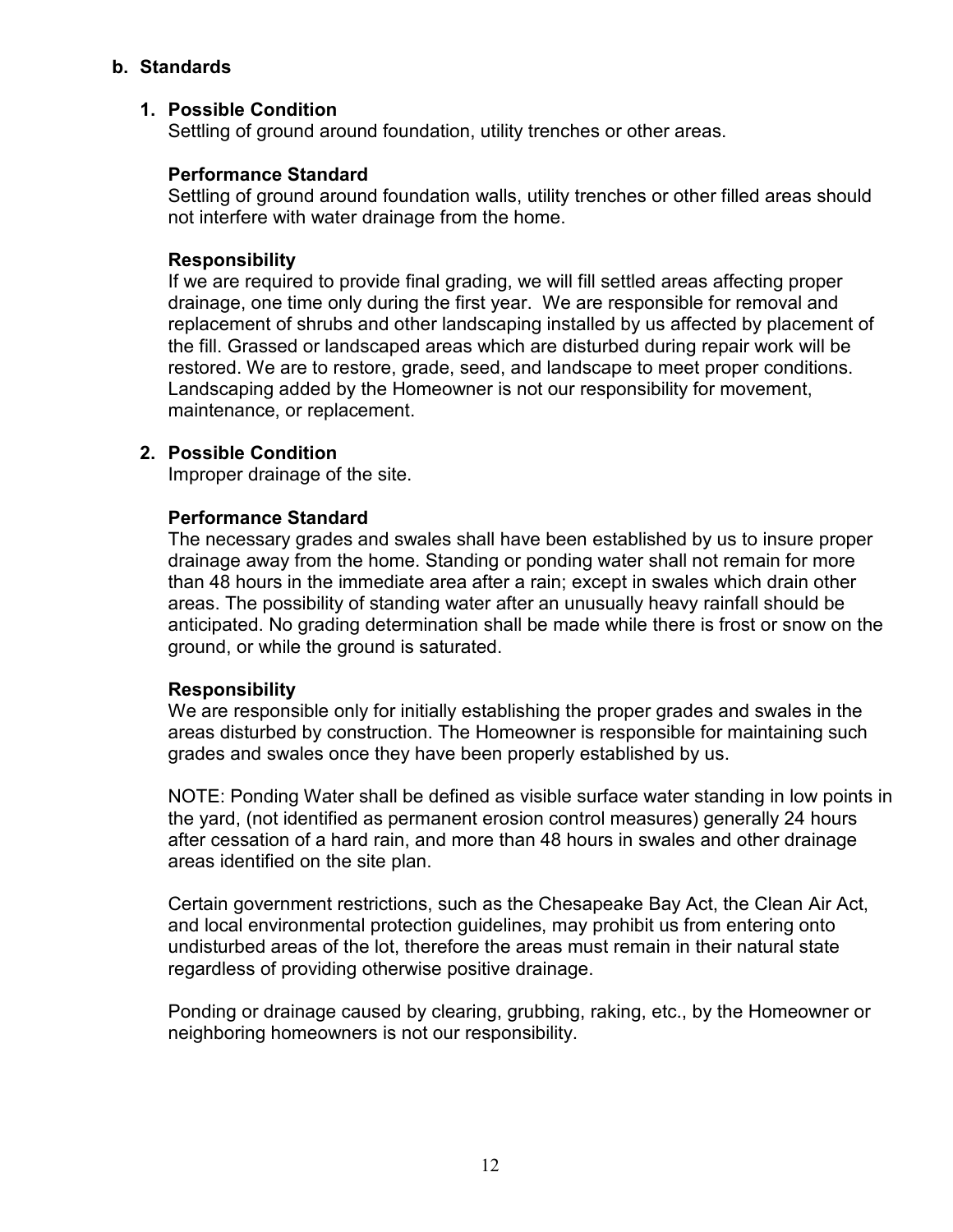#### 3.0 CONCRETE & ASPHALT

Coverage: 1st Year Only Area: Workmanship & Materials

#### 3.1 Porches, Steps, and Driveways

#### a. Service & Maintenance Tips

Most exterior concrete cracking is caused by frost or uneven sub-grade settlement at sewers, drains, and utility line crossings. Minor cracks are a normal expectation and are best left alone. If cracks exceeding established performance standards occur, we will inspect them.

Salt and other de-icing chemicals used to melt snow and ice cause pitting and discoloration of the concrete. Even if you do not use salt, it can be tracked on to concrete surfaces from the street on feet or tires. In order to protect concrete from surface deterioration, we recommend the application of a concrete sealant available at most hardware or masonry supply houses which will help retard the deterioration of concrete surfaces.

Low spots in concrete drives are normal and can be broom swept after rain. For asphalt drives, we suggest that you apply a driveway sealer to help improve the durability and appearance of the driveway. Sealers should be applied every three (3) years. Asphalt driveways may be damaged by gasoline or oil spills or by sharp items, such as outdoor furniture legs, bicycle kickstands, etc. Vehicles parked in one position over a long period of time may cause wheel depressions. Similar damage may also be made by turning the wheels of an automobile while it is standing still during hot weather.

On asphalt drives, we will patch/fill sunken spots due to settlement of 2 inches or greater on a one-time basis during the first year of occupancy. We will not resurface the entire driveway because of sunken spots. Areas which are patched or filled may not match the existing driveway.

On a stone driveway, we will supply extra stone for sunken sewer line areas only in the first year after closing. We will not refill ruts resulting from the use of vehicles.

On driveways and garage slabs where Fiber-Mesh concrete is used, fibers may be seen on the surface of the concrete. This is an acceptable condition and we will take no action.

## b. Standards

#### 1. Possible Condition

Pitting, scaling or spalling of concrete work.

## Performance Standard

Concrete surfaces should not disintegrate to the extent that the aggregate is exposed and loosened under normal conditions or weathering and use. However, surface spalling may occur during exceptionally cold conditions due to moisture saturation and freezing.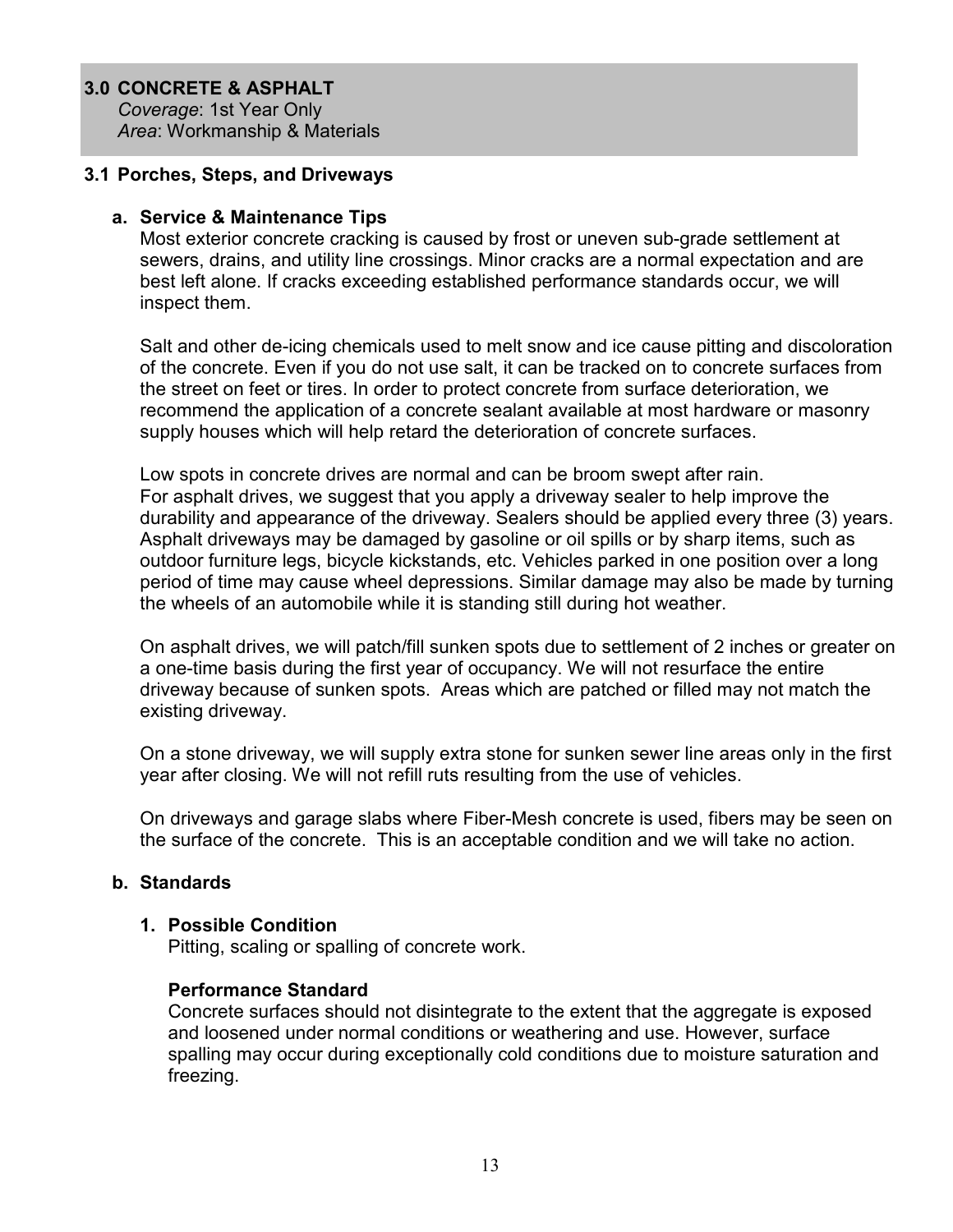## Responsibility

We will repair or replace defective concrete surfaces. We are not responsible for deterioration caused by salt, chemicals, implements used, and other factors beyond our control, including moisture saturation and freezing due to exceptional cold weather. Where a repair is made to the concrete surface, color and finish of the repaired area may not match the adjacent surface.

# 2. Possible Condition

Cracking, settling, or heaving of stoops, steps, nonstructural patios, driveways, and leadwalks.

# Performance Standard

Stoops, steps, driveways and leadwalks are not to settle or heave permanently in excess of one inch in relation to the house structure. Cracks in steps and driveways which exceed 1/4 inch in displacement between sections will be replaced. A separation of up to 1/2 inch is permitted where the stoop or steps abut the house or where an expansion joint has been installed.

# Responsibility

We will repair or replace concrete (at our option) to meet standard. Where a repair is made to the concrete surface, matching the color and finish of the adjacent surface cannot be expected.

# 3. Possible Condition

Surface cracks.

## Performance Standard

Surface cracks in driveways and leadwalks no greater than 1/4 inch in displacement and/or separation.

## Responsibility

We will repair or replace concrete (at our option) to meet standard. Where a repair is made to the concrete surface, matching the color and finish of the adjacent surface cannot be expected.

## 4. Possible Condition

Standing water on stoops.

## Performance Standard

Water should drain from outdoor stoops and steps. However, it is acceptable for some water to stand as it dissipates.

## Responsibility

We will repair or replace concrete (at our option) to assure drainage of steps and stoops. Where a repair is made to the concrete surface, matching the color and finish of the adjacent surface cannot be expected.

## 5. Possible Condition

Cracks in structurally attached patios with footing or foundation systems.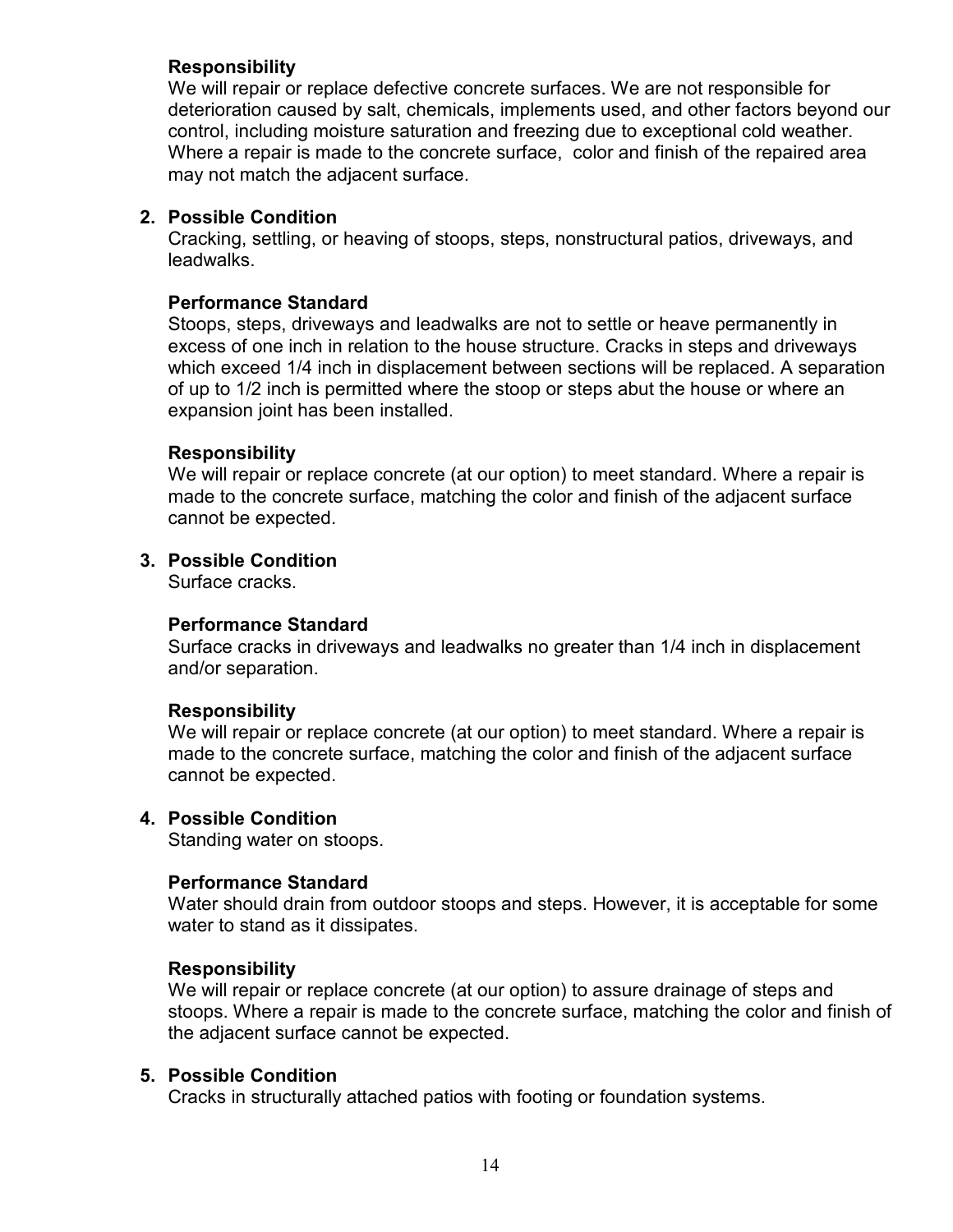# Performance Standard

Cracks in excess of 1/4 inch in width or 1/4 inch in vertical displacement are considered excessive and unacceptable in structurally attached patios.

## Responsibility

We will repair as required. Where cracks are caused by settlement or improper installation, we will replace that portion which has settled. Matching the color and finish of the adjacent surfaces cannot be expected.

#### 6. Possible Condition

Stains on concrete caused by curing/sealing agents, lawn fertilizer or other chemicals.

#### Performance Standard

These products can stain concrete, but usually fade with exposure to sunlight and weather.

#### Responsibility

None.

#### 3.2 Foundation Walls

#### a. Service & Maintenance Tips

Our homes have either poured concrete or concrete block foundations.

The foundation walls are subject to a wide variety of stresses and strains. The base of the wall, being in the ground, maintains a fairly constant temperature; while the top portion extending out of the ground is subject to extreme temperature changes from summer heat to winter cold causing concrete and masonry to expand and contract.

The soil on which the foundation rests may settle slightly creating stress. Don't be alarmed if you see cracks in your foundation walls. Minor cracks normally require no action. If a large crack appears, please inform the Division Office and we will inspect it.

For additional information on foundation care see the sections on grading and waterproofing.

#### b. Standards

#### 1. Possible Condition

Basement or foundation wall cracks.

## Performance Standard

Shrinkage cracks are not unusual in concrete foundation walls. Such cracks greater than 1/8 inch in width are to be repaired.

#### Responsibility

We will repair cracks in excess of 1/8 inch width by pointing, patching or other methods we determine.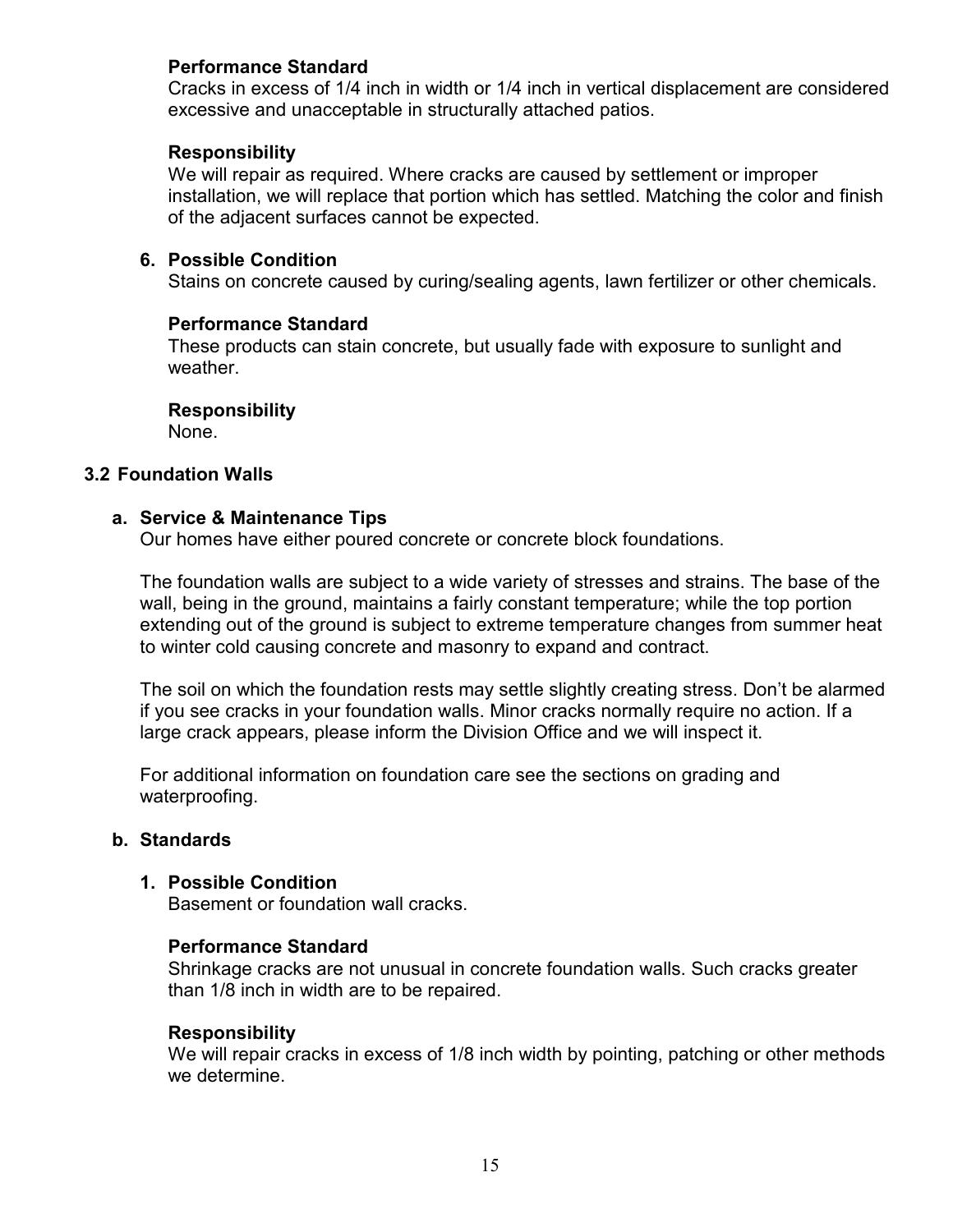# 3.3 Basement and Garage Floors

#### a. Service & Maintenance Tips

Concrete will contract and expand due to changing temperatures. Cracks are normal and are best left alone. Because of the nature of the concrete materials, some minor low spots may occur on your basement floor. Therefore, some sections of the floor may have to be broom swept to remove water during cleaning. Cracks or low spots will not affect the overall strength of the floor. Color variation of concrete is normal. Color will become more uniform with age.

Occasionally, basement floors will collect water as a result of condensation of warm, moist air on the cold basement floor. For an explanation of this condition, see "Condensation". Mildew may also result from this condition. You should be selective about what you store on a basement floor. Items that are susceptible to moisture should not be stored on concrete floors. Also, dehumidifiers can help maintain moisture at the desired level.

#### b. Standards

#### 1. Possible Condition

Separation or movement of concrete slabs within the structure at joints.

#### Performance Standard

Concrete slabs within the structure are designed to move at joints.

Responsibility None

## 2. Possible Condition

Cracking of basement floor and house slab.

#### Performance Standard

Minor cracks in concrete basement floors are normal. Cracks which exceed 3/16 inch in width or 1/8 inch in vertical displacement shall be repaired.

#### Responsibility

We will repair cracks exceeding maximum tolerances by surface patching or other methods as we determine.

#### 3. Possible Condition

Cracking of slab in attached garage.

#### Performance Standard

Cracks in garage slabs in excess of 3/16 inch in width or 1/8 inch in vertical displacement shall be repaired.

#### Responsibility

We will repair cracks exceeding maximum tolerances by surface patching or other methods as determined by us.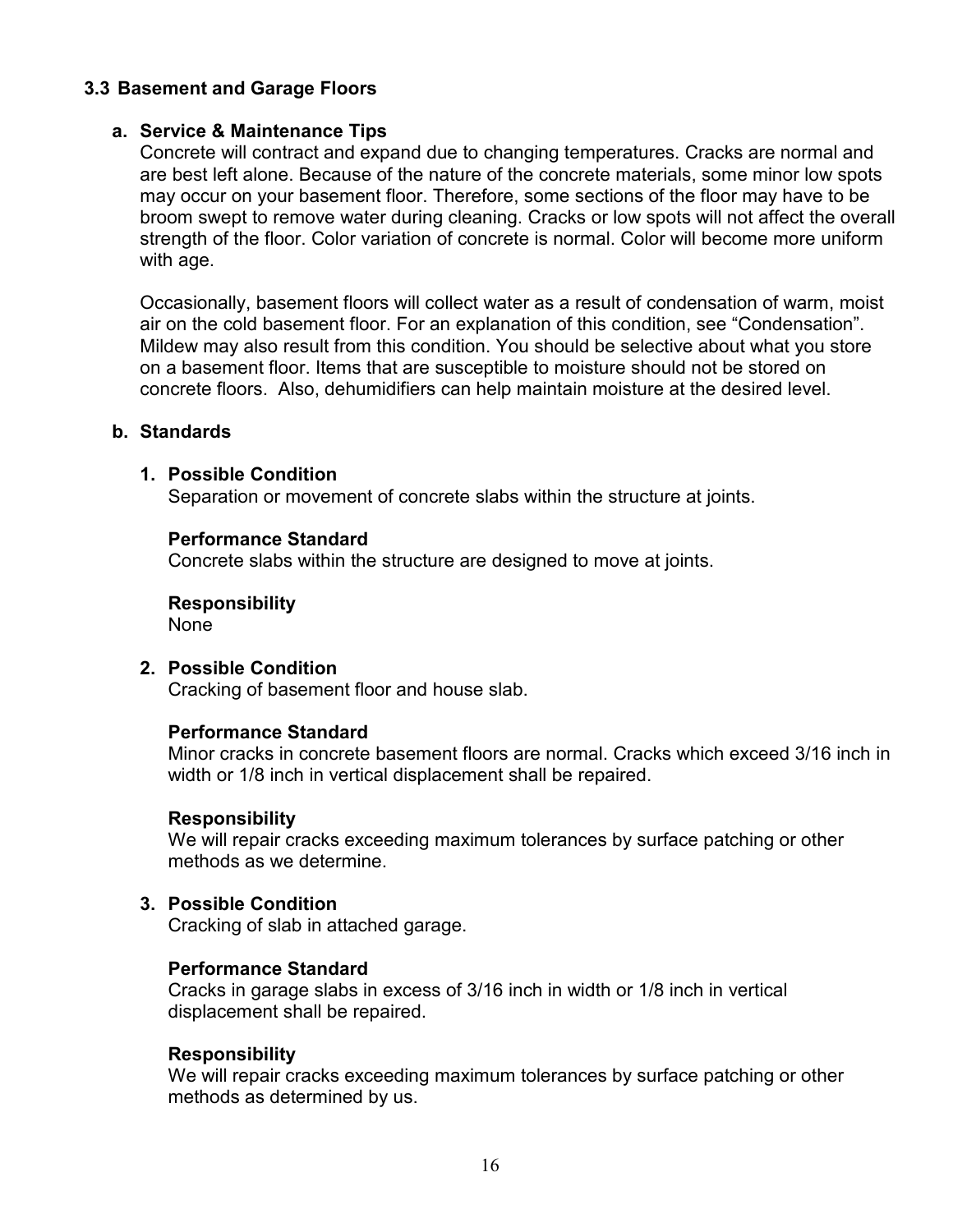## 4. Possible Condition

Uneven concrete floors/slabs.

# Performance Standard

Except for basement floors or where a floor or portion of floor has been designed for specific drainage purposes, concrete floors in rooms designed for habitability shall not have pits, depressions or areas of unevenness exceeding 1/4 inch in 32 inches.

# Responsibility

We will correct or repair to meet the performance standard. When applicable, surface patching is an accepted method of repair. We will re-install or replace any finish flooring materials originally provided by us as necessary.

# 5. Possible Condition

Cracks in concrete slab-on-grade floors with vinyl "sheet goods" finish flooring.

# Performance Standard

Cracks which rupture the finish flooring material shall be repaired.

# Responsibility

We will repair cracks, as necessary, so as not to be readily apparent when the finished flooring material is in place. We will, at our option, repair, reinstall, or replace any finished flooring materials originally provided by us as necessary. We do not guarantee color matches of repaired floors due to die lots, age and normal wear and tear.

## 3.4 Welled Exits and Areaways

# a. Service and Maintenance Tips

 Welled exits or area drains must be kept clear of debris and periodically cleared to avoid water migration into the basement.

 If your home is equipped with a sump pump, the welled exit will be connected to the floor crock. (see additional information regarding sump pumps in Section 2.1a.)

# b. Standards

# 1. Possible Condition

Welled exit floods

## Performance Standard

Welled exit should not flood if kept clear of debris

## Responsibility

We are not responsible for flooding if the welled exit is not kept clear of debris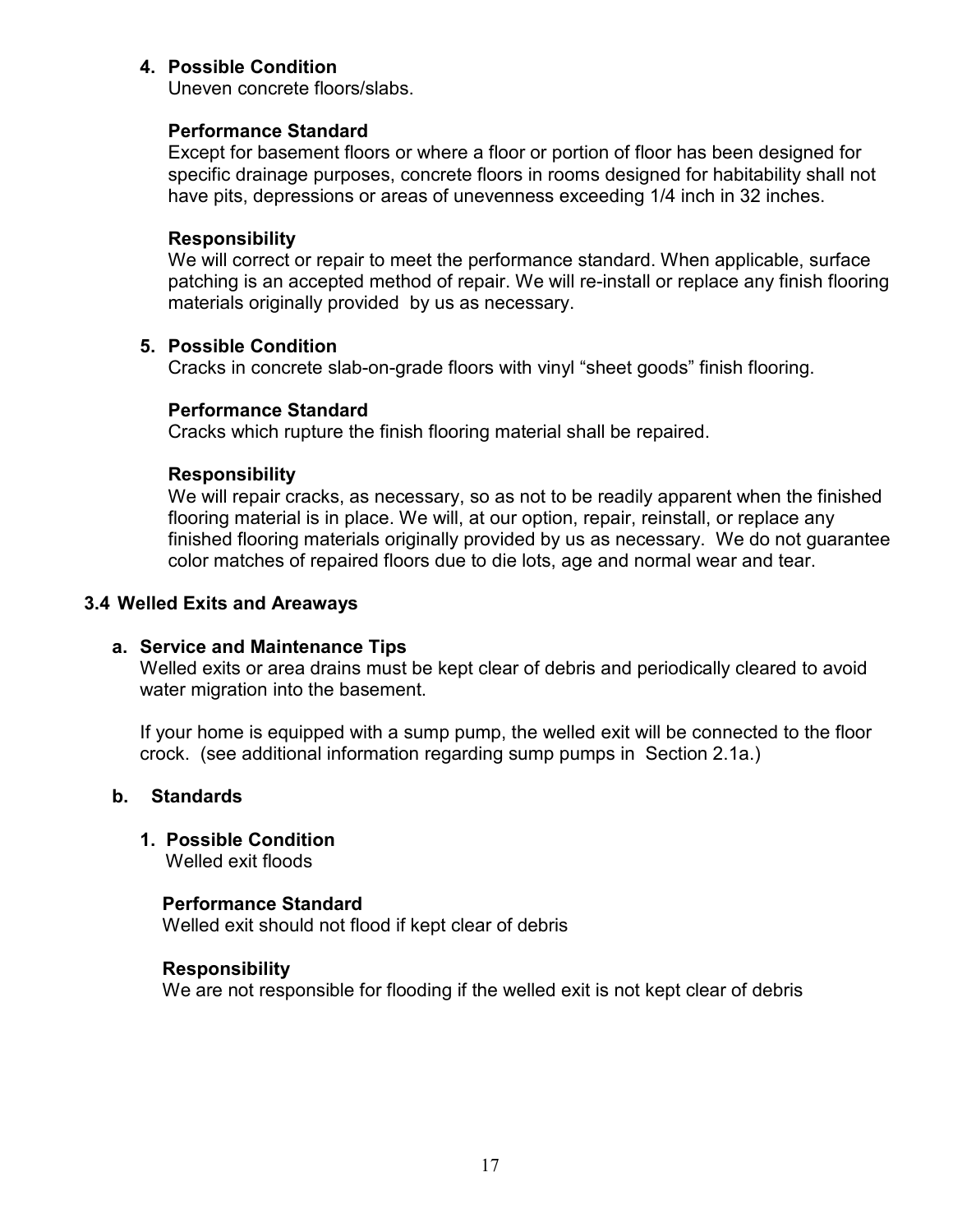## 4.0 MASONRY

Coverage: 1st Year Only Area: Workmanship & Materials

#### 4.1 Foundation Walls

#### a. Service & Maintenance Tips

Whether surface parged and painted block or concrete, the grade adjacent to foundation walls has a tendency to settle and expose some portion of the wall. (See Surface Drainage)

#### b. Standards

#### 1. Possible Condition

Basement or foundation wall cracks.

#### Performance Standard

Small cracks not affecting structural stability are not unusual in mortar joints of masonry foundation walls. Cracks greater than 1/8 inch in width shall be repaired.

#### Responsibility

We will repair cracks in excess of 1/8 inch by pointing or patching. These deficiencies shall be reported and repairs made during the first year of the warranty period.

#### 4.2 Brick Veneer

#### a. Service & Maintenance Tips

The brick selected for your home has been professionally color coordinated with your exterior siding package to provide a visually pleasing exterior scheme as integrated with your surrounding neighborhood.

Please refrain from planting ground cover or ivy which could creep up the foundation wall, and as a result, dilute the strength of the mortar. We cannot be held responsible for the appearance of cracks resulting from vegetation, efflorescence (i.e., a white film which forms on brick in cold weather and disappears as warm weather returns) or other Homeowner maintenance items.

#### b. Standards

#### 1. Possible Condition

Cracks in masonry walls, veneer, brick steps, or stoops.

#### Performance Standard

Small hairline cracks due to shrinkage are common in mortar joints in masonry construction. Cracks greater than 1/8 inch in width are considered excessive.

#### Responsibility

We will repair cracks in excess of performance standard by pointing or patching. We will not be responsible for color variation between old and new mortar. These repairs should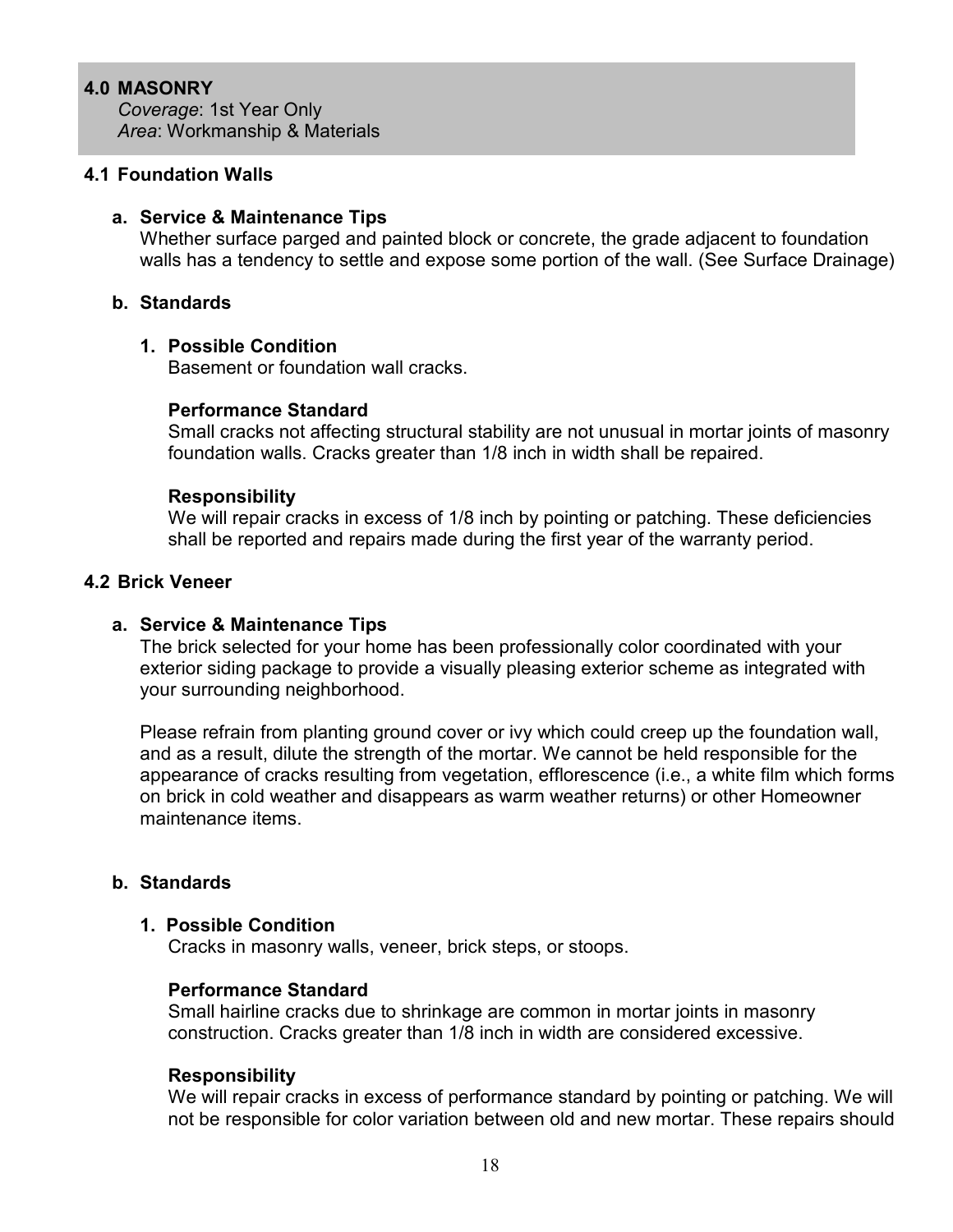be made toward the end of the first year warranty period to permit the home to stabilize and for normal settlement to occur.

# 5.0 METALS

Coverage: 1st Year Only Area: Workmanship & Materials

#### 5.1 Porch/Areaway Rails

# a. Service & Maintenance Tips

Ornamental iron rails, due to their location, are often exposed to severe climate conditions which can cause rusting. Inspection of railings should be made annually (in the Spring) to identify potential rust problems and repair as part of a normal maintenance schedule.

Extended periods of rust on these rails, when left untended, often lead to unsightly rust wash/drip down on concrete and masonry surfaces.

## b. Standards

## 1. Possible Condition

Rust shows through exterior areaway or porch rails.

## Performance Standard

No rust should be visible at the final service inspection.

## Responsibility

We will spot sand unacceptable rust areas only, seal with red oxide metal primer, and paint to match one time only during the first year warranty period. Rust stains are not covered by this Warranty beyond that stated above.

#### ł 6.0 WOOD & PLASTICS

Coverage: 1st Year Only Area: Workmanship & Materials

## 6.1 Rough Carpentry

## a. Service & Maintenance Tips

Like other building materials, wood is affected by heat and cold. It may contract or expand with weather changes. It may shrink under extreme dryness or swell under extreme humidity.

Your new home has been built with top quality lumber, which has been dried in a kiln to help restrict the wood's movement. However, some shrinkage and swelling is unavoidable. The areas that are primarily affected by lumber movement will be floors, ceilings, moldings, doors, baseboards, resilient floors, hardwood, ceramic tile, and drywall (see Section 9.4 for warranty coverage for resilient floors).

## b. Standards

## 1. Possible Condition

Floor squeak or subfloor appears loose.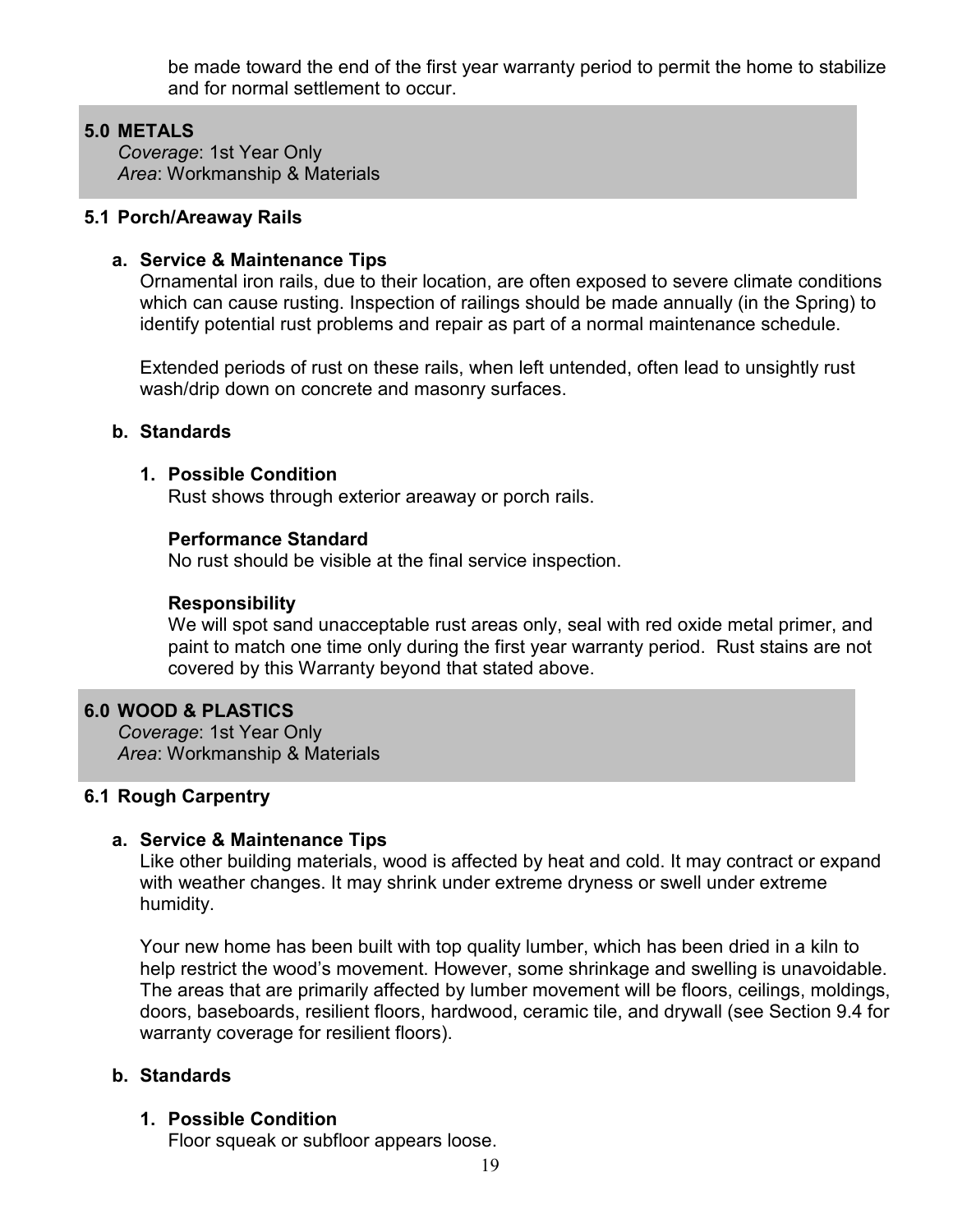## Performance Standard

Floor squeak and loose subfloor are often temporary conditions common to new home construction, and a squeak-proof floor cannot be guaranteed.

#### Responsibility

We will correct the problem if caused by faulty construction within reasonable repair capability. The method of corrective action to be taken shall be at our discretion.

Where necessary, we will remove the finished floor materials to make the repair and reinstall or replace if damaged.

#### 2. Possible Condition

Wood floor is uneven.

#### Performance Standard

Floors shall not have more than a 1/4 inch ridge or depression within any 32 inch measurement. Allowable floor and ceiling deflections are governed by the local building codes.

#### Responsibility

We will correct or repair to meet performance standard.

#### 3. Possible Condition

Wood floor is out of level

#### Performance Standard

No point on the surface of a wood floor shall be more than  $\frac{1}{2}$  inch higher or lower than any other point on the surface within 20 feet, or proportional multiples of the preceding dimensions.

#### Responsibility

We will make the necessary modifications to any floor which does not comply with the performance standard for levelness. Allowances should be made for shrinkage, cantilevers and concentrated loads. Excessive loads added by the Homeowner are not our responsibility and will not be covered under the Performance Standard.

#### 4. Possible Condition

Bowed walls or ceilings.

#### Performance Standard

All interior and exterior walls have slight variations on their finished surfaces. Bowing of walls should not be visible so as to detract from the finished surfaces. Walls or ceilings bowed more than 1/4 inch within any 32 inch horizontal or vertical measurement is a deficiency.

#### Responsibility

We will repair the bowed area to meet performance standard.

## 5. Possible Condition

Out of plumb walls.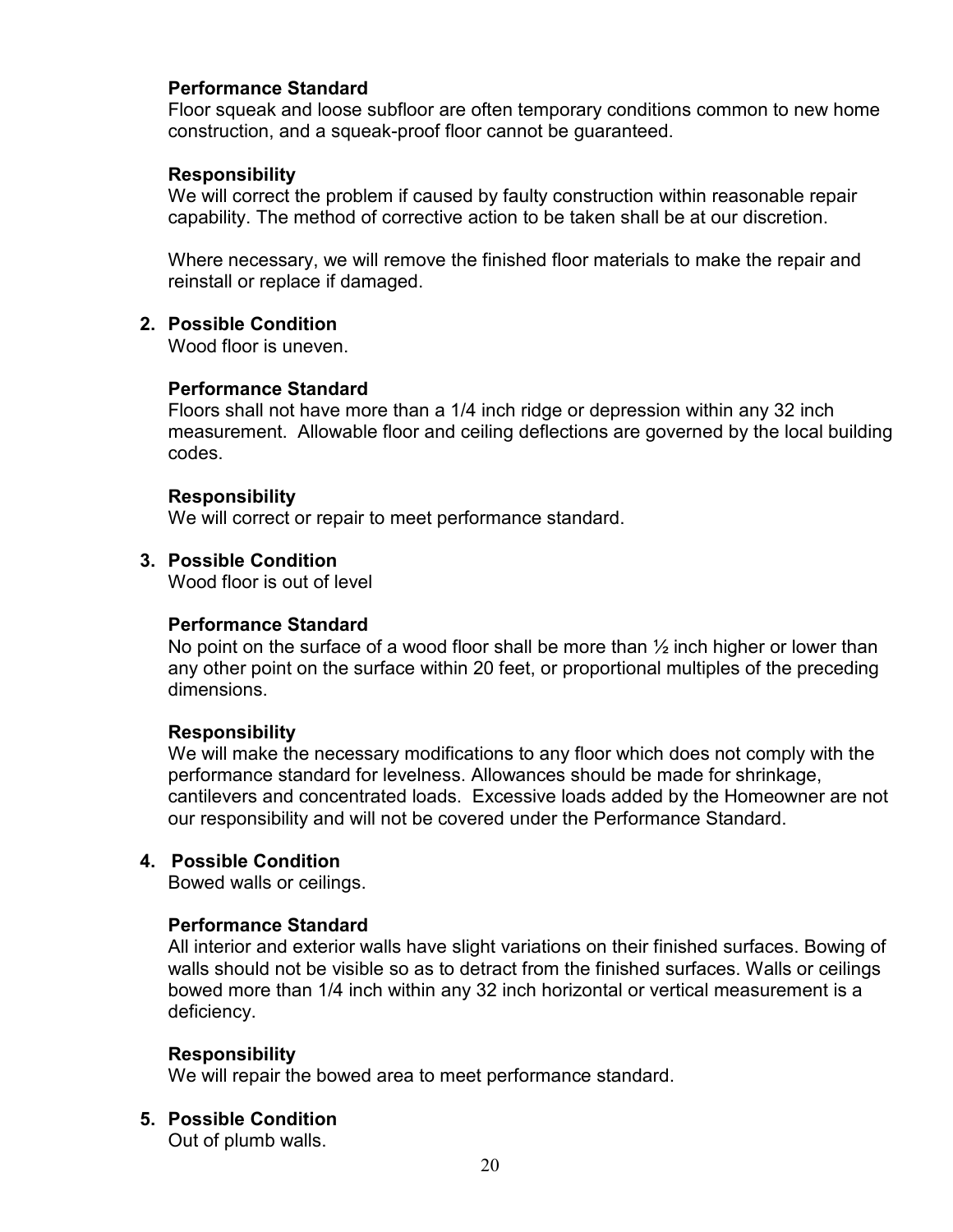## Performance Standard

Walls should not be more than 1/4 inch out of plumb for any 32 inch vertical measurement.

# Responsibility

We will repair the area to meet performance standard.

#### 6. Possible Condition

Floor deflection, vibration.

#### Performance Standard

With drywall construction, the allowable floor vibration deflection is 1/240th of the clear span between bearing points - or slightly more than 5/8 inch on a twelve (12) foot clear span.

NOTE: Floor deflection due to vibration occurs as live loads (people) move about over a wood framed floor; and some floor movement will occur.

#### Responsibility

None.

#### 6.2 Trim Carpentry

#### a. Service & Maintenance Tips

Possible consequences of wood shrinkage and swelling due to the settlement of the home may be seen in slight cracks around doorways or windows and nail pops around baseboards and on outside corners.

#### b. Standards

## 1. Possible Condition

Separation of wood joints of interior trim.

#### Performance Standard

Joints in moldings and adjacent surface shall not result in open joints exceeding 1/8 inch in width

#### **Responsibility**

We will repair separated joints, as defined, one time only during the first year. Caulking defective joints is an acceptable practice.

## 7.0 THERMAL & MOISTURE PROTECTION

Coverage: 1st Year Only Area: Workmanship & Materials

## 7.1 Damp Proofing

a. Service & Maintenance Tips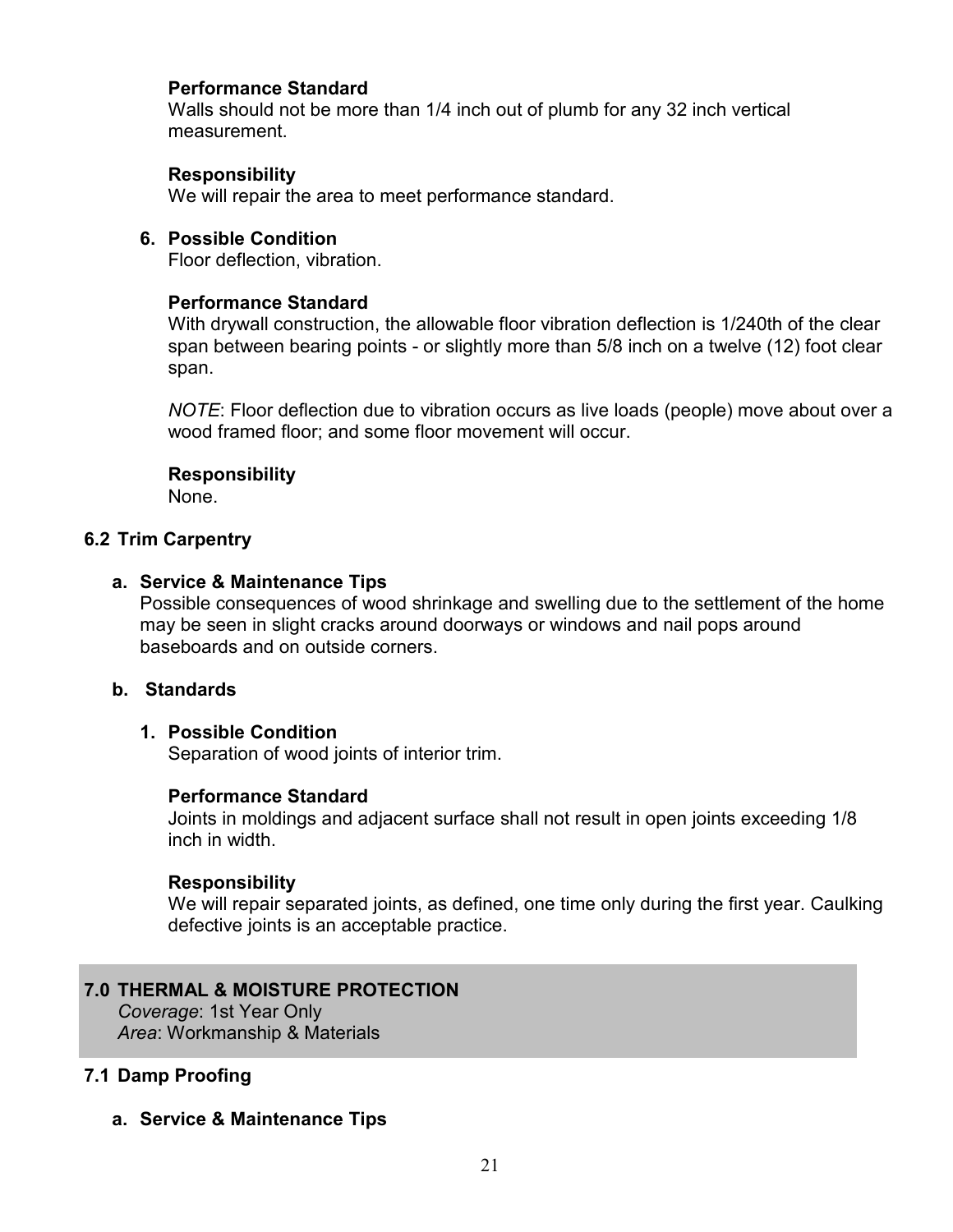Your basement is protected against leakage (leakage is defined as: actual trickling of water through the walls and onto the basement floor or seeping through the floor) for a period of one year. Leaks caused by changes in the landscaping installed by the Homeowner, or failure of the Homeowner to maintain proper grades are not covered by this Warranty.

We suggest that you avoid planting shrubbery too close to the foundation. Soil in shrub beds should be packed and banked so that the water will drain away from your home.

# b. Standards

## 1. Possible Condition

Leaks in basement or in foundation/crawl space.

# Performance Standard

Leaks resulting in actual trickling of water shall be repaired. Leaks caused by improper landscaping or failure to maintain proper grades are not covered by this Limited Warranty. Dampness of the walls or floors may occur in new construction and is not considered a deficiency. Ground water is a naturally occurring phenomenon which may fluctuate during certain seasons and weather conditions. In crawl space construction, we install a positive drain through the foundation or into a sump crock to help evacuate the collection of the water within the crawl space. We also install a polyethylene vapor barrier over the ground to help prevent the development of excessive humidity in the crawl space.

# Responsibility

We will take such action as necessary to correct basement and crawl space leaks, except where the cause is determined to be the result of action or Homeowner negligence. Conditions contributing to water penetration will be repaired. It is the Homeowner's responsibility to maintain the systems installed in the home to minimize water infiltration. The Homeowner should periodically inspect the positive drain in the crawl space for obstructions, such as debris. The Homeowner should do the same for the drain overflow and/or the sump pump. The Homeowner should also inspect the vapor barrier in the crawl space to insure it is not damaged.

## 7.2 Insulation

## a. Service & Maintenance Tips

Your home has been provided with an insulation package designed to meet or exceed applicable building codes.

Special attention has been paid to the type and size of insulation available within the construction envelope, quality of installation and perimeter seal.

# b. Standards

# 1. Possible Condition

Insufficient insulation.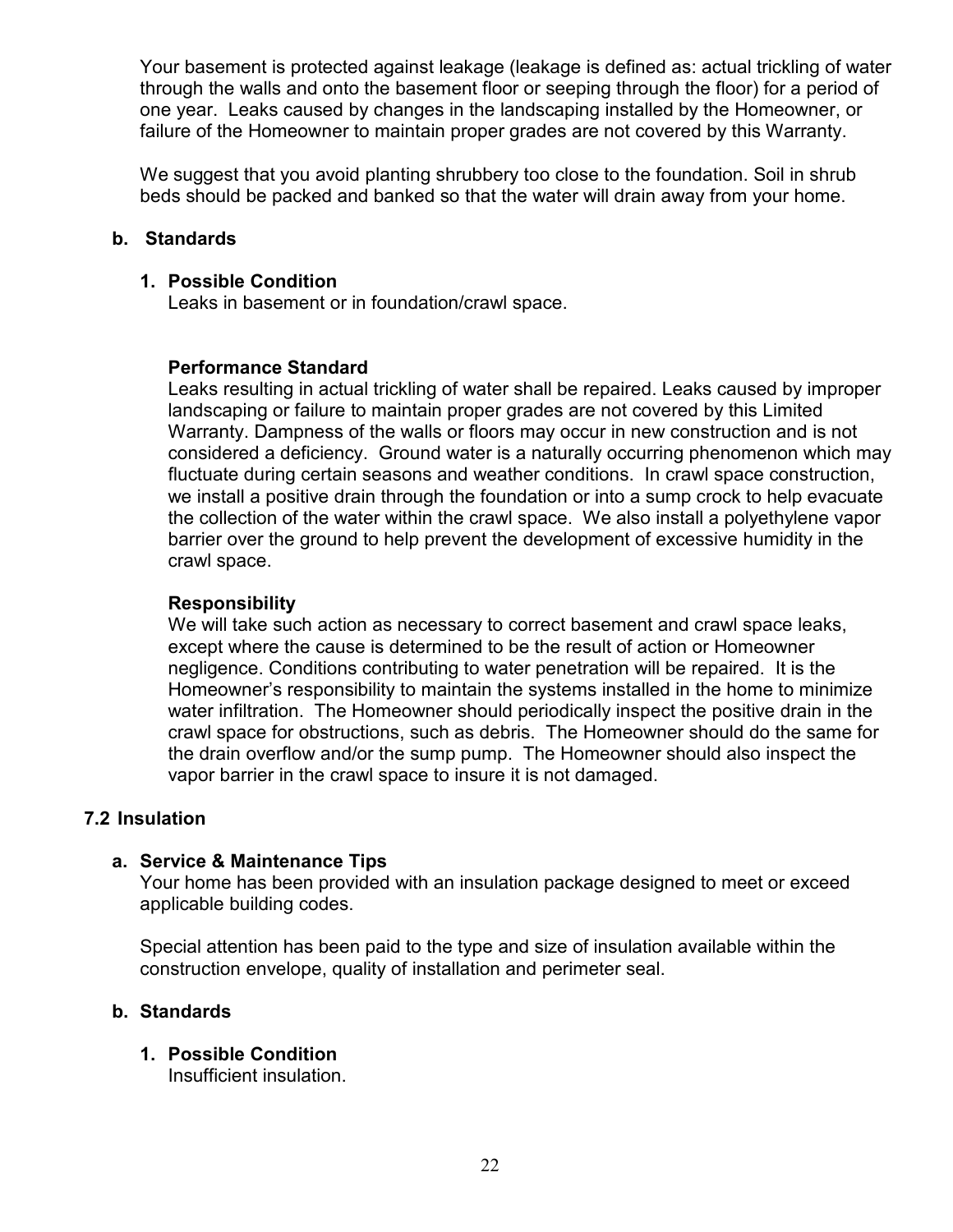# Performance Standard

Insulation shall be installed in accordance with applicable energy and building code requirements.

## Responsibility

We will install insulation in sufficient amounts to meet the Performance Standard.

# 7.3 Roofs, Gutters and Downspouts

#### a. Service & Maintenance Tips

If the roofing material on your new home is composition shingles, they will be a "seal down" shingle. These shingles have a mastic applied to the underside of the shingle, and once the sun hits the roof, the mastic seals the upper shingle to the one beneath it.

Special care should be taken to avoid damaging your roof when installing television or radio antennas or satellite dishes. A careless job can cause serious leaks. Excessive traffic (walking) on the roof can cause damage. If shingles become loose, consult us or a reputable roofing contractor to effect the repair. Also, roof trusses are not designed as storage space.

Special care should be taken when metal standing seam roofs have been installed. A professional roofing contractor should be consulted for maintenance issues.

NOTE: All roofing and flashing should be checked twice a year in order to maintain a good watertight condition. Homeowners should take care when checking flashing and vents for cracked sealant, wind damage, and protruding nails. Shingles should be checked for loose or damaged sections. It is especially important to maintain sealant where flashing meets the brick.

## b. Standards

## 1. Possible Condition

Roof or flashing leaks.

#### Performance Standard

Roofs or flashing shall not leak under normally anticipated conditions, except where cause is determined to result from ice build-up, high winds, or Homeowner action or negligence.

#### Responsibility

We will repair any verified roof or flashing leaks not caused by ice build-up or Homeowner action or negligence.

## 2. Possible Condition

Standing water on roof.

#### Performance Standard

A properly pitched roof is to drain water except for minor ponding. Flat roofs will retain a certain amount of water. Excessive ponding of water which causes roofing material to leak is a deficiency.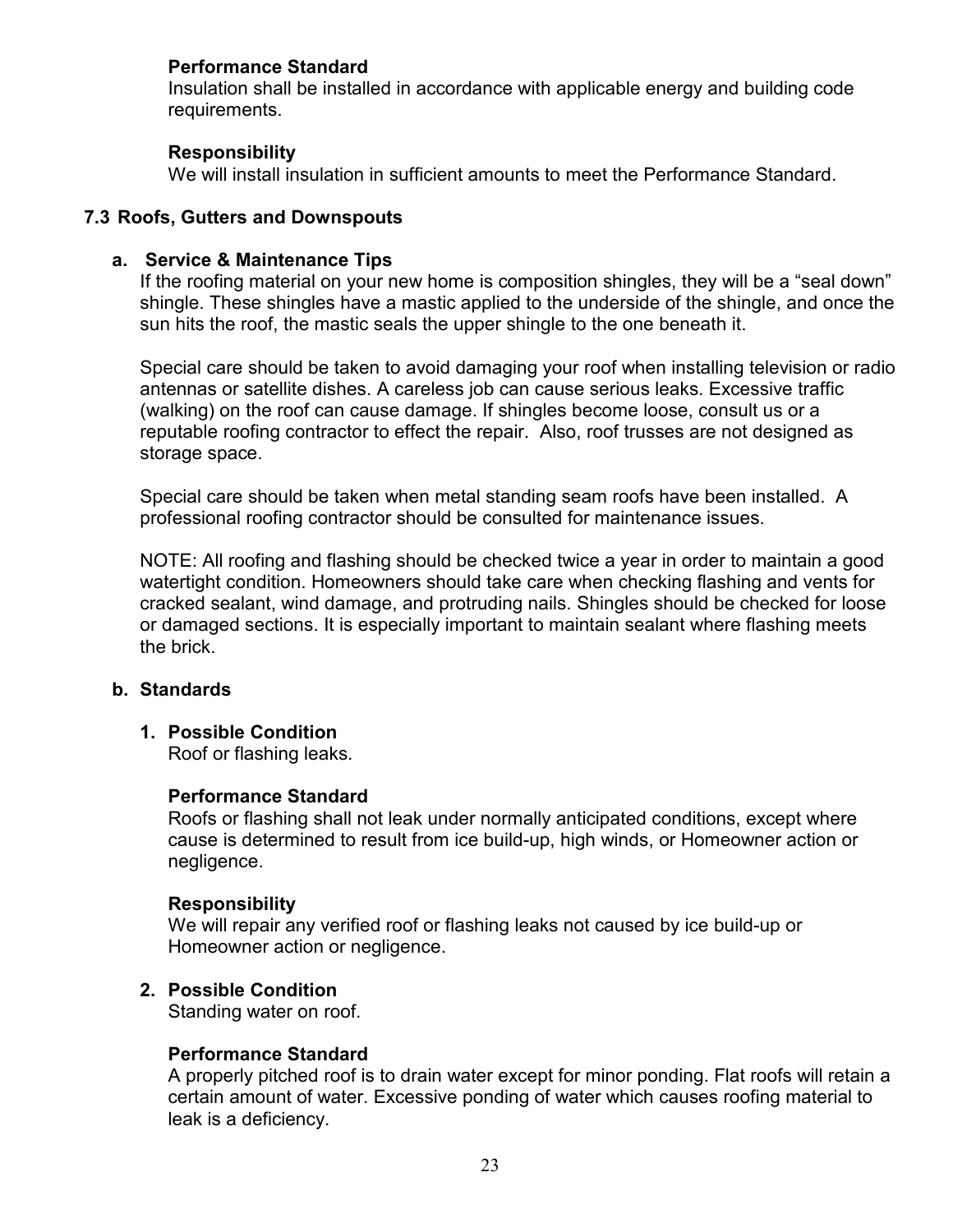## Responsibility

We will take corrective action to assure proper drainage of roof and repair all leaks due to or caused by standing water.

# 3. Possible Condition

Water standing in gutters.

## Performance Standard

When gutter is unobstructed by debris, the standing water level shall not exceed 1 1/2 inches in depth. Industry practice is to install gutters approximately level. Consequently, it is entirely possible that small amounts of water will stand in certain sections of gutter immediately after a rain.

## **Responsibility**

We will correct to meet the Performance Standard.

## 4. Possible Condition

Gutters and/or downspouts leak.

# Performance Standard

Gutters and downspouts shall not leak but gutters may overflow during heavy rain.

## Responsibility

We will repair leaks.

#### 5. Possible Condition

Leaks due to snow or rain driven into the attic through louvers or vents.

## Performance Standard

Attic vents and/or louvers must be provided for proper ventilation of the attic space of the structure. However, snow and rain can enter the attic through these vents and louvers when certain negative pressure conditions exist.

#### **Responsibility**

None.

# 7.4 Louvers & Vents

## a. Service and Maintenance Tips

Soffit and ridge vents must be kept clear/open to minimize build-up of humidity which could cause movement of certain framing members within the structure.

# b. Standards

## 1. Possible Condition

Inadequate ventilation of attics and unconditioned crawl spaces.

## Performance Standard

Attic and crawl spaces shall be ventilated as required by the approved building code.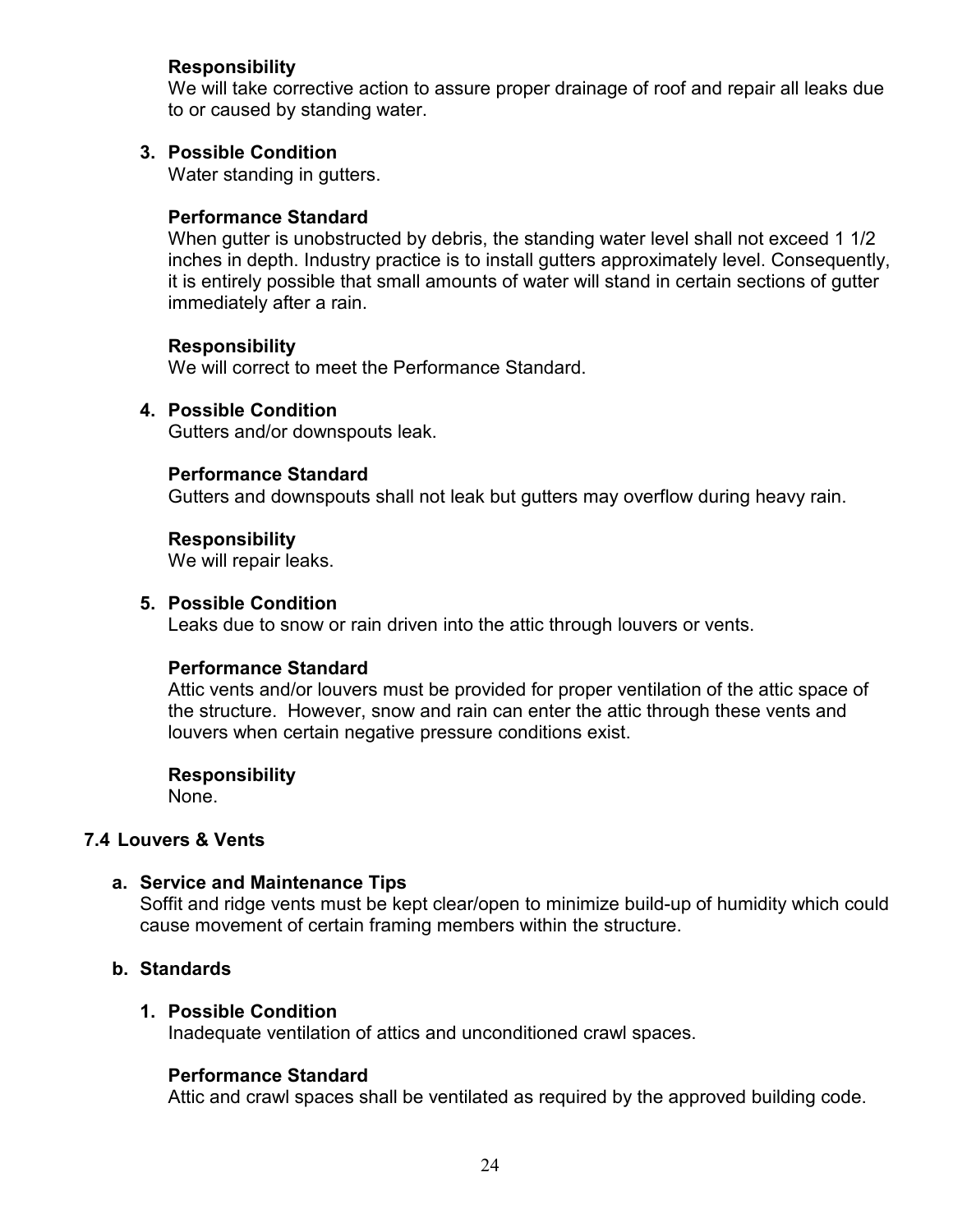# Responsibility

We shall provide for adequate ventilation. We will not be responsible for alterations to the original system.

# 7.5 Siding & Trim

# a. Service & Maintenance Tips

All exterior materials on your home require periodic maintenance. Some materials such as prefinished siding should be washed to maintain their appearance and remove airborne materials that can damage the finish. Other materials such as synthetic siding and trim must be maintained (repainted and/or restained) periodically. The durability of paint finishes will vary depending upon climate, exposure, and other factors. Paints or stains extend the life of the surfaces, reduce mildew, and help you achieve the color effect you desire from your siding and trim. Failure to maintain the painted surfaces on your home can result in stain damage from mildew.

The aluminum or vinyl siding on your home is characterized by its maintenance saving finish. The finish reduces costly priming and painting. You may occasionally want to wash your siding. If you do, use a mild detergent (no bleach) and a soft brush or cloth.

The shutters on your home may be washed in the same manner as the siding.

We will not be responsible for damage to the siding caused by high winds, severe storms, or lack of maintenance. All wood/composition exterior materials must be inspected for wear and maintained by the Homeowner.

#### b. Standards

1. Possible Condition Siding is bowed

#### Performance Standard

Bows exceeding ½ inch in 32 inches are unacceptable.

#### Responsibility

We will install additional nails in siding to meet nailing schedules which are standard in the industry and will replace any siding that does not meet the standard. Note: some waviness in siding is to be expected because of bows in studs.

## 2. Possible Condition

Poor quality of exterior trim workmanship.

#### Performance Standard

Joints between exterior trim elements, including siding and masonry, should not result in open joints in excess of 3/8 inch. In all cases the exterior trim, masonry, and siding should be capable of performing its function to exclude the elements.

#### Responsibility

We will repair open joints and touch up finish coatings where repaired to match existing as close as possible. Caulking is acceptable for joints less than 3/8 inch in width.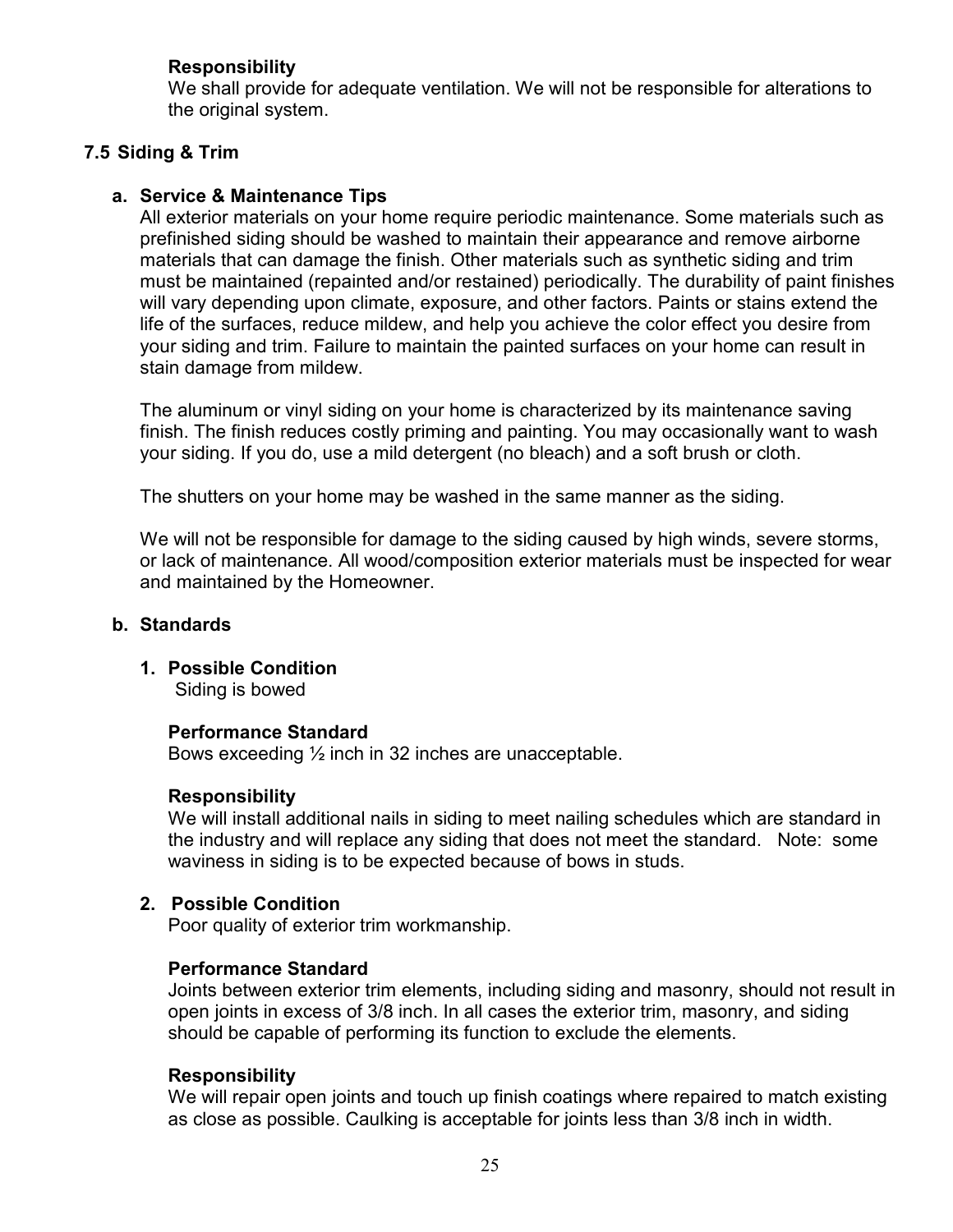# 3. Possible Condition

Delamination of plywood veneer siding or joint separation.

#### Performance Standard

All siding shall be installed according to the manufacturer's and industry's accepted standards. Separation and delaminations shall be repaired or replaced.

#### Responsibility

We will repair or replace siding as needed unless caused by the Homeowner's neglect to maintain siding properly. Repaired area may not match in color and or texture. For surfaces requiring paint, we will paint only the new materials. The Homeowner can expect that the newly painted surface will not match original surface in color.

#### 4. Possible Condition

Delamination or deterioration of exterior lap siding.

#### Performance Standard

Siding should not delaminate or deteriorate within manufacturer's specifications. Natural wood siding can be expected to weather and change color as it ages.

#### Responsibility

We will repair or replace as needed unless caused by Homeowner's neglect to maintain siding properly. Repaired area should match as closely as possible in color and/or texture. The Homeowner should be aware that the new finish may not exactly match the original surface texture or color.

#### 7.6 Stucco

a. Service and Maintenance Tips Stucco needs to be painted at regular intervals to maintain color and water permeability as per manufacturer's recommendation.

# b. Standards

#### 1. Possible Condition

Cracks in exterior stucco wall surfaces.

#### Performance Standard

Cracks are not unusual in exterior stucco wall surfaces. Cracks greater than 1/8 inch in width shall be repaired.

#### Responsibility

We will repair cracks exceeding 1/8 inch in width, one time only, during the first year of the warranty period.

## 7.7 Caulking

a. Service & Maintenance Tips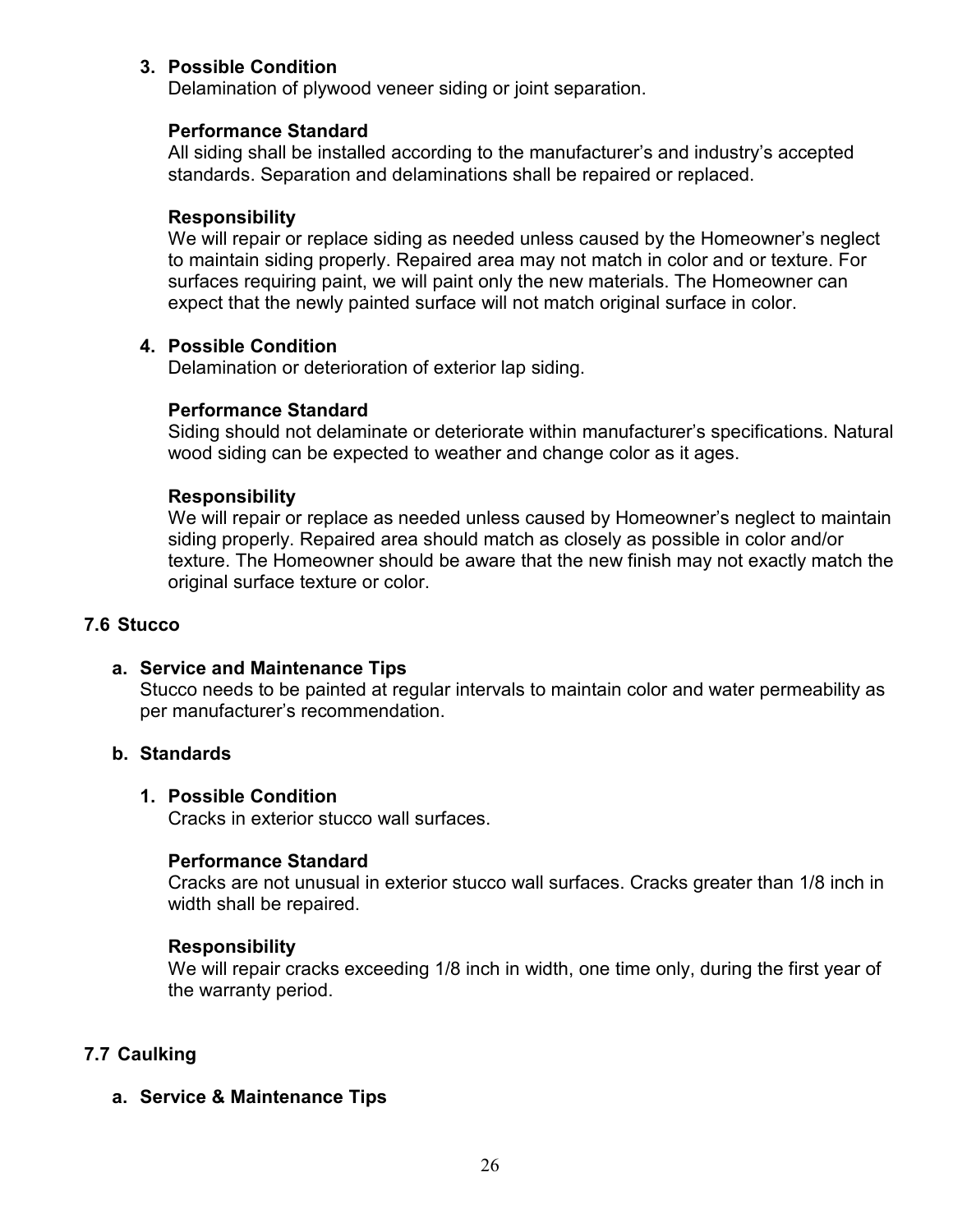Caulking around all exterior openings should be inspected by the Homeowner every spring and fall. Caulking can easily be repaired with caulking compound which can be purchased from most hardware stores.

#### b. Standards

## 1. Possible Condition

Leaks in exterior walls due to caulking.

## Performance Standard

Joints and cracks in exterior wall surfaces and around openings shall be properly caulked to exclude the entry of water.

# Responsibility

We will repair and/or caulk joints or cracks in exterior wall surfaces as required to correct deficiencies once, during the first year of the Warranty Period. Properly installed caulking will shrink and must be maintained by the Homeowner during the life of the home.

# 8.0 DOORS & WINDOWS

Coverage: 1st Year Only Area: Workmanship & Materials

## 8.1 Condensation & Humidity

# a. Service & Maintenance Tips

Relative humidity is the percentage of water vapor in the air compared to the maximum amount of water vapor that could possibly be present in the air at a given temperature. As temperature increases, the capacity of air to hold moisture increases. For example, there is considerably more actual moisture in 70 degrees air with 40% relative humidity than there is in 0 degrees air with 40% relative humidity.

In older homes, it is possible for great volumes of colder air, with lower quantities of moisture, to leak into the structure. In the winter, if moisture was not added to these older homes often, the air feels dry.

With your new home, we have attempted to prevent any significant quantity of outdoor air from entering, and therefore, the relative humidity should remain in a comfortable range.

On the other hand, although the proper humidity level will make your home comfortable, the creation of excess moisture can create problems.

The "tightness" of the home restricts outdoor air from entering and lowering the relative humidity. Because of the restriction of outside air flow, moisture introduced into the home has less chance to escape and may create a high humidity condition in the home. As moisture levels increase, condensation could form on windows, glass doors, basement walls, or pipes in the basement.

It is recommended that the windows are locked when not in use and that the Homeowner keep the window weep holes clean and open.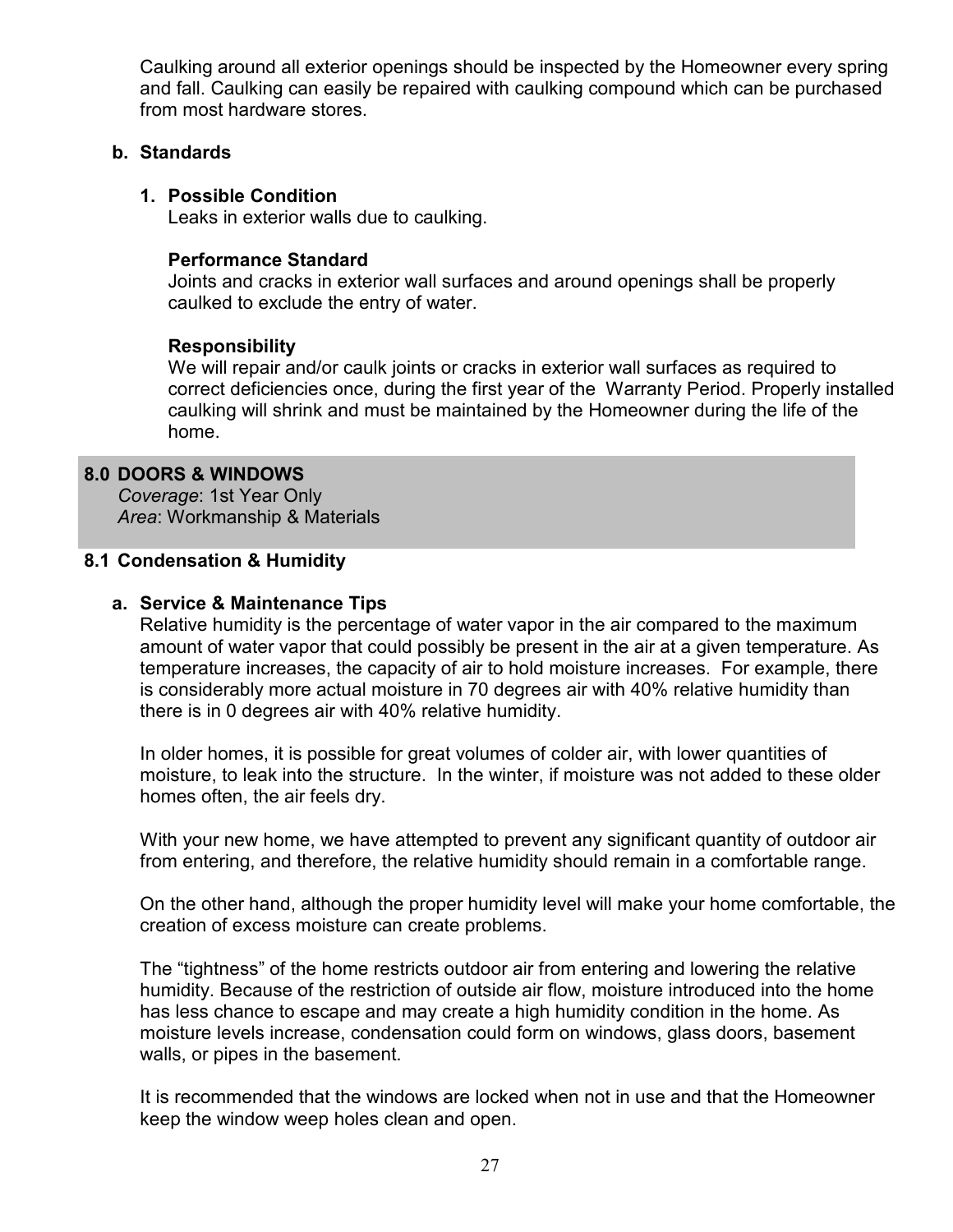## b. Standards

# 1. Possible Condition

Condensation and/or frost on windows.

# Performance Standard

Windows will collect condensation on interior surfaces when extreme temperature differences and high humidity levels are present. Condensation is usually the result of climatic/humidity conditions created by the Homeowner.

# **Responsibility**

No corrective action required.

The Homeowner can usually correct condensation by properly venting the clothes dryer to the outside, using an outside air source, such as an open window when cooking, and operating the exhaust fans when showering or bathing.

# 2. Possible Condition

Condensation between glass.

# Performance Standard

Should not occur within manufacturer's warranty.

## Responsibility

We will replace the glass during the first year. After the first year, the Homeowner must contact the window manufacturer to obtain the replacement glass as allowed within the manufacturer's product warranty. The Homeowner is responsible for the replacement of the glass.

## 8.2 Doors (Exterior & Interior)

## a. Service and Maintenance Tips

Your new home is equipped with a variety of door types. These will react differently under various weather and humidity conditions. The exterior doors are equipped with a weatherstripping which provides maximum seal against air filtration.

Occasional spraying of graphite into key slots of lock sets, tightening of lock set screws, and keeper adjustment will assure you of proper operation of your door locks. The sweep weather-stripping at the bottom of the door may require periodic adjustment or replacement as the material wears.

Your sliding glass doors, if selected, will give you many years of service if you follow these suggestions: Periodic cleaning of the bottom track will allow the sliding panels to move freely. An occasional application of ordinary household "3-in-One" oil or silicone spray along the bottom track is also recommended. Be sure the drain holes are clear, so that rainwater can flow out of the track. Sliding doors are not designed to be waterproof if hosed off with direct high pressure from a hose.

On interior wood doors, a certain amount of expansion and contraction in width is normal due to the changing temperature and humidity. Doors will be wider in summer and in humid periods and narrower in dry weather conditions. Therefore, do not be hasty in adjusting, planing or cutting your door, as it will tend to correct itself.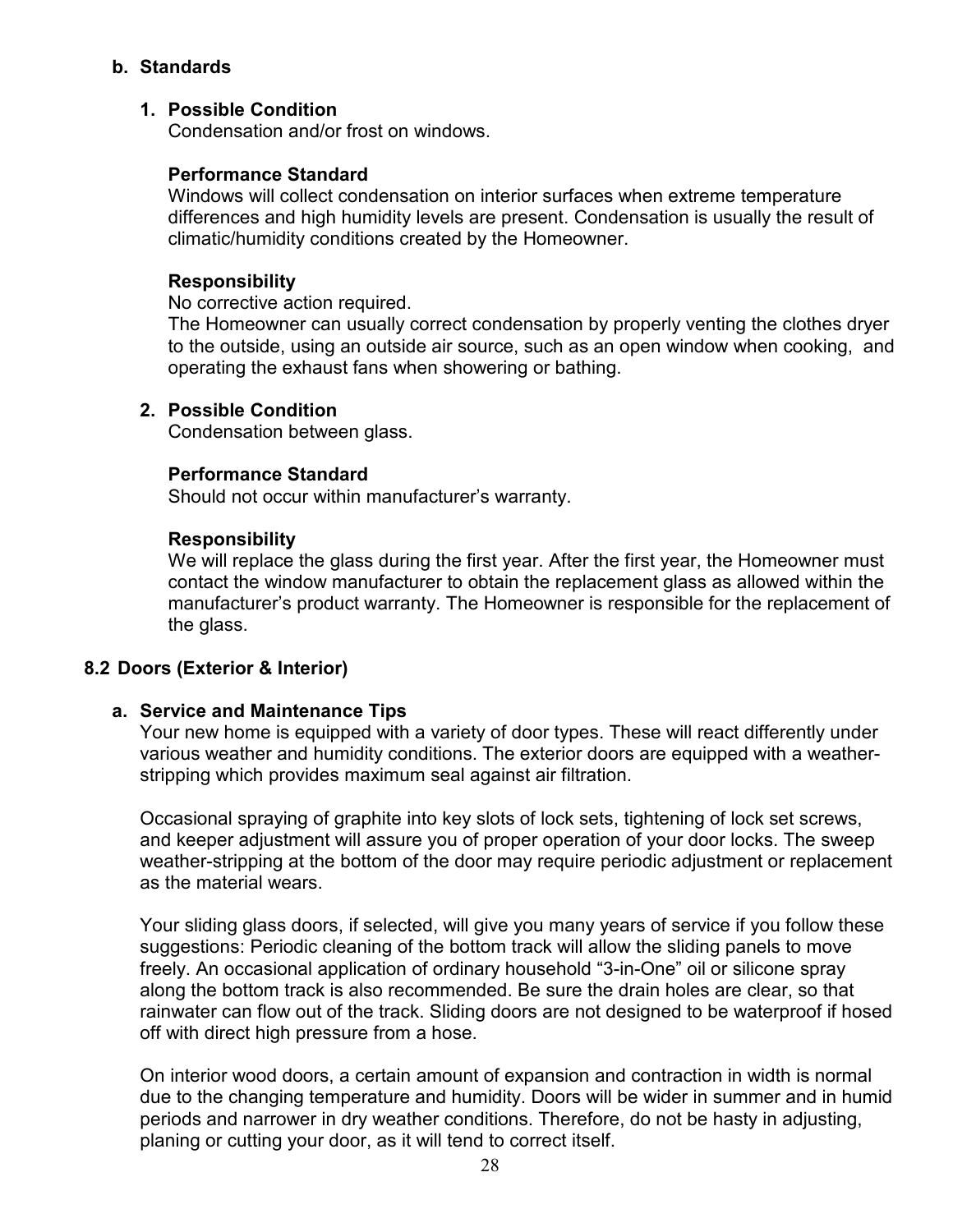Bifold doors will need to be adjusted from time to time. The Supervisor or the Project Manager will instruct you in this operation procedure at the presettlement demonstration. Keep tracks, pivots and guides free of paint and dirt. A little wax or silicone spray applied to the guide edges of the tracks, or silicone spray applied to the same area, will allow the doors to operate smoothly.

#### b. Standards

## 1. Possible Condition

Warpage of exterior and interior doors.

## Performance Standard

Doors will warp to some degree. However, they should not warp to the extent that they become inoperable or cease to be weather resistant. The maximum allowable warpage is 1/4 inch when measured from top to bottom vertically and diagonally.

## Responsibility

We will correct defective doors.

## 2. Possible Condition

Warpage of interior passage and closet doors.

## Performance Standard

Interior doors (full openings) shall not warp in excess of National Woodwork Manufacturers Association Standards (1/4 inch, measured diagonally from corner to corner).

## **Responsibility**

We will correct or replace and refinish defective doors to match existing doors as nearly as possible, during the first year of the Warranty Period.

## 3. Possible Condition

Sticking, binding doors.

## Performance Standard

Doors should not stick or stay open due to hinge bound condition.

## **Responsibility**

We will reset sticking hinge bound doors one time only during the first year of the Warranty Period.

## 8.3 Garage Doors

## a. Service and Maintenance Tips

The moving parts of garage doors should be oiled and the torsion spring greased, about once every three months. The screws that tighten the hardware to the door should be tightened about once a year, or as necessary. Garage door handles should be regularly inspected by the Homeowner as to possible jagged or sharp edges so that cuts and other iniuries can be avoided.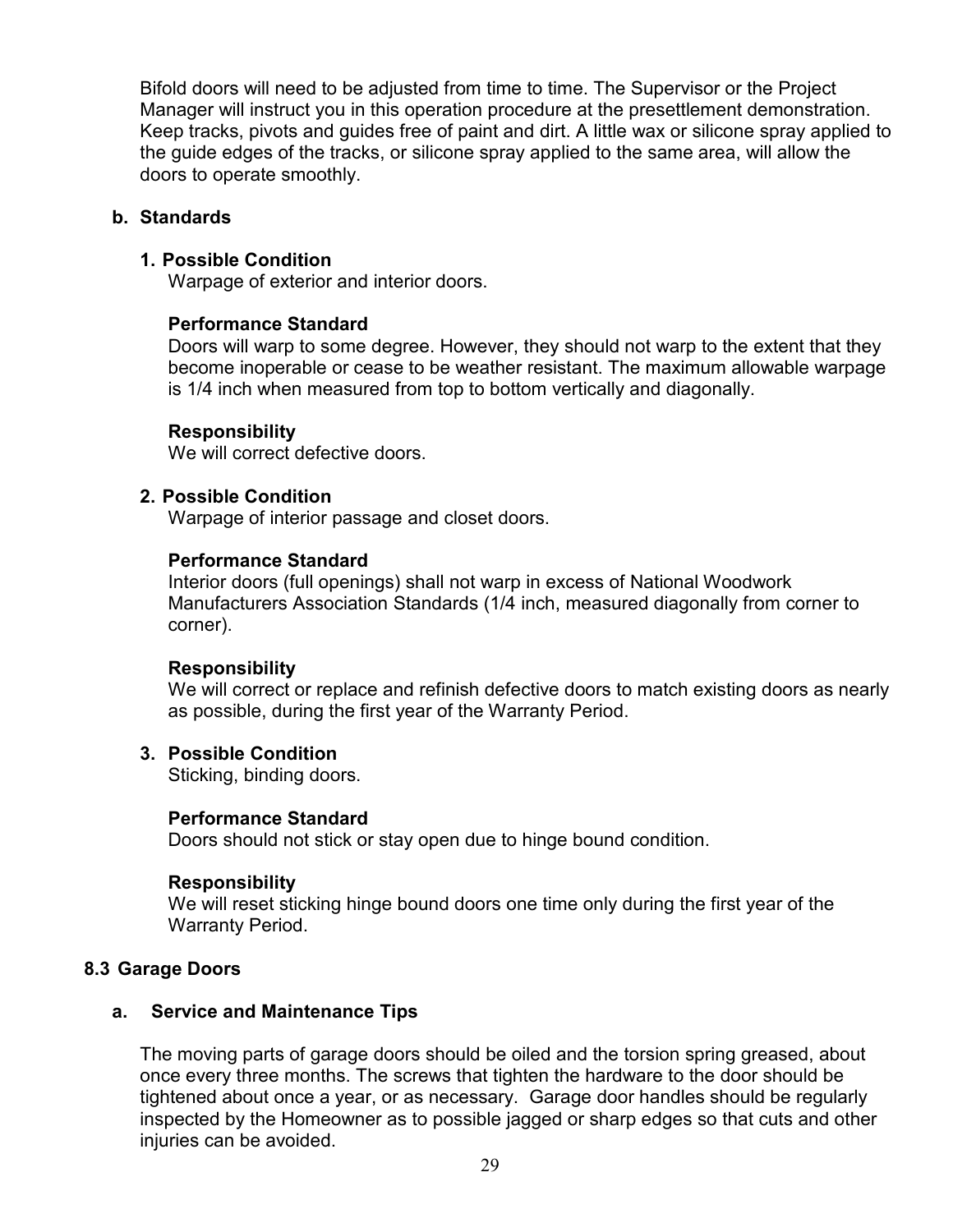Garage door openers added after closing may affect the operation of the garage door and may void the Warranty.

## b. Standards

# 1. Possible Condition

Garage doors fail to operate properly under normal use.

# Performance Standard

Garage doors shall operate properly.

## Responsibility

We will correct or adjust garage doors as required during the first year of the Warranty Period.

# 2. Possible Condition

Garage doors allow entrance of snow or water.

# Performance Standard

Garage doors shall be installed as recommended by the manufacturer. Some entrance of the elements can be expected under abnormal conditions.

## Responsibility

We will adjust or correct garage doors to meet manufacturer's recommendations.

#### 8.4 Windows

## b. Service and Maintenance Tips

The windows should be maintained by keeping the sill and side tracks clean and spraying any side tracks with silicone spray. Vinyl liners and jambs should not be painted.

## Window Screens

WARNING: The window screens, frames, and fastening systems have been designed by the window and screen manufacturers only to keep most insects out of your home. The manufacturers have not designed the system to support any weight other than that of the screen itself, therefore, the screen system will not prevent children or pets from falling through open windows to the ground below. Parents should be careful to prevent children and pets from leaning against the screens.

## c. Standards

1. Possible Condition

Malfunction of windows.

## Performance Standard

Windows should operate with reasonable ease, as designed.

## Responsibility

We will correct or repair as required.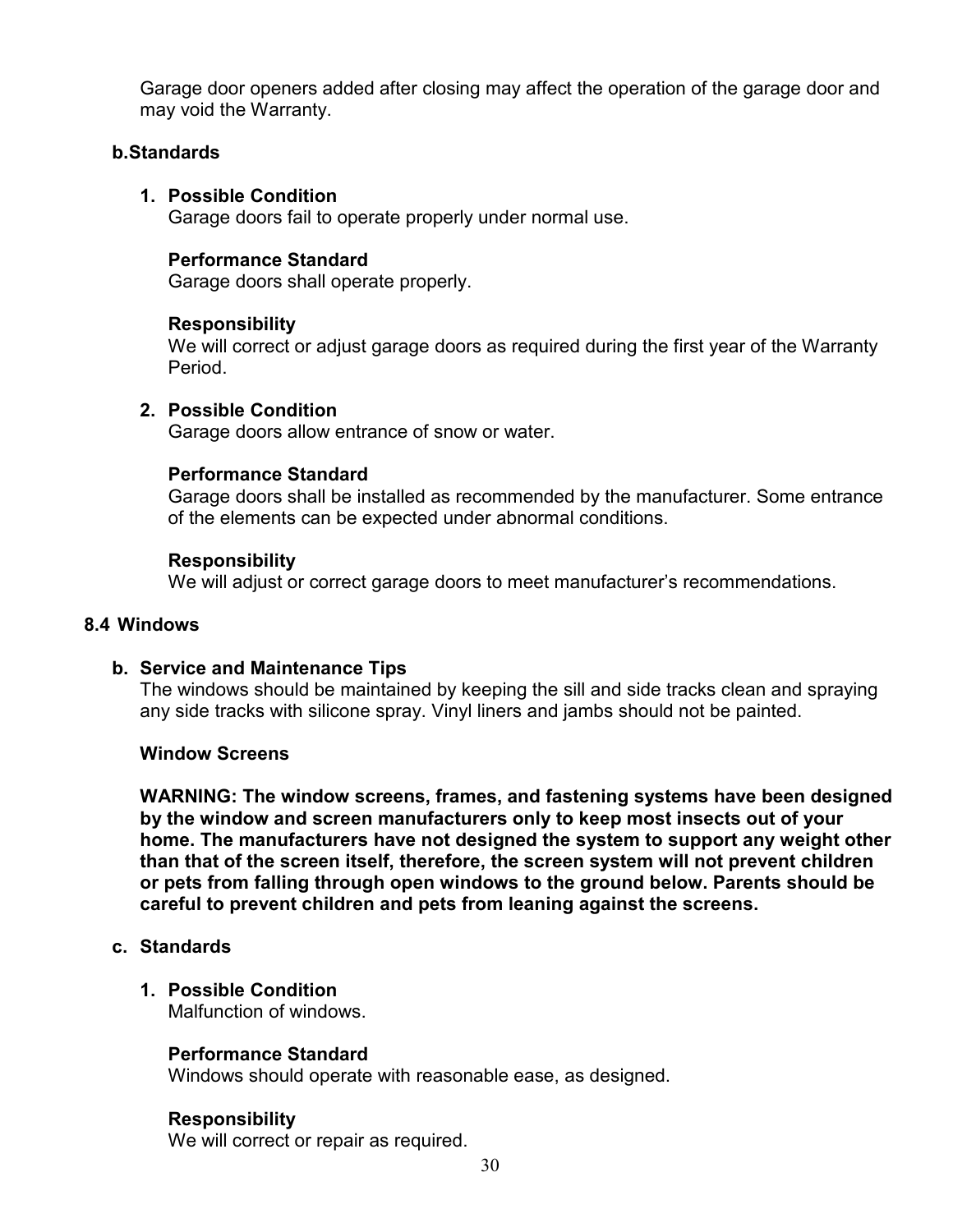# 2. Possible Condition

Broken Glass.

#### Performance Standard

None.

#### Responsibility

Broken glass not reported to us prior to closing is the Homeowner's responsibility.

# 9.0 FINISHES

Coverage: 1st Year Only Area: Workmanship & Materials

## 9.1 Drywall (Walls & Ceilings)

## a. Service & Maintenance Tips

Drywall is used to cover your interior walls. Drywall can take the normal hard wear of family life, but if damage occurs it can easily be repaired with spackling compound and fine sandpaper.

#### b. Standards

## 1. Possible Condition

Cracks in interior wall and ceiling surfaces.

## Performance Standard

Hairline cracks are not unusual in interior wall and ceiling surfaces. Cracks greater than 1/8 inch in width are to be repaired.

## Responsibility

We will repair cracks exceeding 1/8 inch in width one time only during the first year of the Warranty Period.

## 2. Possible Condition

Defects seen in natural light which appear during the first year of the Warranty Period such as nail pops, blisters in tape, or other blemishes.

## Performance Standard

Slight "imperfections" such as nail pops, seam lines and cracks are common in gypsum wallboard installations.

## Responsibility

We will repair drywall defects one time only during the first year of the Warranty Period. It is your responsibility to initiate the one-year drywall review.

## 9.2 Ceramic Tile (Walls & Floors)

## a. Service & Maintenance Tips

## Ceramic Tile, Tub, and Shower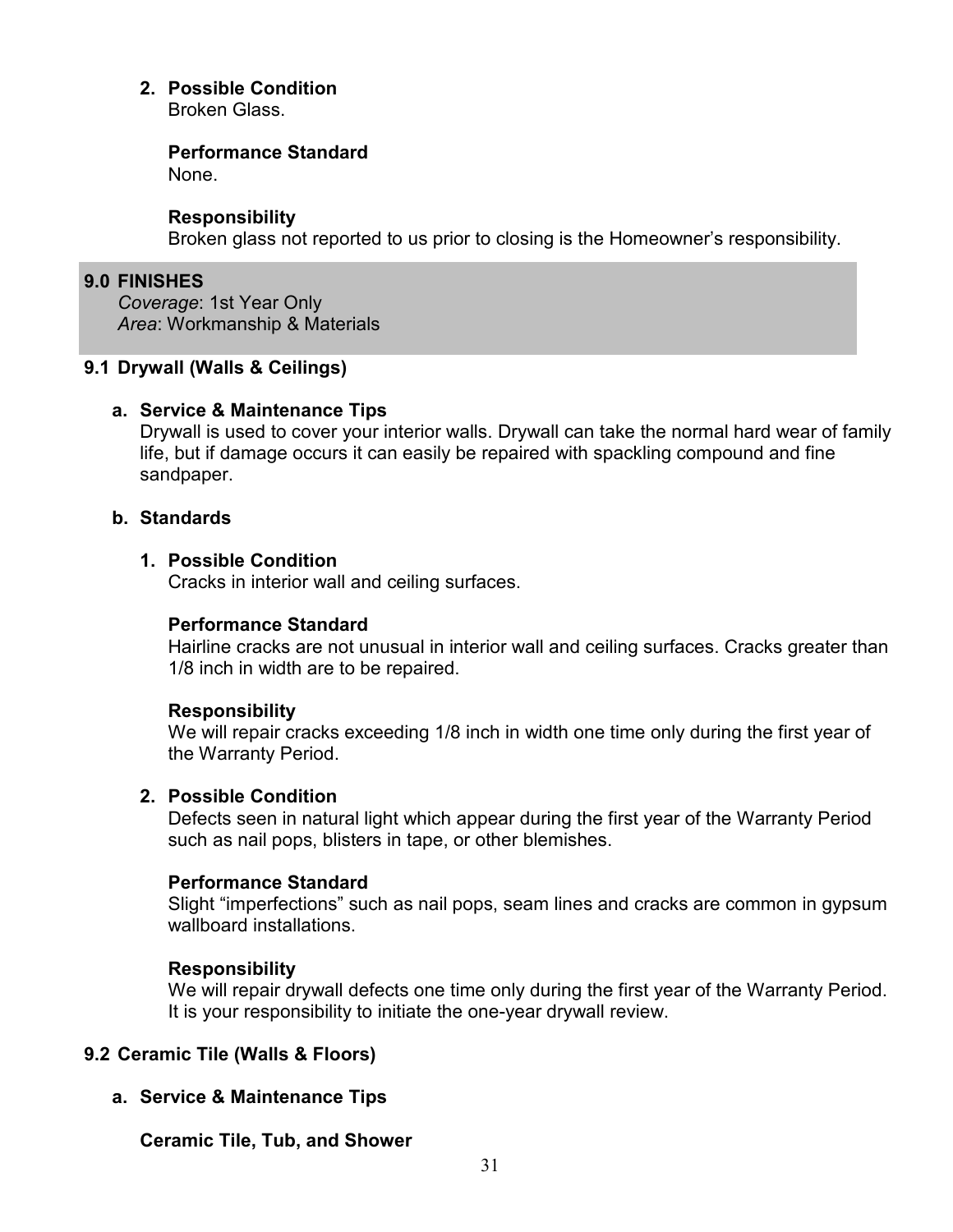A separation between the tub and the wall tile and/or cracking of joints between ceramic tile and tub and shower stall corners may occur because of moisture and normal settlement in these areas. The weight of water and a bather also contribute to such separation. This is a normal homeowner's maintenance function, and you can remedy these situations by simply removing the old grouting and filling the crack with new grouting compound available at hardware stores. This situation may develop periodically depending on living habits and maintenance. Grout should be inspected every three months.

Normally, a wipe with a damp cloth will keep the tub/shower surface clean. Heavy accumulations of film can be removed with a detergent or tile cleaner. In all cases, use a nonabrasive cleaner. An automotive pump spray wax may be used to bring out the luster in these products.

## Ceramic Tile Floors

If you have chosen ceramic tile flooring in your new home, we suggest the following maintenance hints.

Some cracking or chipping of the grout is considered normal, due to shrinkage and normal deflection of the subfloor. You can repair simply by filling with a commercial grouting of the same color. Although durable, some caution must be exercised to avoid cracking tiles with heavy objects.

It is recommended that you install a "Ceramic Seal and Finish" product immediately after you move into your new home, and a minimum of every two years thereafter. This sealing will reduce stains and discoloration of the grouting.

## b. Standards

## 1. Possible Condition

Ceramic tile cracks or becomes loose.

## Performance Standard

Ceramic tile should not crack or become loose.

## Responsibility

We will replace cracked tiles and resecure loose tiles except when caused by Homeowner neglect. In addition, we will correct the cause of the loose or cracking tile condition. We will not be responsible for discontinued patterns or color variations in ceramic tile but will match as closely as possible.

## 2. Possible Condition

Cracks appear in grouting of ceramic tile joints

## Performance Standard

Cracks in grouting or ceramic tile joints are commonly due to shrinking condition.

## Responsibility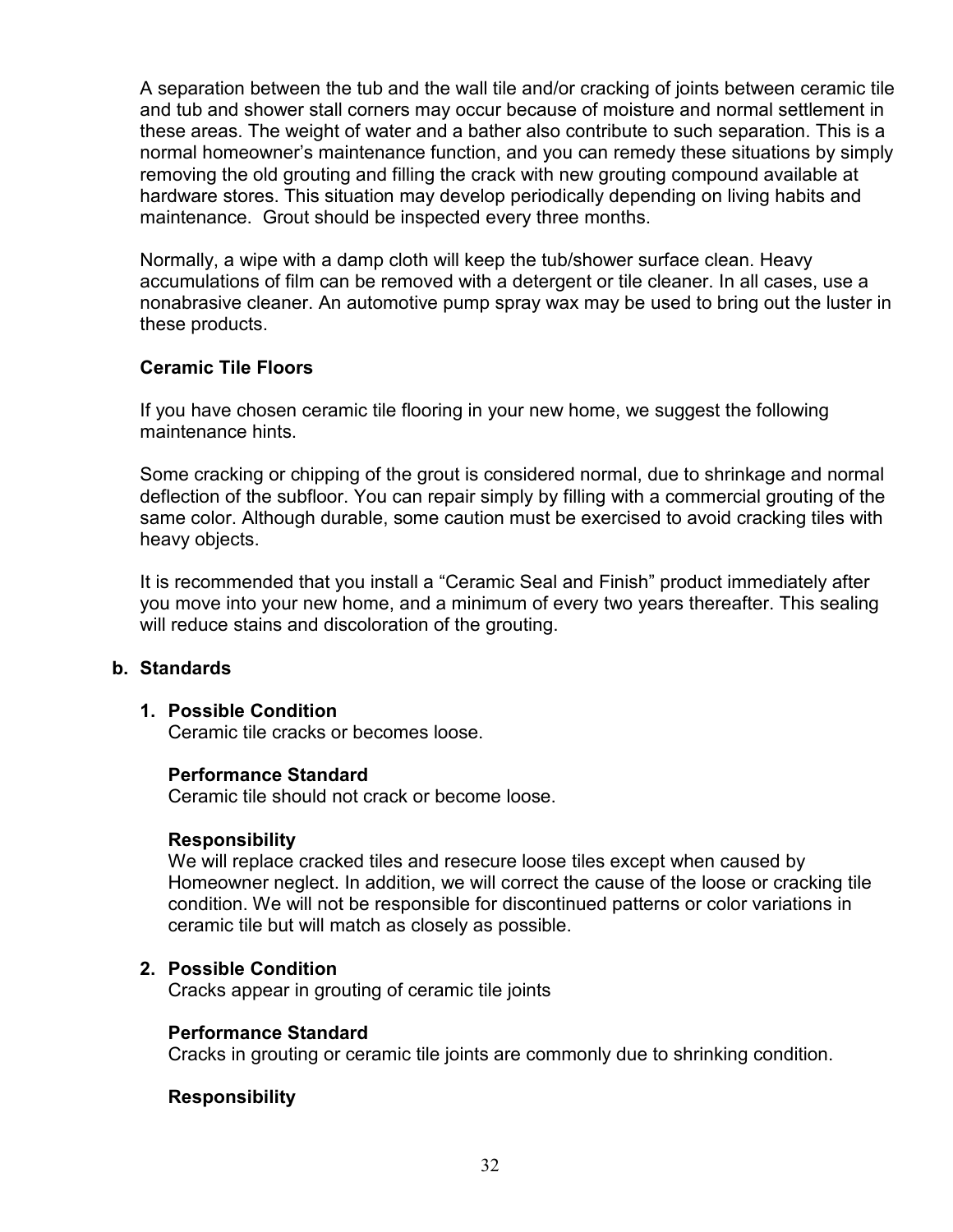We will repair grouting as necessary, one time only during the first year. We will match as closely as possible. Regrouting of these cracks is a maintenance responsibility of the Homeowner after the first year of the Warranty Period.

# 9.3 Finished Wood Flooring

# a. Service and Maintenance Tips

Because of the natural characteristics of wood products, some squeaks in the flooring area can be expected. If hardwood is used as a flooring material in your home, some minor separations between the boards may occur due to shrinkage of the material which is a common occurrence and will vary with temperature and humidity levels. Some color fading or irregularities may occur due to exposure to sunlight. It is widely accepted within the industry that vertical displacement between the boards be no greater than the thickness of a credit card. The hardwood finished surface can be scratched. Care must be taken to protect the surface, especially in high traffic areas. Chair and table legs and high heel shoes will cause damage to the surface. You should take precautions to protect flooring and follow recommended cleaning procedures.

## b. Standards

## 1. Possible Condition

Gaps developing between floor boards.

## Performance Standard

Gaps in excess of 1/8 inch in width shall be corrected.

# Responsibility

We will repair gaps in excess of 1/8 inch within the first year of the Warranty Period, by filling or replacing, at our option. We are not responsible for discontinued flooring or different graining or color variations in the wood. We will match the existing floor as closely as possible. Also, face nailing on wood floors is commonly used along walls and for repairs.

## 9.4 Resilient Floors

## a. Service and Maintenance Tips

We have chosen these floors for their design, availability, and resistance to wear. Some items that you should be aware of are:

- 1. Raised nail heads are caused by movement of the floor joist because of shrinkage and deflection. We have attempted to minimize this problem by using special nails or screws and by gluing the plywood to minimize the number of fasteners required.
- 2. Seam separation or lifting is normally caused by water seeping between the joints during floor cleaning. Floors should be damp mopped, but not flooded with water, during cleaning.
- 3. Resilient flooring often separates near heat registers or at the outside walls of a room. The heat from the registers softens the glue (mastic) and causes the flooring to move when stepped on or when a chair is pushed against the tile area.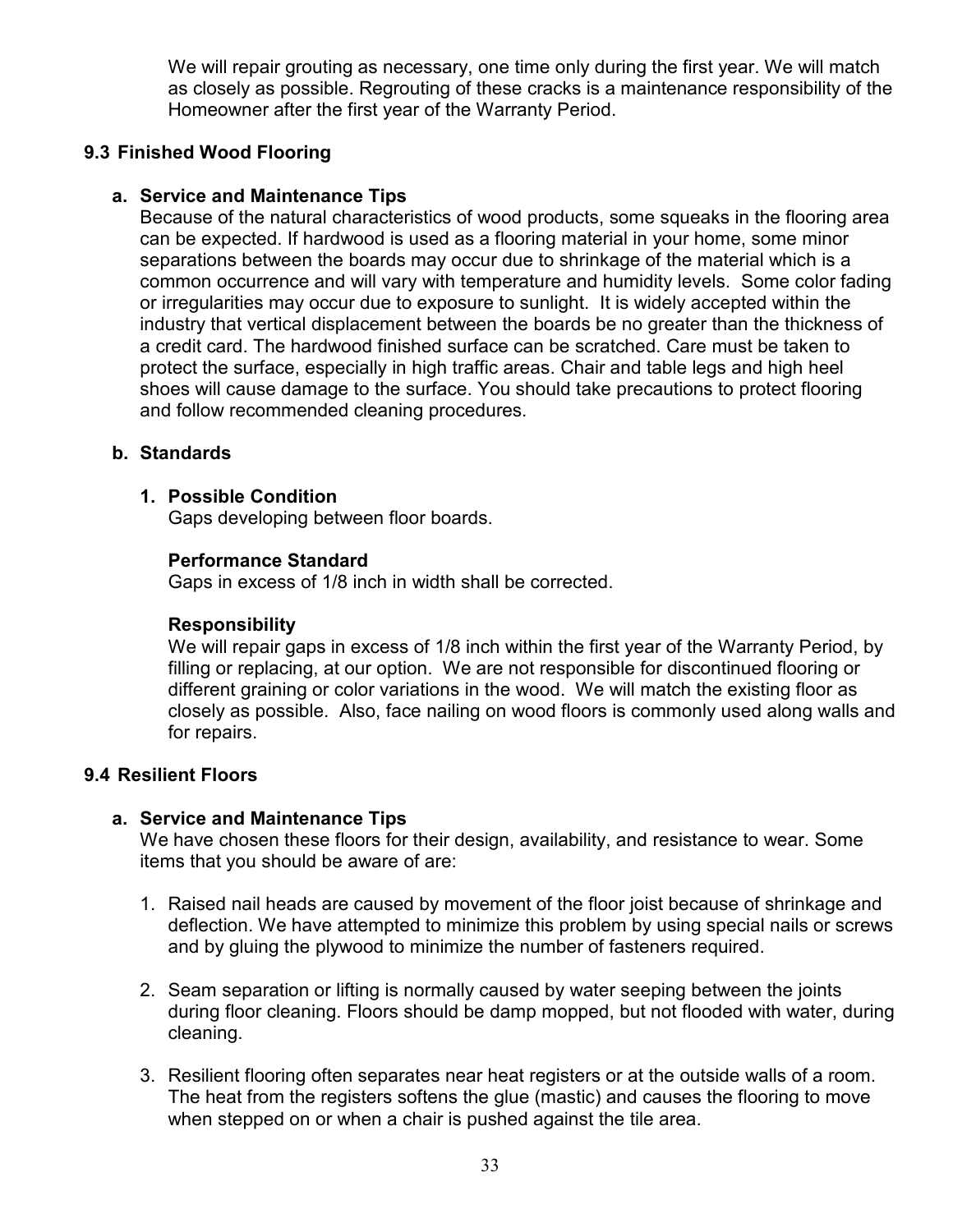Expansion and contraction of underlayment (where used) or subflooring may also cause separation. We have sanded the underlayment joints and filled them to minimize the possible problem of ridges showing through your floor. Minor ridging may occur due to shrinkage of the underlayment. A maintenance booklet supplied with the Homeowner's package provides directions for proper floor care.

#### b. Standards

# 1. Possible Condition

Nail pops appear on the surface of resilient flooring.

#### Performance Standard

Readily apparent nail pops shall be repaired.

## Responsibility

We will correct nail pops which have broken the surface. We will repair resilient floor covering in the affected area with similar material. We will not be responsible for discontinued patterns or color variations in the floor covering. Replacement of the floor will only be done in our sole discretion.

#### 2. Possible Condition

Depressions or ridges appear in the resilient flooring due to subfloor irregularities.

#### Performance Standard

Readily apparent depressions or ridges exceeding 1/8 inch shall be repaired. The ridge or depression measurement is taken at the gap created at one end of a six-inch straightedge placed over the depression or ridge with three inches of the straightedge on one side of the defect, held tightly to the floor.

#### Responsibility

We will take corrective action as necessary to bring the defect within acceptable tolerance so that the affected area is not readily visible. We will not be responsible for discontinued patterns or color variations in floor covering. Replacement of the floor will only be done in our sole discretion.

#### 3. Possible Condition

Resilient flooring loses adhesion.

#### Performance Standard

Resilient flooring shall not lift, bubble, or become unglued.

#### Responsibility

We will repair the affected resilient flooring as required. We will not be responsible for discontinued patterns or color variation of floor covering. Replacement of the floor will only be done in our sole discretion.

#### 4. Possible Condition

Seams or shrinkage gaps show at resilient flooring joints.

## Performance Standard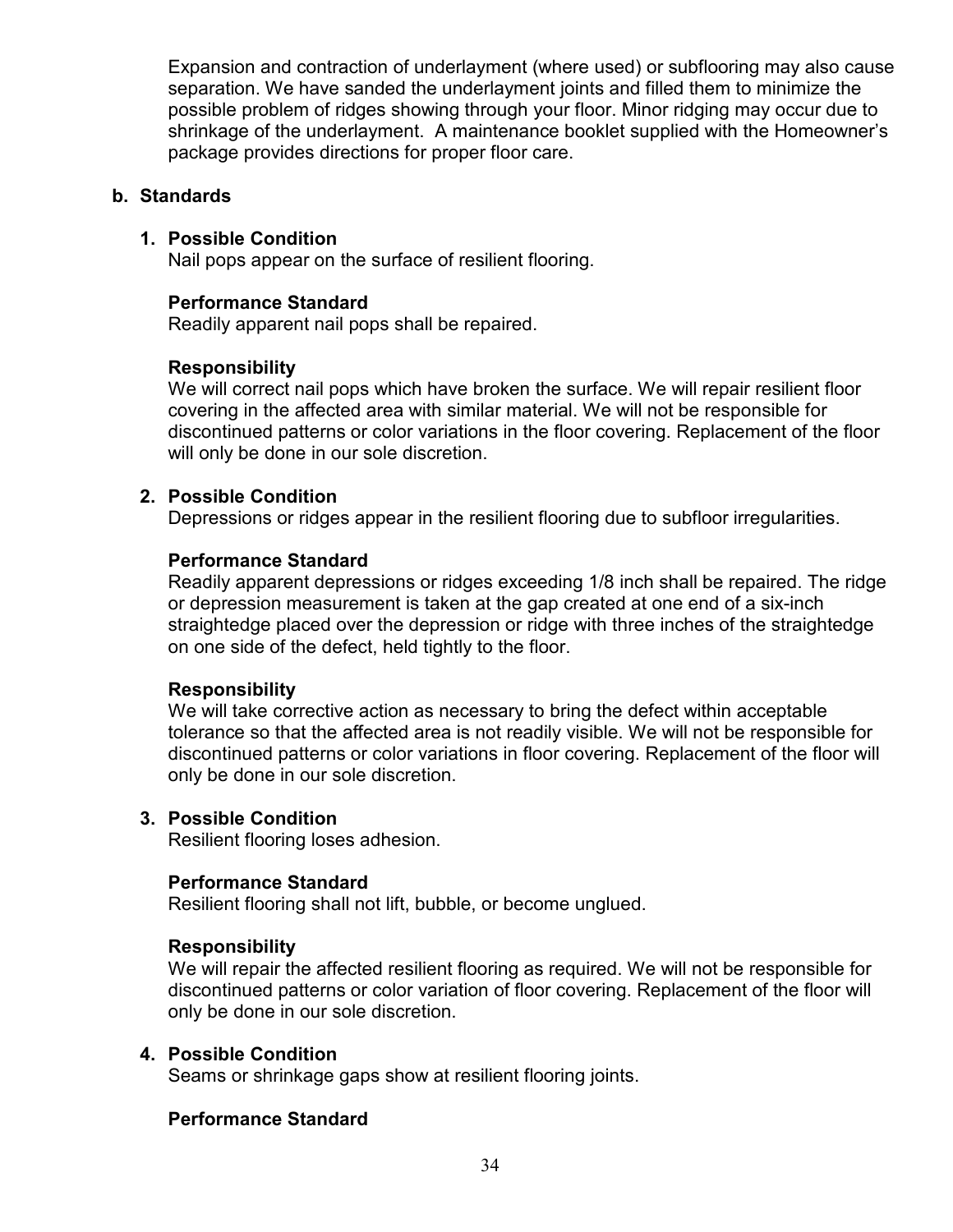Gaps shall not exceed 1/16 inch in width at resilient floor covering joints. Where dissimilar materials abut, a gap not to exceed 1/8 inch is permissible.

#### **Responsibility**

We will repair the affected resilient flooring as required. Tears, cuts, or scrapes in the finished surface are not our responsibility unless such defects are identified prior to the Homeowner taking occupancy of the home. We will not be responsible for discontinued patterns or color variation of floor covering. Replacement of the floor will only be done in our sole discretion.

## 9.5 Painting

## a. Service and Maintenance Tips

Maintenance of all exterior materials on the home (wood, siding, trim synboard, etc.) should be done by the Homeowner as a routine program. Paints or stains extend the life of the painted components on the exterior of the Home. Your local paint or hardware store can assist you in the selection of the proper paint for your home.

Mildew or fungus will form on almost any surface if the structure is subject to high humidity and/or high moisture conditions. The formation of mildew or fungus is a condition we cannot control and is your maintenance responsibility.

## b. Standards

#### 1. Possible Condition

Exterior paint peels, deteriorates, or fades.

#### Performance Standard

Exterior paints should not peel during the first year of the Warranty Period. However, fading is normal and the degree is dependent on climatic conditions.

#### Responsibility

If paint is defective, we will refinish affected areas, matching color as close as possible, in areas where the finish deterioration affects the majority of the wall area.

#### 2. Possible Condition

Painting required as a corollary repair because of work other than drywall nail pops, seams and corners.

#### Performance Standard

Necessary repair of a painted surface required under this Warranty is to be refinished to match surrounding areas as closely as possible.

#### **Responsibility**

We will finish repair areas as indicated. Only the repaired area will be repainted which may not include an entire wall. We do not guarantee any color match.

## 3. Possible Condition

Deterioration of varnish of lacquer finish.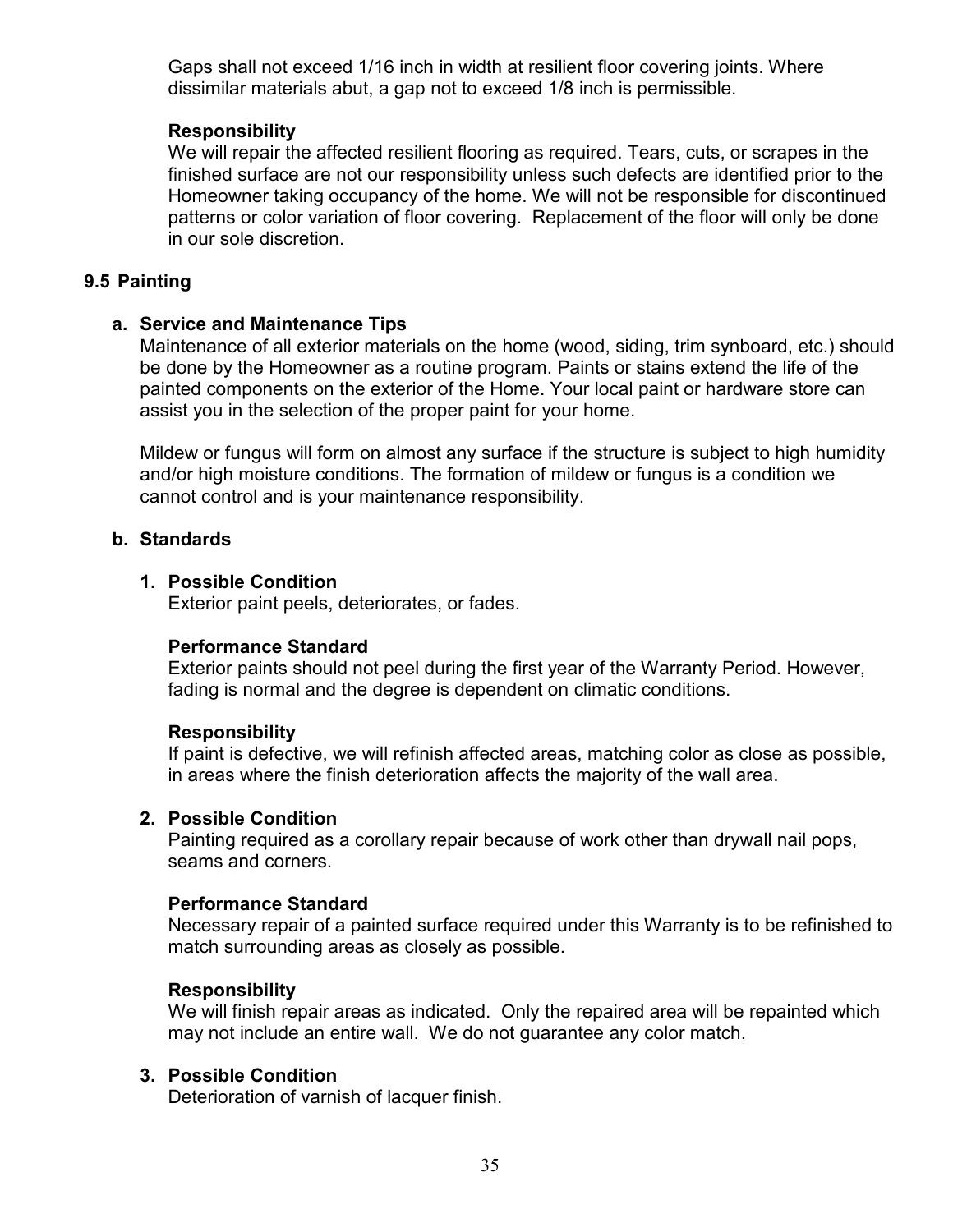# Performance Standard

Natural finishes on interior woodwork should not deteriorate during the first year of ownership.

#### Responsibility

We will refinish affected areas of natural finish interior woodwork, matching the color as closely as possible.

## 4. Possible Condition

Mildew or fungus on painted surfaces.

## Performance Standard

Mildew or fungus will form on a painted surface if the surface is subject to excessive exposures to a food source (i.e., fabric, carpet, drywall, wood and insulation, among others) and to moisture.

#### Responsibility

Mildew or fungus formation is a condition we cannot control and is a Homeowner maintenance item.

## 9.6 Carpeting

## a. Service and Maintenance Tips

Carpet maintenance should be tailored to the specific fiber used in the carpet. Generally, carpet care includes vacuuming and prompt attention to spills. Our carpets were selected for their ability to withstand normal wear and tear with minimum care. When available, a booklet will be given to you at your presettlement demonstration which will prescribe a carpet care program for your specific carpet pile fiber.

Seams and color variations (shading) may be evident depending on the style of carpeting and the pile fiber you have chosen. Some color fading may occur due to constant exposure to direct sunlight. Closing the drapes during certain times of the day will help prevent such fading.

We will not be responsible for stains, color variation or damage due to Homeowner neglect, including , but not limited to, pet stains. The Homeowner should clean these areas immediately after soiling, as required.

## b. Standards

1. Possible Condition

Open carpet seams.

## Performance Standard

Carpet seams will show. However, no visible gap is acceptable.

## Responsibility

We will correct visible gaps only.

## 2. Possible Condition

Carpeting becomes loose, seams separate or stretching occurs.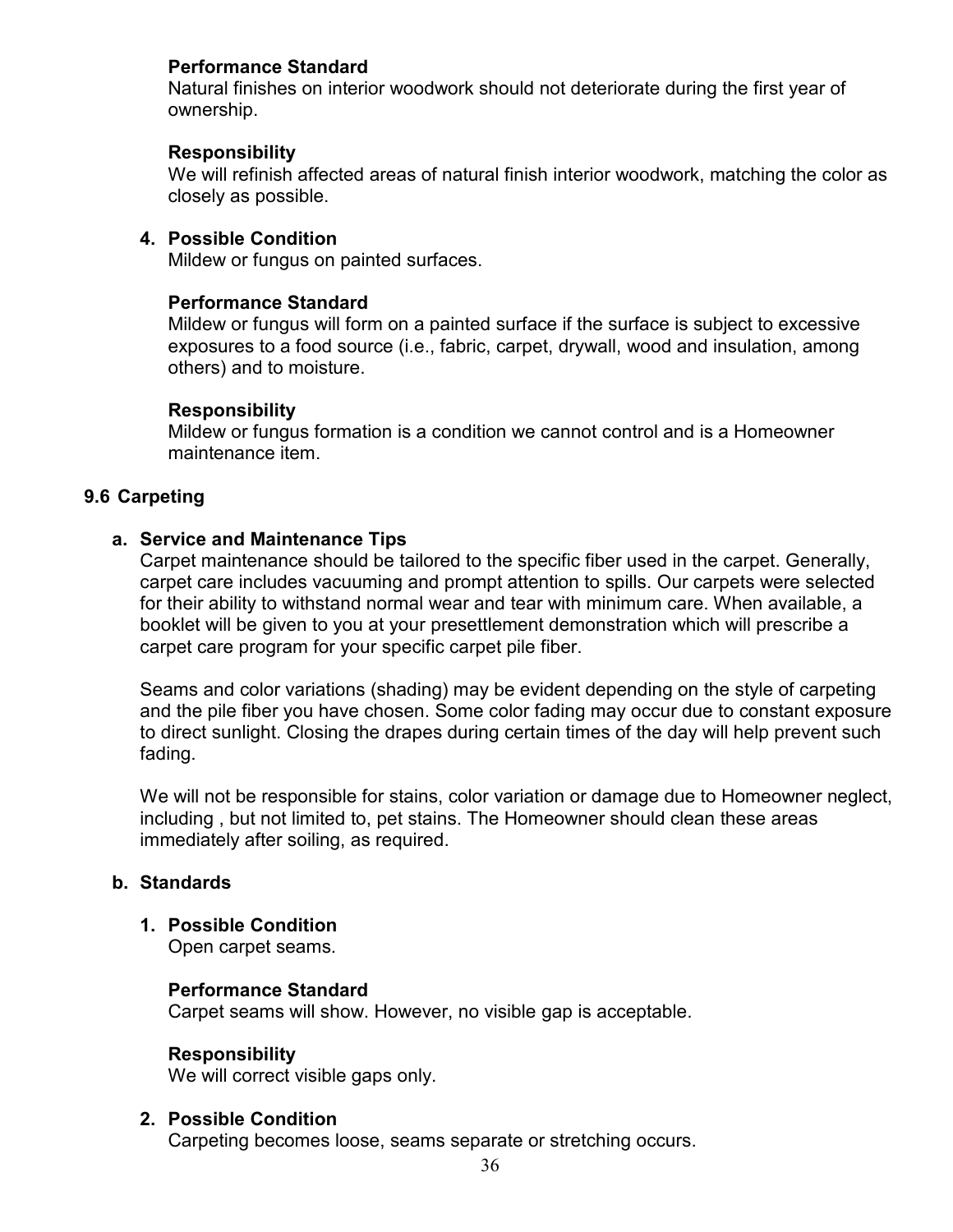## Performance Standard

Wall to wall carpeting, installed by us as the primary floor covering, when stretched and secured properly should not come up, become loose, or separate from its point of attachment.

#### Responsibility

We will restretch or resecure carpeting as needed one time only during the one year Warranty Period.

3. Possible Condition

Spots on carpet, minor fading.

#### Performance Standard

Exposure to light may cause spots on carpet and/or minor fading.

Responsibility

None.

#### 9.7 Hardware

#### a. Service and Maintenance Tips

Certain types of interior and/or exterior hardware are painted or coated to take on an appearance of brass or other colors. These types of finishes are commonly used for electrical fixtures, plumbing fixtures, door knobs, kickplates, etc. and have a tendency to fade, rub off, discolor, or tarnish. Brass finishes should be wiped down with a damp sponge and care taken to avoid abrasive cleaners.

IMPORTANT NOTE REGARDING BRASS, BRONZE AND OTHER ANTIQUE FINISH PRODUCTS: The manufacturer applies a protective coating to the plated surface of brass, bronze, and other antique finish products. In time the protective lacquer may deteriorate either from exposure to weather, extremes of climate, frequency of use or other factors. Care should be taken when cleaning these surfaces to use a non abrasive type cleaner (soap and water) and coat with a non abrasive polish.

Tarnishing or excessive wear of these finishes is, therefore, not a defect, but a normal process which is unavoidable. Under these circumstances, these finishes cannot be guaranteed and, therefore, products will not be repaired or replaced under this Warranty. The manufacturer's warranty may exceed this Warranty.

#### b. Standards

#### 1. Possible Condition

Brass finish tarnishes during the first year.

#### Performance Standard

Brass finishes tarnish over time due to exposure to climatic conditions, human perspiration and frequency of use.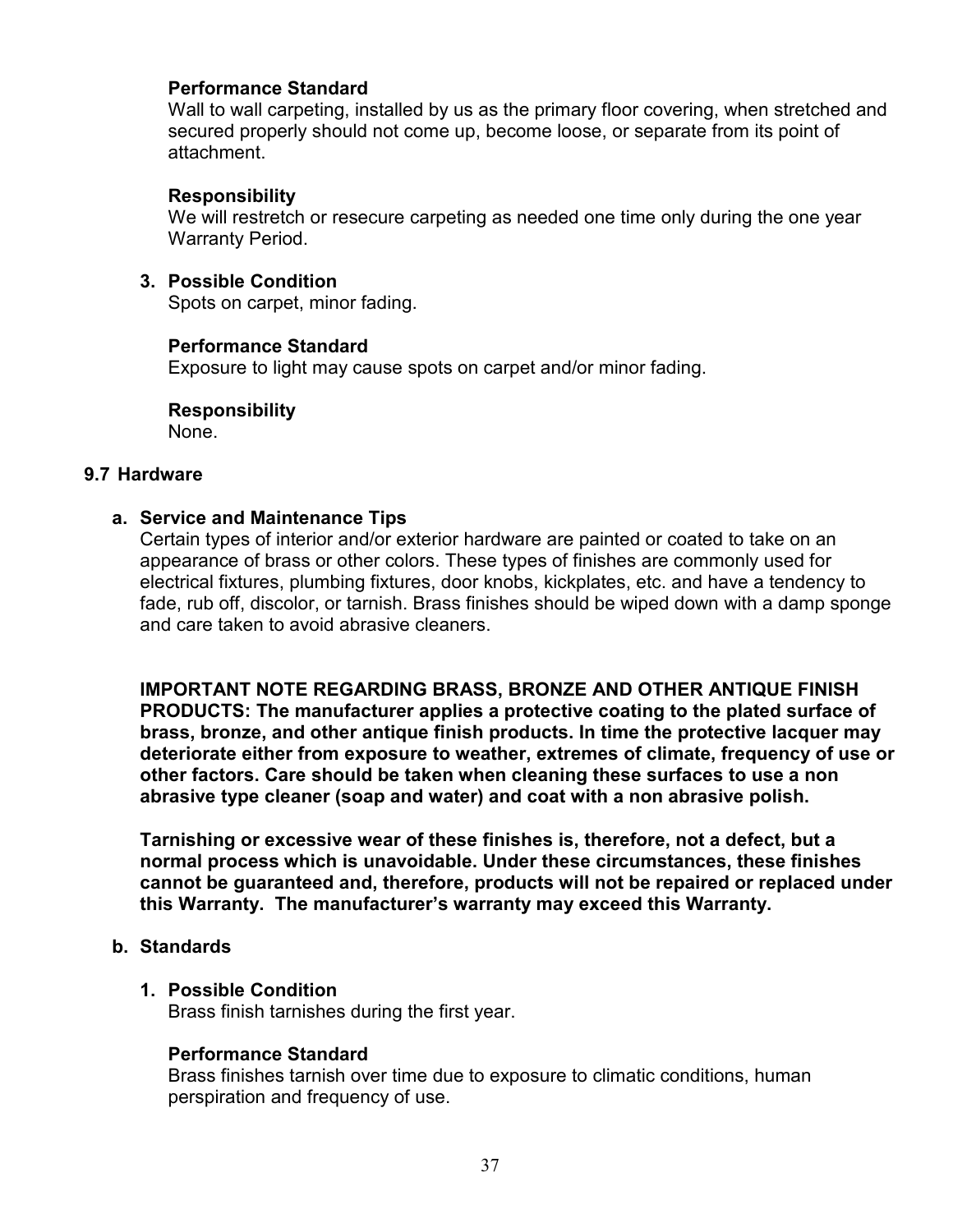# 10.0 SPECIALTIES

Coverage: 1st Year Only Area: Workmanship & Materials

# 10.1 Fireplaces (Wood Burning)

## a. Service and Maintenance Tips

If your home is equipped with a wood burning fireplace, there are certain things that you should do to insure its proper operation. First, you should be sure before igniting a fire that the damper above the firebox has been opened. For the best burning results, we recommend that you buy a steel grate for holding the logs while burning.

When the fire is burning, the flue will be drawing not only the smoke from the fire, but the warm air from your room, and if the room is open to other rooms, it will cause much of the warm air throughout the home to be drawn up through the chimney.

Be sure to close the damper after the fire has been completely extinguished.

Avoid using manufactured paper logs in fireplaces. They may contain chemicals that can induce a flue fire.

#### b. Standards

## 1. Possible Condition

Fireplace or chimney does not draw properly.

## Performance Standard

It is normal to expect that high winds can cause temporary negative draft situations. Similar negative draft situations can also be caused by obstructions such as large branches of trees too close to the chimney.

#### Responsibility

We will determine the cause of the malfunction and correct if the problem is one of design or construction of the fireplace.

#### 2. Possible Condition

Chimney separation from structure to which it is attached.

#### Performance Standard

A newly built fireplace may incur slight amounts of separation. Separation should not exceed 1/2 inch from the main structure in any 10 foot vertical measurement.

#### **Responsibility**

We will determine the cause of separation and correct if standard has not been met. Caulking is acceptable.

## 3. Possible Condition

Brick firebox color changed.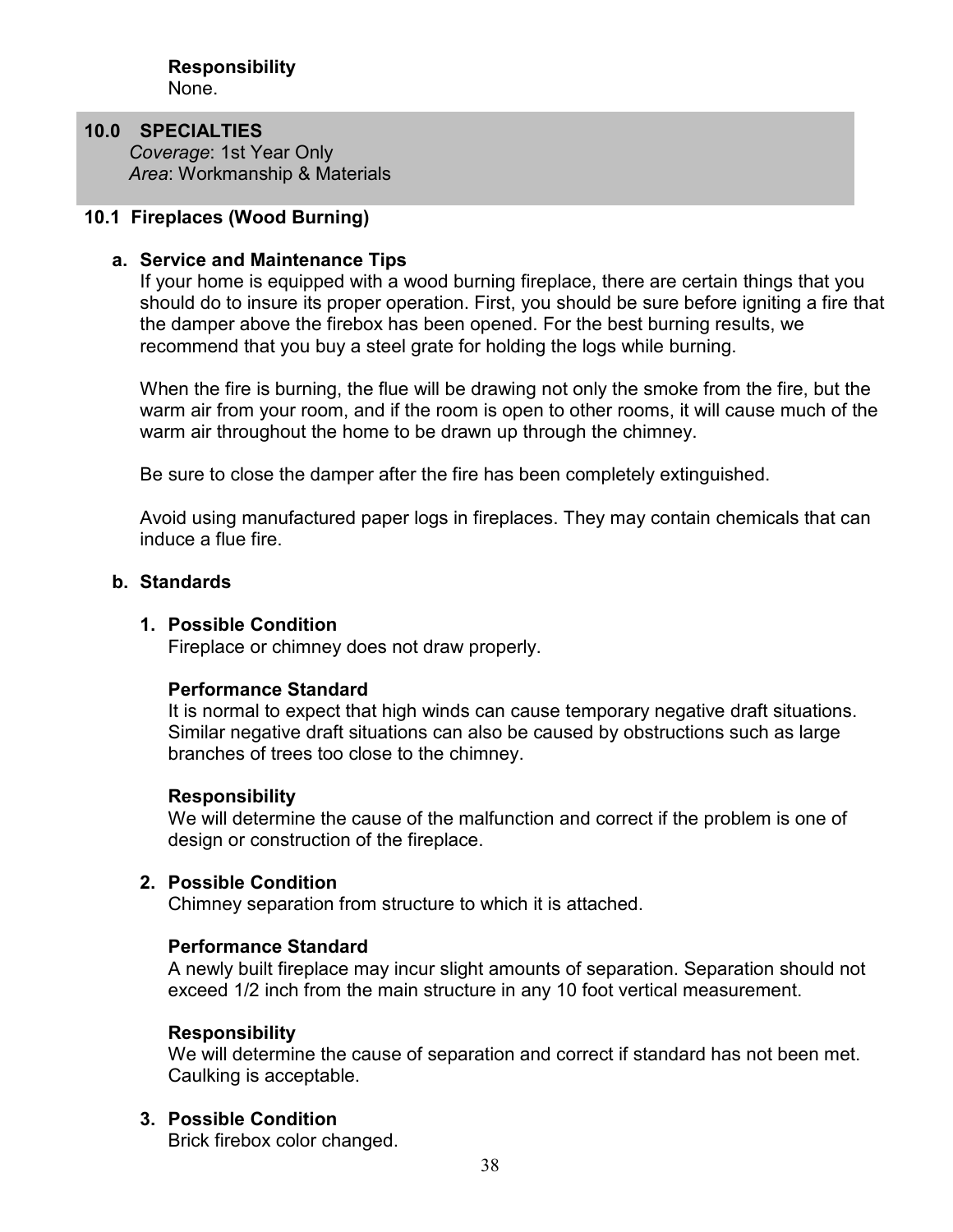# Performance Standard

None.

## **Responsibility**

None. Heat from fires as well as chemical additives will alter finish.

# 4. Possible Condition

Cracked firebrick and mortar joints.

# Performance Standard

None.

# Responsibility

None. Heat from fires may cause cracking.

# 10.2 Fireplaces (Direct Vent)

# a. Service and Maintenance Tips

If your home is equipped with a direct vent fireplace, there are certain things that you should do to insure its proper operation. You should insure that the pilot light is lit. Looking through the glass at the base of the logs you can see the pilot light. Instructions for lighting the pilot are provide in the area accessed through the cover below the firebox.

The homeowner will need to inspect the external vent cap on a regular basis to make sure that no debris is interfering with the airflow.

Because a Direct Vent fireplace is a sealed unit, when the fire is burning, the fire box will not be drawing heat from the inside of your home. The firebox becomes extremely hot and the homeowner should take care not to touch or have heat sensitive items next to the firebox.

There is no damper to operate with a direct vent fireplace.

When direct vent gas fireplaces are provided, improper adjustments, alterations, service or maintenance can cause injury or property damage. Refer to the manual for assistance or additional information consult a qualified installer, service agency or the gas supplier.

# b. Standards

## 1. Possible Condition

Vapors may condense and fog the glass.

## Performance Standard

For the first few minutes after each lighting vapors may fog the glass and the flames may be blue. After a few minutes this moisture will disappear and within 10-15 minutes the flames should become yellow.

# Responsibility

None.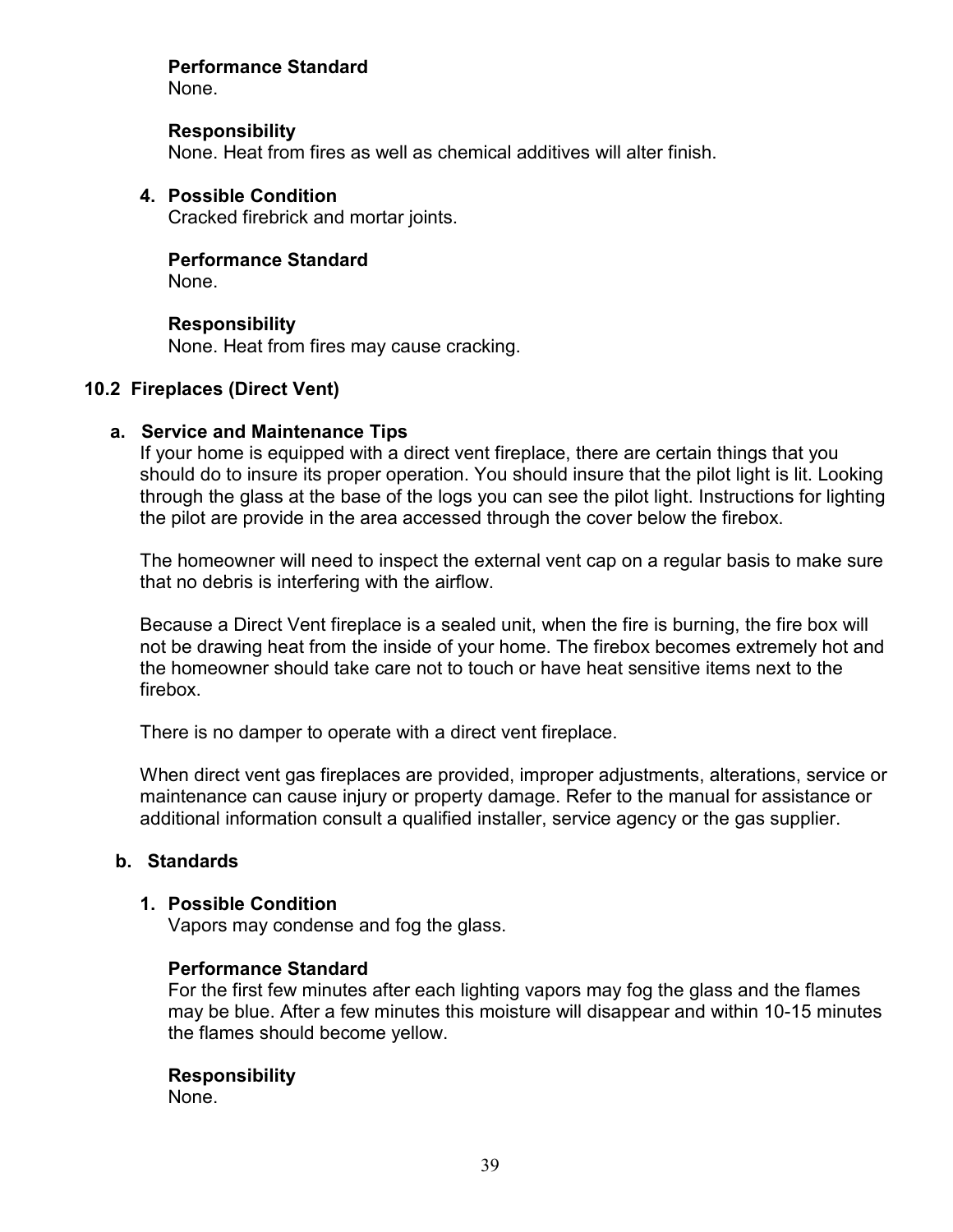# 2. Possible Condition

Fireplace may produce a (oil canning) noise.

## Performance Standard

The oil canning noise is caused by the metals expansion and contraction as it heats up and cools down. This does not affect the operation or longevity of the fireplace.

# Responsibility

None.

# 3. Possible Condition

Glass fronts may become dirty on the inside of the firebox.

# Performance Standard

It is possible that a film may build up on the side of the glass which faces the firebox created by emissions from the gas or propane flames.

## Responsibility

None. The Homeowner may be required to provide periodic cleaning to the glass surfaces. Refer to the manual for assistance.

WARNING: Turn off the gas valve located under the firebox prior to any servicing.

WARNING: DO NOT OPERATE THE UNIT WITH OUT THE GLASS FRONTS PROPERLY INSTALLED AND SEALED.

# 11.0 KITCHEN CABINETS, VANITIES AND COUNTER TOPS

Coverage: 1st Year Only Area: Workmanship & Materials

# 11.1 Counter Tops/Surfaces

## a. Service & Maintenance Tips

All laminated kitchen countertops, cultured marble vanity, ceramic tile, Corian and granite tops and walls should be wiped down with a non-abrasive cleaner and brought to "sparkle" with a cleaner and polish recommended by the manufacturer.

## b. Standards

## 1. Possible Condition

Surface cracks and joint delaminations in high pressure laminates on vanity and kitchen cabinet countertops and cabinets.

## Performance Standard

Countertops fabricated with high pressure laminate coverings will not delaminate or crack. However, it is recommended that water not be allowed to stand in the seams of counter tops.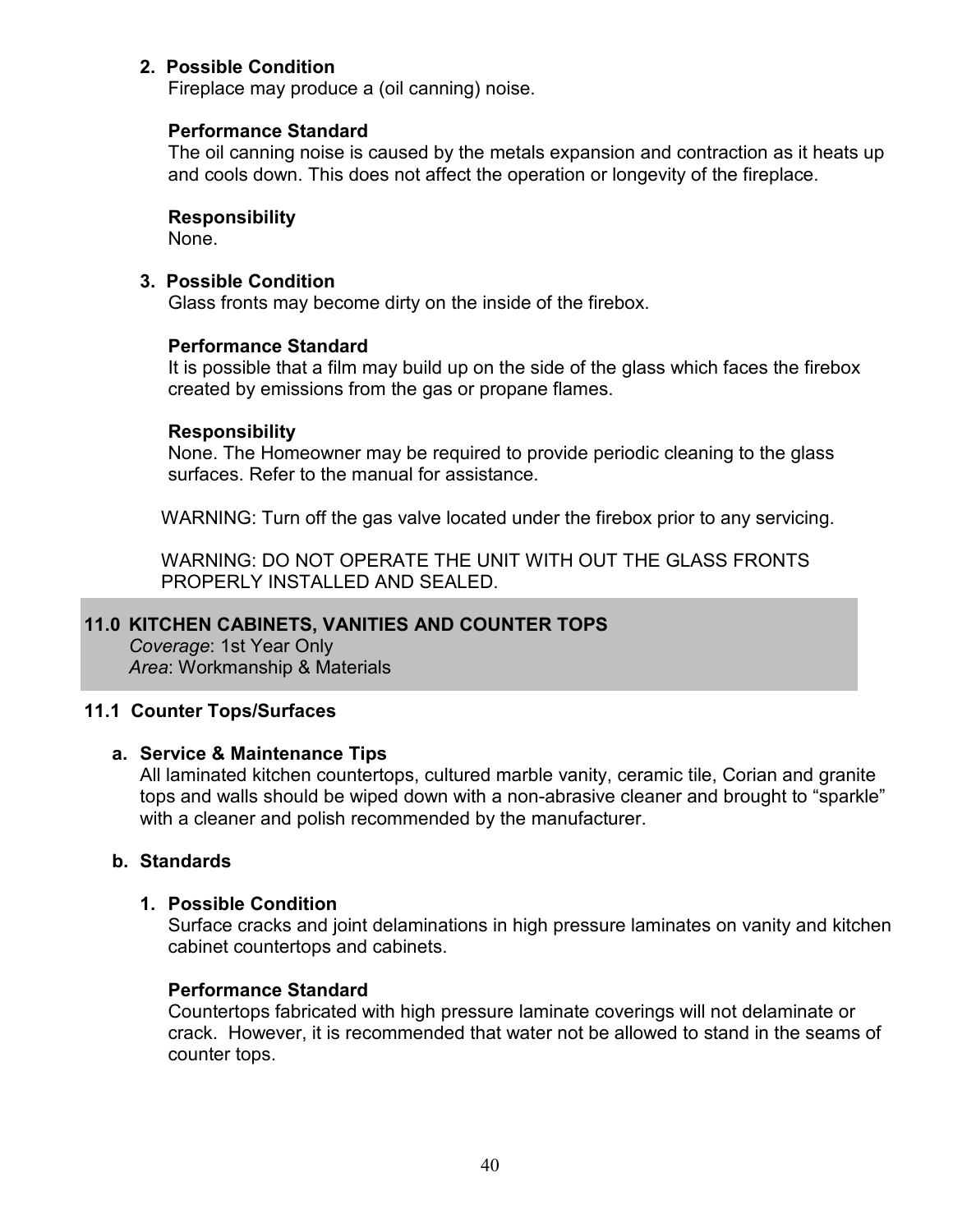## Responsibility

We will replace delaminated or cracked coverings. We will not be responsible for chips, scratches, and cracks noted after the presettlement demonstration or for delamination from water which causes swelling of the base material.

#### 2. Possible Condition

Kitchen cabinet malfunctions.

#### Performance Standard

Warpage not to exceed 1/4 inch as measured from face frame to point of furthermost warpage with door or drawer front in closed position.

#### Responsibility

We will correct or replace door or drawer fronts.

#### 3. Possible Condition

Gaps between cabinets, ceilings and walls.

#### Performance Standard

Acceptable tolerance is 1/4 inch in width.

#### Responsibility

We will correct any gap over 1/4 inch by installing a trim piece.

#### 4. Possible Condition

Variation in color between adjacent kitchen cabinets of the same style.

#### Performance Standard

Variations of grain pattern and color are normal in wood veneer and solid wood cabinets and doors.

#### Responsibility

None.

#### 5. Possible Condition

Shrinkage of insert panels show raw wood edges.

#### Performance Standard

Panels will shrink and expand and may expose unpainted surface.

#### Responsibility

None. The Homeowner is responsible to touchup and maintain these areas to match the door color and finish.

#### 6. Possible Condition

Split in door panel.

#### Performance Standard

Split panels shall not allow light to be visible through the doors.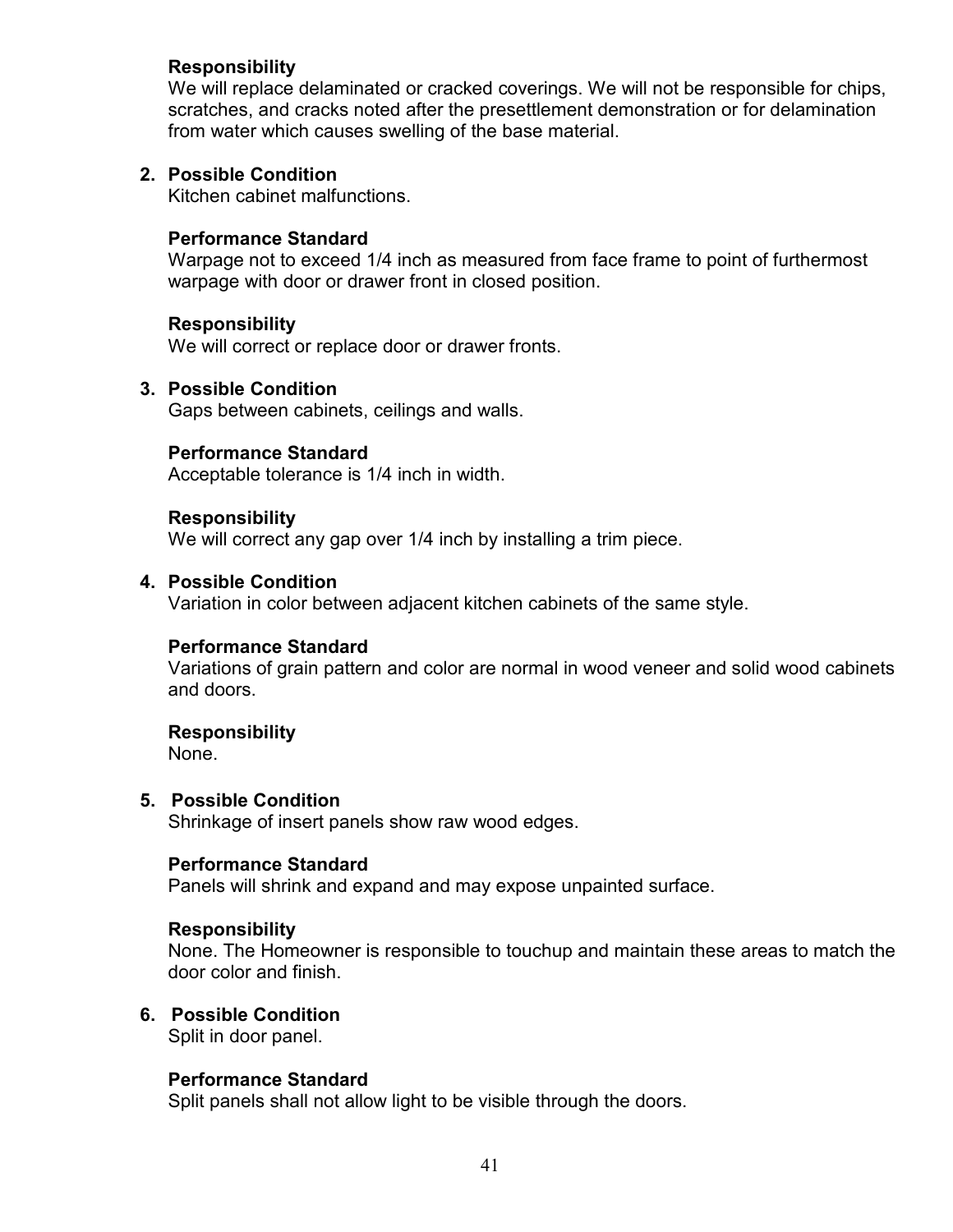# Responsibility

If light is visible, we will fill the split and match the paint or stain as closely as possible, one time only in the first year of the Warranty Period.

# 12.0 PLUMBING

Coverage: 1st Year Only Area: Workmanship & Materials

# 12.1 Water Supply, Sewers, Fixtures & Drains

## a. Service and Maintenance Tips

In preparing your home for occupancy, the sewers have been flushed and tested to work properly. Water supply systems and fixtures have been pressure tested to eliminate leaks. If however, clogging does occur due to our negligence, it should become apparent within the first 30 days after occupancy.

Should drainage from a tub, toilet, sink, or shower clog, you may attempt to relieve it by use of a plunger (available at most hardware stores). If the plunger does not work, a plumber's snake should be used to determine if a fixture or trap is blocked versus a system failure.

Temperature fluctuations may occur with the hot and cold water when other fixtures are being used at the same time. A "ticking" sound is sometimes noticeable when water pipes expand and contract.

Water pressure often varies by individual municipalities and is not controlled by us.

A series of maintenance tips should be employed by the Homeowner to minimize costly plumbing repairs:

- 1. Care should be observed to avoid disposal of paper towels, heavy tissue, sanitary products, and other such materials into plumbing fixtures in order to minimize the possibility of clogging. After thirty (30) days of occupancy, we will not be responsible for sewer clogs unless it is determined that faulty materials or workmanship have been employed or the original installation was improperly completed.
- 2. Winterize your exterior hose bibs and plumbing lines by closing the valve to each faucet inside the house and opening the hose connections at each exterior location. The water at the bleeder valve inside should be drained.
- 3. Each plumbing fixture in your home has a drain "trap", a piece of drain pipe designed to provide a water barrier between your home and the possible odor of sewer gas. This "trap" holds water which prevents the airborne bacteria and odor of the sewer gas from entering the home. If a fixture is left unused, it should be turned on at regular intervals to replace evaporating water and to ensure that the trap barrier remains intact. Periodically refill the traps of unused fixtures.
- 4. Welled exit or areaway drains must be kept clear of debris and periodically cleaned in order to avoid water migration into the basement. (See Section 3.4).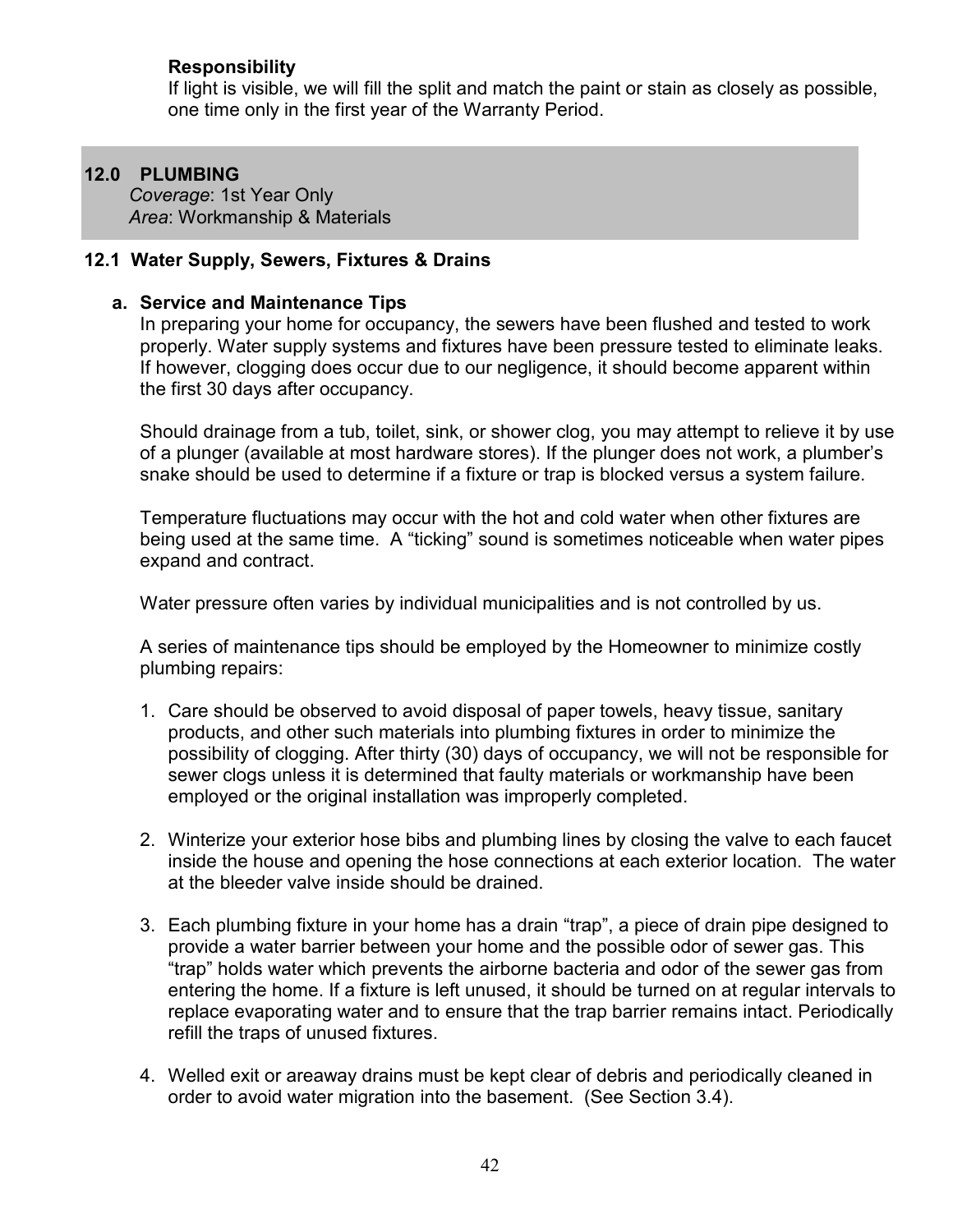## b. Standards

## 1. Possible Condition

Defective plumbing fixtures, appliances, or trim fittings.

#### Performance Standard

Fixtures, appliances, or fittings will function as designed.

#### Responsibility

We will replace any defective fixture, fitting, or appliance which does not meet acceptable standards.

#### 2. Possible Condition

Faucet or valve leak.

#### Performance Standard

A valve or faucet leak due to material or workmanship is a deficiency.

#### Responsibility

We will repair or replace the leaking faucet or valve.

## 3. Possible Condition

Noisy water pipes.

## Performance Standard

There will be some noise emitting from the water pipe system, due to the flow of water.

## Responsibility

None.

#### 4. Possible Condition

Cracking, chipping, or scratching of porcelain or fiberglass surfaces on tubs, showers lavatories, bar tops and sinks.

## Performance Standard

Chips and cracks on surfaces of bathtubs and sinks can occur when surface is hit with sharp or heavy objects.

## Responsibility

We will not be responsible for repairs unless damage has been reported to us prior to occupancy.

## 12.2 Water Heater

## a. Service and Maintenance Tips

The water heater in your home, whether electric or gas, is equipped with a temperature and pressure relief valve, which is designed to open in the event excessive pressure or temperature builds up within the tank. When this happens, water is allowed to flow from the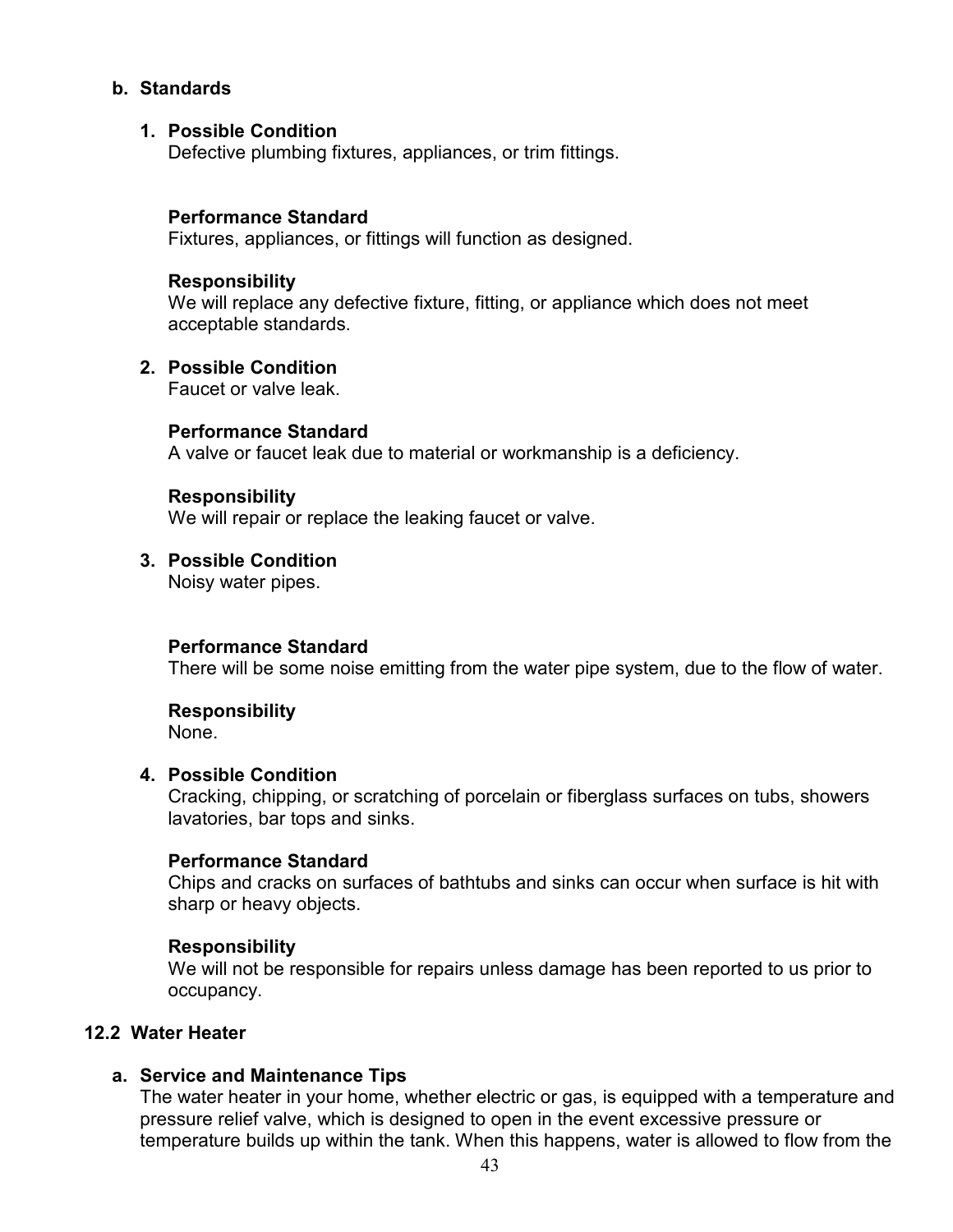tank. As the temperature and/or pressure are reduced, the flow will stop. If a steady flow of water is coming from the pressure relief valve, the water main should be shut off.

Gas hot water tanks, normally have a temperature dial (hot, warm, mild) on the outside of the tank, and the temperature can be completely controlled by adjusting the dial.

On an electric hot water heater, because of the inherent danger in resetting the temperature, we suggest that you call a serviceman.

Refer to the manual provided with the water heater from the manufacturer for suggested maintenance of your hot water tank, in all cases, before making any adjustments.

Though we warrant the operation of the water tank appliance for one year, the manufacturer's warranty may exceed the our Warranty. Please refer to your Homeowner's Package for your exact coverage.

Under no circumstances should you turn on an electric water heater without water in the tank because the element will quickly burn out. In the case of any emergency with water or hot water heaters, be sure to familiarize yourself with where and how to turn off the water supply.

## 12.3 Wells

#### a. Well Service and Maintenance Tips

A well water system utilizes groundwater contained in soil and rock pores and is susceptible to pollution from contaminants that move through the soil and filter down to the groundwater.

Do not store toxic or hazardous substances near your well.

Protect the well head from cars, mowers, or other traffic, which may damage it.

Have your well inspected and sampled regularly by your local heath department or qualified independent lab to assure it is properly protected.

Do not overuse or abuse pesticides, herbicides and fertilizers. Follow the package directions carefully.

Do not flush toxic or hazardous substances down the toilet or pour such substances into home drains, storm drains or onto the ground surface.

Many Health Departments recommend you have your well tested after any repairs are made to your well or if you notice a change in the taste or color of your well water. Your Health Department or independent lab can test your well for bacteriological quality and conduct chemical analysis for certain substances such as iron, acidity, or hardness.

## b. Standards

#### 1. Possible Condition

Well supply system fails to deliver water.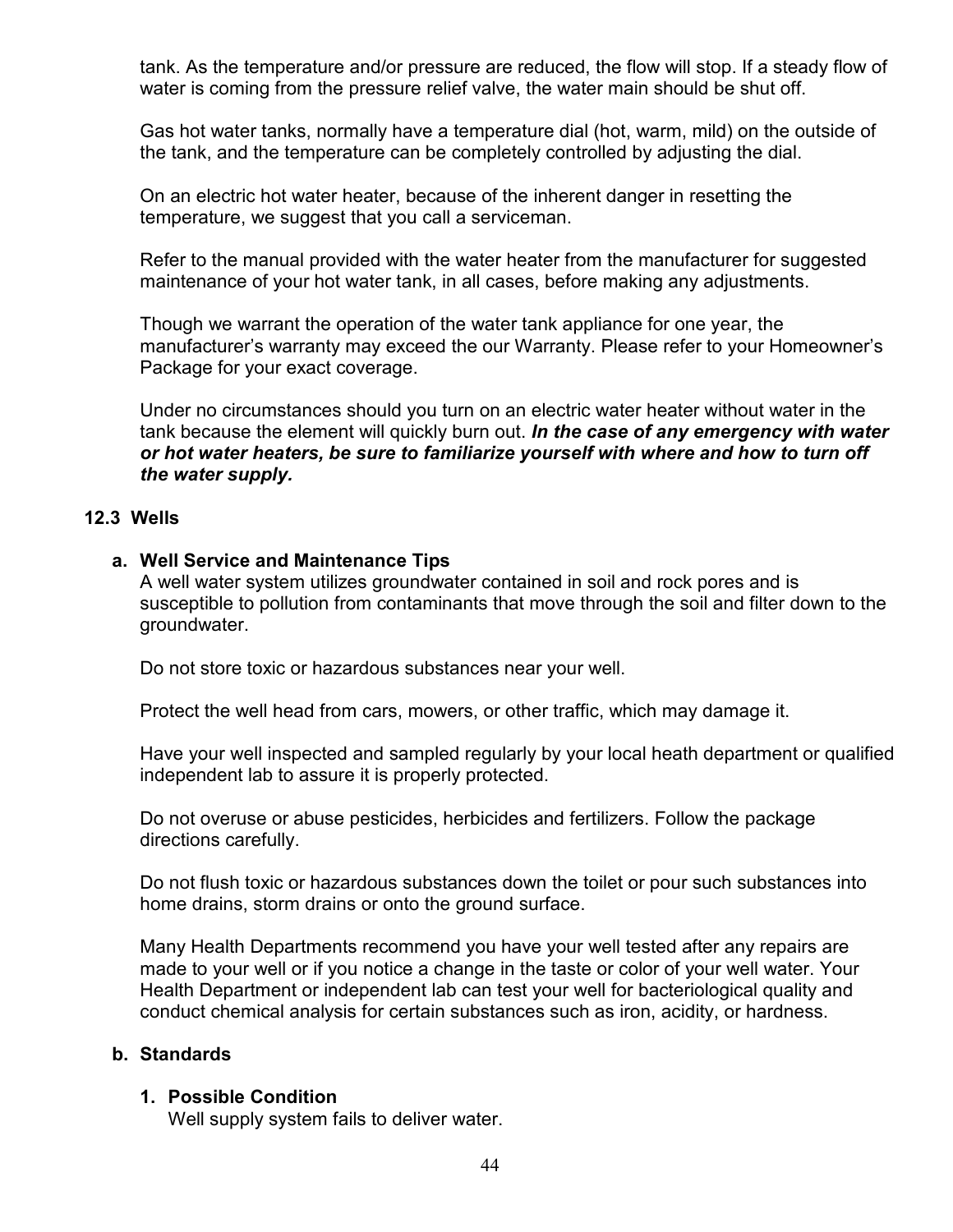# Performance Standard

All well systems shall be designed and installed in accordance with all approved building, plumbing, and health codes.

## Responsibility

We will repair if failure is the result of defective workmanship or materials during the warranty period. If conditions beyond our control disrupt or eliminate the sources of the supply, we have no responsibility. This Warranty does not cover potability or quantity of well water provided the well water complies with all applicable permitting requirements at the time of settlement.

# 13.0 HVAC

Coverage: 1st Year Only Area: Workmanship & Materials

## a. Service and Maintenance Tips

A complete and correct understanding of your heating and cooling equipment can help you minimize your energy consumption.

Your home may be equipped with a gas or electric furnace, with or without air conditioning or an electric heat pump which provides both heating and cooling. One basic rule applies to all these systems: during the heating season the thermostat should be set to maintain the lowest temperature at which you are comfortable in your home. Each degree of higher temperature setting results in a marked increase in the fuel consumption. Likewise, during the cooling season, each degree of lower setting also increases fuel consumption by a significant amount.

All the HVAC systems utilize a furnace, ductwork, registers, filter, and a thermostat to control the temperature in the home.

## **Thermostat**

The thermostat controls the temperature produced by the HVAC system. If your home is heated by a warm air system, your thermostat may also have controls for converting the system from heating to cooling and vice versa.

## **Registers**

The registers in your home help to regulate the flow of air to maintain the desired temperature. Personal taste in comfort levels may require slight adjustments in the registers to keep each living area at the desired temperature.

If your lower level is too cool in the winter, start closing upper level registers until the desired results are obtained. If your upper level is too warm in the summer, close lower level registers until the desired results are obtained.

## Maintenance

In all forced air heating systems, the basic requirement for maintaining economical operation of your furnace is to keep the air filter clean. Building activity in and around the home creates excessive amounts of dust and dirt, the filter should be checked and replaced monthly.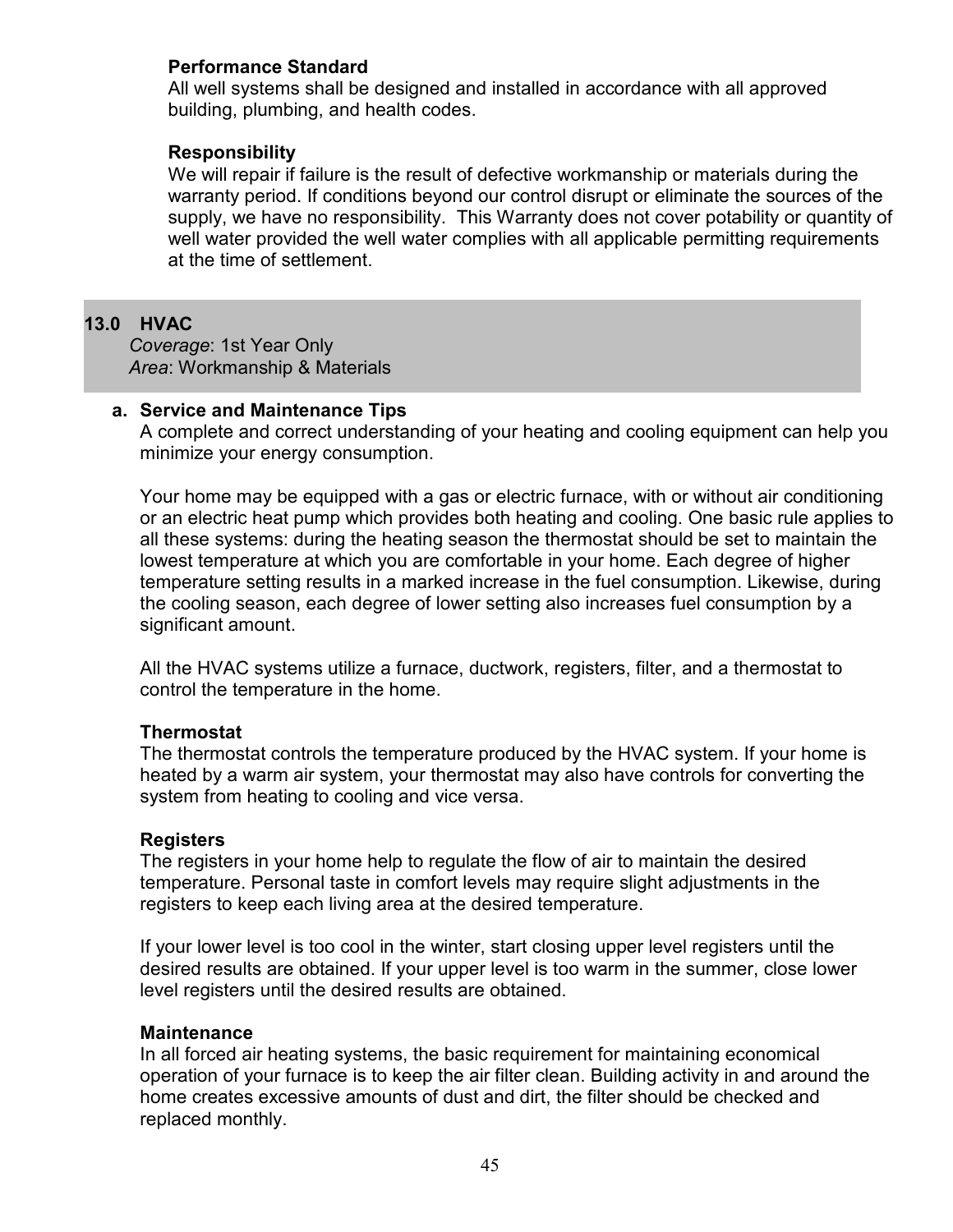With outdoor heating/cooling units, it is important to keep leaves and snow from around the unit, and to keep the unit level for maximum efficiency. It is also recommended to have a qualified person annually clean the mildew that collects on the evaporator and condenser coils. The heat exchanger should also be checked regularly for damage or defects.

You might also notice steam rising from your outdoor heat pump unit during cold weather. This is a normal occurrence when the unit is completing its defrost cycle.

# **Service**

There are some things that you should check prior to calling for service.

- 1. If your system is operating but is not providing adequate heating or cooling, check the following:
	- Filter
	- Thermostat setting
- 2. If your system doesn't function at all, check the following:
	- (a) In homes equipped with a gas furnace with a pilot light, it may go out. (It should be visible near the main burner). You may relight it by following the instructions printed on the unit.
	- (b) With all systems, check the circuit breakers to see if they have tripped. Circuit breakers may be reset by switching all the way to "off" and then to "on".

NOTE: Gas furnaces may have a separate switch located near the furnace unit inside the home.

If the circuit breakers trip immediately after resetting, call a repairman for service. Interruptions of power (such as during electrical storms when lights blink) can cause a circuit breaker to trip. If your system malfunctions during or just after a thunderstorm, the circuit breaker would be the first item to check.

Whatever system you have in your home, it should be checked and cleaned by a professional repairman. See your instruction manual for the recommended frequency of care for your system. You may wish to contact your HVAC contractor to establish a regular maintenance program.

# b. Standards

# 1. Possible Condition

Inadequate heating.

# Performance Standard

The heating system shall be capable of producing an inside temperature of 70 degrees F, as measured in the center of each room at a height of 5 feet above the floor, under local outdoor winter design conditions. Temperature at the thermostat will be plus or minus 3° F from the set point temperature. Federal, state, or local energy codes shall supersede this standard where such codes have been adopted.

# **Responsibility**

We will correct heating system to provide the required temperatures.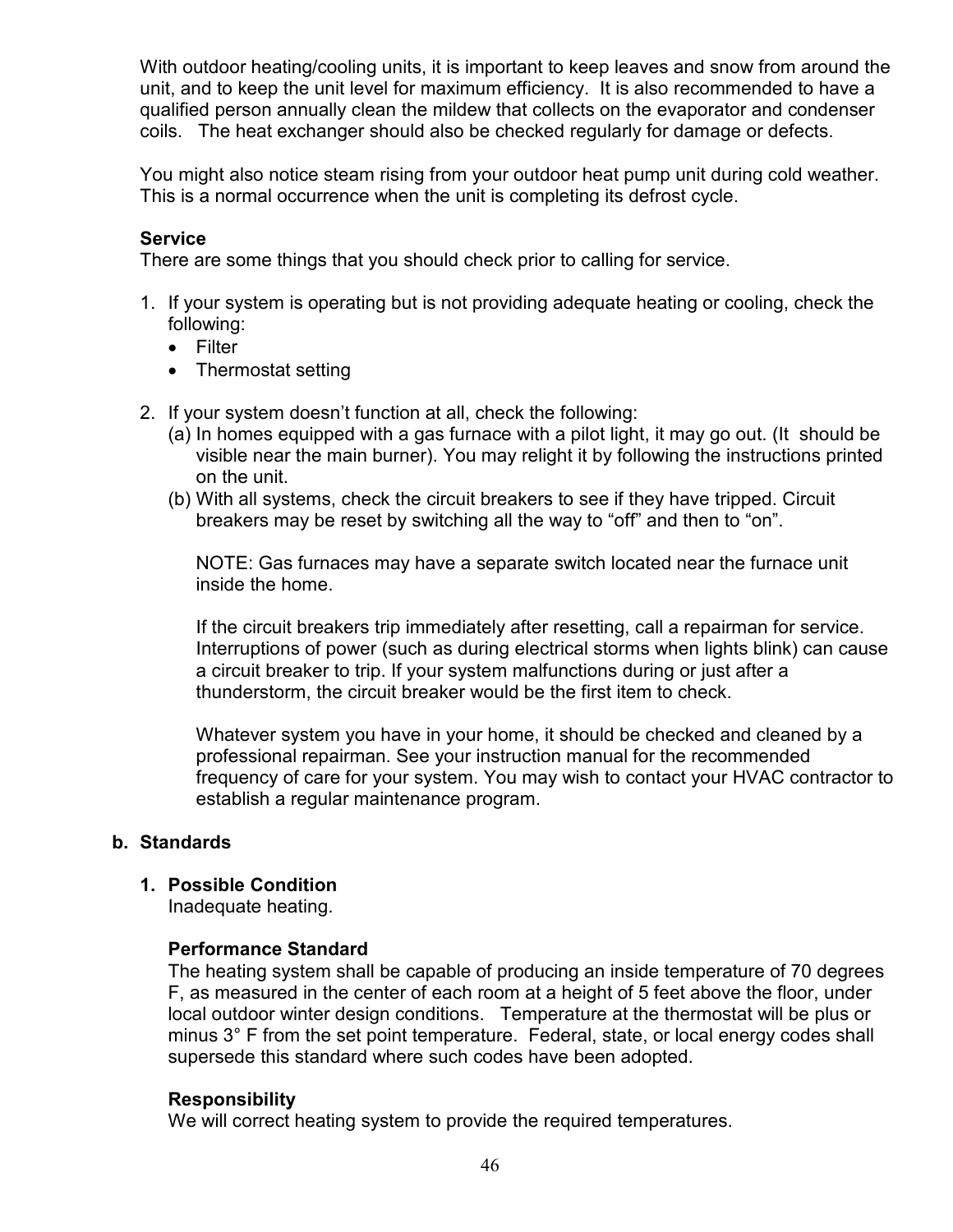## 2. Possible Condition

Inadequate cooling.

## Performance Standard

Where air conditioning is provided, the cooling system shall be capable of maintaining a temperature of 78 degrees F, as measured in the center of each room at a height of 5 feet above the floor under local outdoor summer design conditions. Temperature at the thermostat will be plus or minus 3° F from the set point temperature. In the case of outside temperatures exceeding 95 degrees F, a differential of 17 degrees F from the outside temperature will be maintained. Federal, state, or local energy codes shall supersede this standard where such codes have been adopted.

## Responsibility

We will correct cooling system to meet temperature conditions, in accordance with specifications.

# 3. Possible Condition

Condensation lines clog.

# Performance Standard

None.

## Responsibility

Condensation lines will clog eventually under normal use. This is a Homeowner maintenance item. We shall provide unobstructed condensation lines at the time of first occupancy.

## 4. Possible Condition

Improper mechanical equipment operation of evaporative cooling system.

# Performance Standard

Equipment should function properly at temperature standard set without unreasonable fuel consumption.

## Responsibility

We will correct and adjust so that blower and water systems operate as designed.

# 14.0 ELECTRICAL

Coverage: 1st Year Only Area: Workmanship & Materials

## 14.1 Electrical Systems

# a. Service and Maintenance Tips

To provide complete safety, high-quality electrical wiring, outlets and switches have been installed in your new home to meet both local and federal standards of safety. Part of the electrical system is located in the circuit breaker terminal box. It is here that electrical power enters and is distributed throughout the home.

Large appliances or too many small appliances on one circuit may cause the circuit breaker to trip. Other causes of a breaker tripping could be: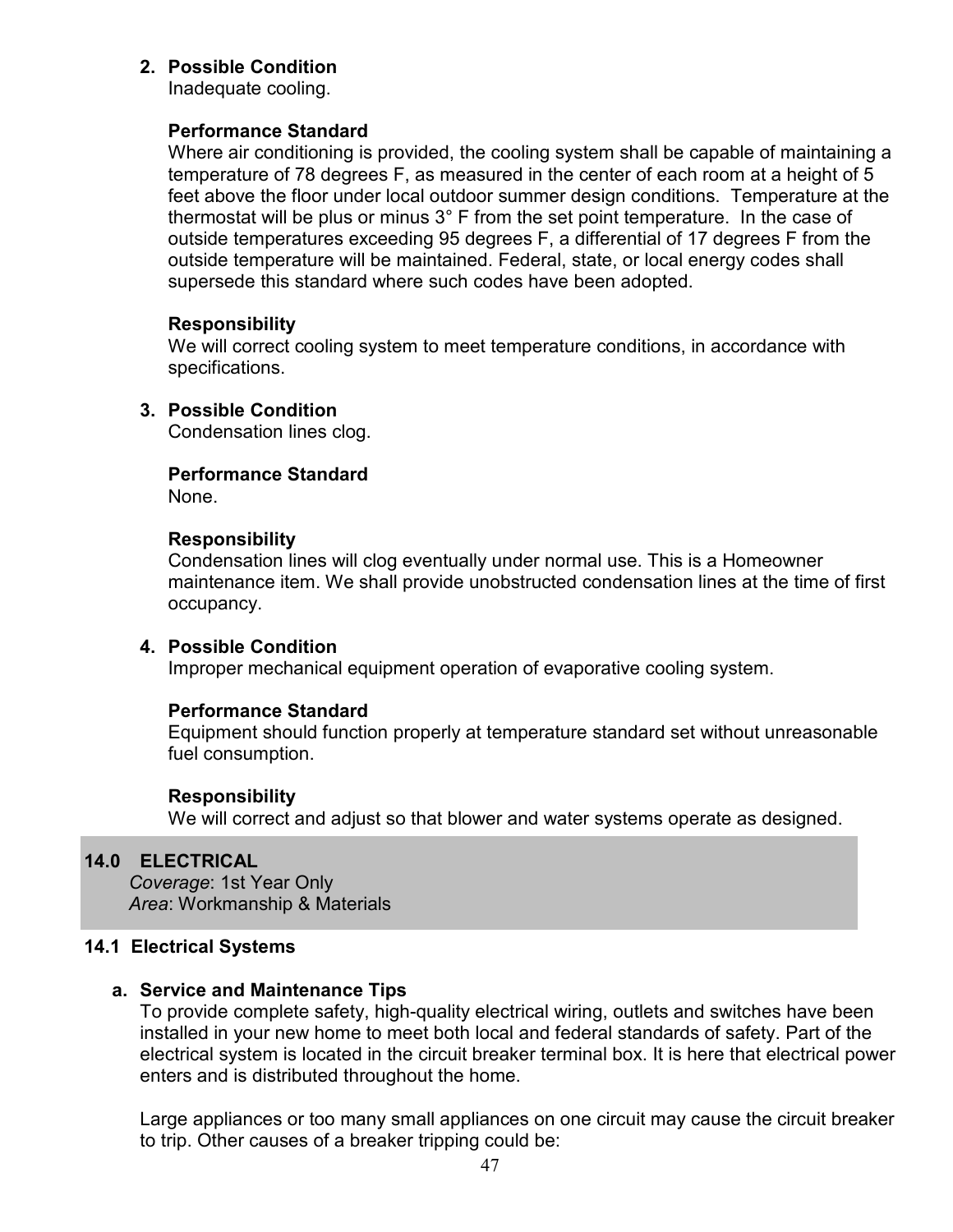- 1. Worn-out cords
- 2. Defective plug connections
- 3. Defective appliances
- 4. Starting of electrical motors (motors require more current to start than they use while running)

To restore electrical power to its circuit:

- 1. Remove plug or plugs which may be causing the overloading.
- 2. Reset the circuit breaker by pushing it all the way to the off position, then push the switch to the on position. If the reset switch automatically switches off again, your circuit is still overloaded, or that particular circuit has a short. If one circuit continues to break, call a qualified electrician.

Light fixtures require various wattages of bulbs. The instructions on the fixture should be followed carefully. In no event, should bulbs of higher than recommended wattage be utilized.

Problems with appliances should be directed to the appliance manufacturer involved.

Selected receptacles in kitchens, baths, garages, and outside of the home are covered by a ground fault interrupter or breaker. These GFI's sense low level ground faults and assure optimum protection for our homeowners. Due to the sensitivity of the GFI circuit, it may trip more frequently than other circuits. These receptacles are not to be used for appliances which demand high current usage; such as freezers, refrigerators, and other appliances with motors or compressors.

#### WARNING

"Do it yourself" electrical wiring is dangerous and may void the Warranty. The electrical circuit in your home has been designed for trouble free service and safety. If you desire additional wiring, call a qualified electrician. Don't jeopardize your home and the lives of your family and yourself by installing unauthorized circuits.

#### b. Standards

#### 1. Possible Condition

Fuses blow or circuit breakers "kick out".

#### Performance Standard

Fuses and circuit breakers which deactivate under normal usage when reset or replaced are deficient.

#### **Responsibility**

We will check wiring circuits for conformity with local, state, or approved National Electrical Code requirements. We will replace wiring or breakers if they do not perform adequately or are defective.

## 2. Possible Condition

Malfunction of electrical outlets, switches or fixtures.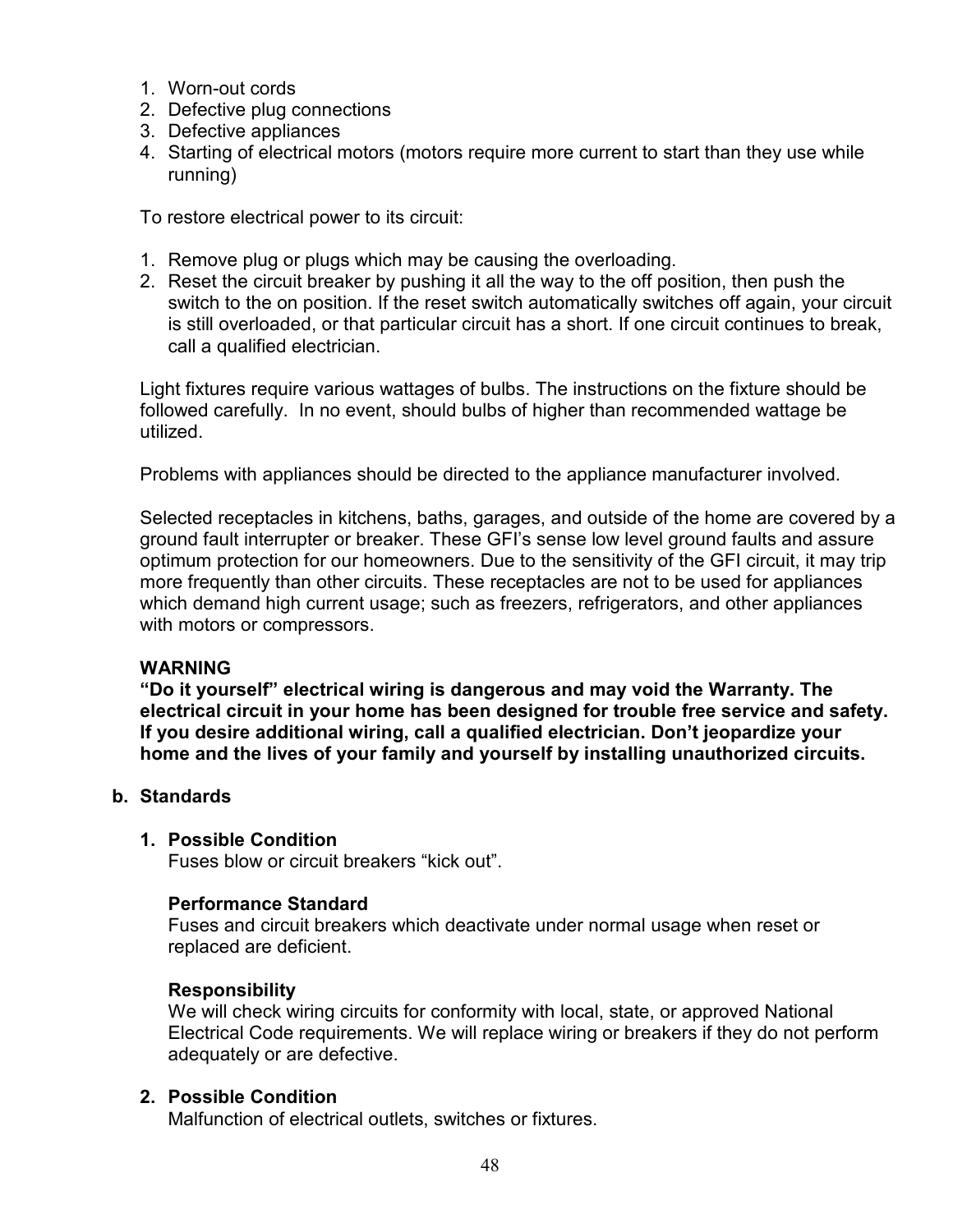## Performance Standard

All switches, fixtures, and outlets should operate as intended.

#### **Responsibility**

We will repair or replace defective switches, fixtures, and outlets.

## 3. Possible Condition

Ground fault circuit interrupter and arc fault trips frequently.

## Performance Standard

Ground fault interrupters and arc faults are sensitive safety devices installed into the electrical system to provide protection against electrical shock. These sensitive devices can be tripped very easily. Ground fault interrupters are required in outlets located in the garage, kitchen, bath, and powder room along with all exterior outlets. Ground fault interrupters should operate as intended.

## Responsibility

We will install ground fault interrupters in accordance with applicable electrical codes. We will replace the device if found to be defective.

# B. TWO YEAR WARRANTY ITEMS

## 15.0 PLUMBING

Coverage: 1st & 2nd Year Area: Installation of Systems

## 15.1 Water Supply, Sewers, Fixtures & Drains

## a. Service and Maintenance Tips

All water lines have been installed in your home in accordance with applicable building and plumbing codes.

In some municipalities water pressure is abnormally high, and regulators are installed to reduce the water pressure within the home so that appliance life may be maintained. Do not adjust this regulator once it is installed.

## b. Standard

#### 1. Possible Condition

Water supply system fails to deliver water.

#### Performance Standard

All on-site service connections to municipal water main and private water supply shall be our responsibility. Private systems shall be designed and installed in accordance with all approved building, plumbing, and health codes.

#### Responsibility

We will repair if failure is the result of defective workmanship or materials. If conditions beyond our control, disrupt or eliminate the sources of the supply, we will have no responsibility.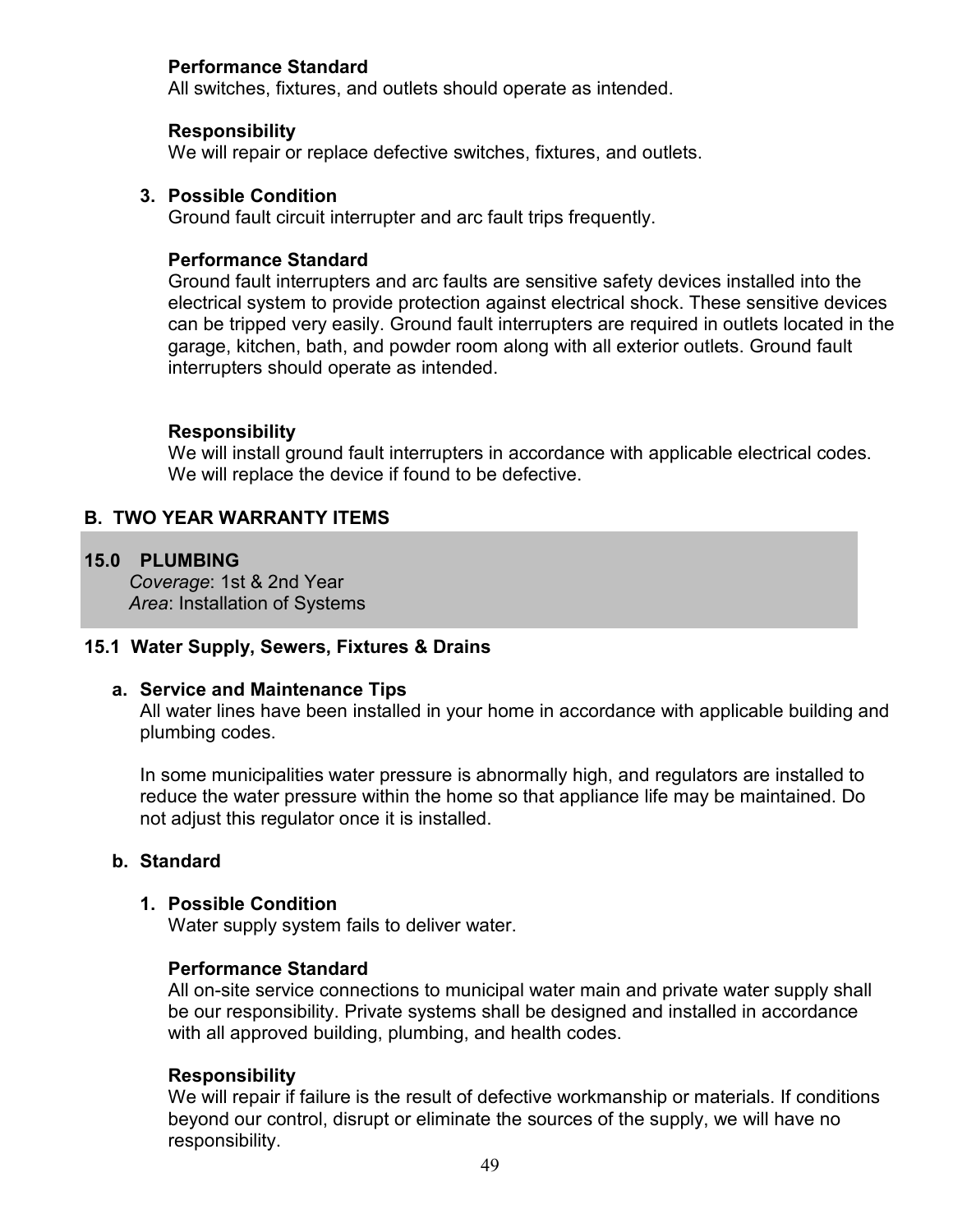# 15.2 Septic System

#### a. Service & Maintenance Tips

Septic systems are individual wastewater treatment systems that use the soil to treat small wastewater flows, usually from individual homes. They are typically used in rural or large lot settings where centralized wastewater treatment is impractical. There are many types of septic systems in use today. While all septic systems are individually designed for each site, most septic systems are based on the same principles.

The accumulated solids or sludge in the bottom of the septic tank should be pumped out every three to five years to prolong the life of your system. Septic systems must be maintained regularly in order to function properly.

Neglect or abuse of your septic system can cause it to fail. Failing septic systems can:

- cause a serious health threat to your family and neighbors,
- degrade the environment, especially lakes, streams and groundwater,
- reduce the value of your property,
- be very expensive to repair,
- put thousands of water supply users at risk if you live in a public water supply watershed and fail to maintain your system.

Be alert to these warning signs of a failing system:

- sewage surfacing over the drainfield (especially after storms),
- sewage back-ups in the house,
- lush, green growth over the drainfield,
- slow draining toilets or drains,
- sewage odors.

## b. Standards

## 1. Possible Condition

Septic system fails to operate properly.

## Performance Standard

Septic system will function adequately during all seasons, under climatic conditions normal or reasonably anticipated, based on local records, for the location of the home. Septic systems shall be designed and installed to comply with applicable laws.

## Responsibility

We will repair, or otherwise correct, a malfunctioning or nonoperating system, if failure is caused by inadequate design, faulty installation, or other causes relating to ours actions or contractors or subcontractors under our control. We will not be responsible for system malfunction or damage which is caused by Homeowner negligence, lack of system maintenance, or other causes attributable to actions of the Homeowner or Homeowner's contractors, not under our control, including, but not necessarily limited to; the addition of fixtures, items of equipment appliances or other sources of waste or water to the plumbing system served by the septic system; and damage, or changes to the septic system installation or surrounding soil conditions critical to the system's functioning.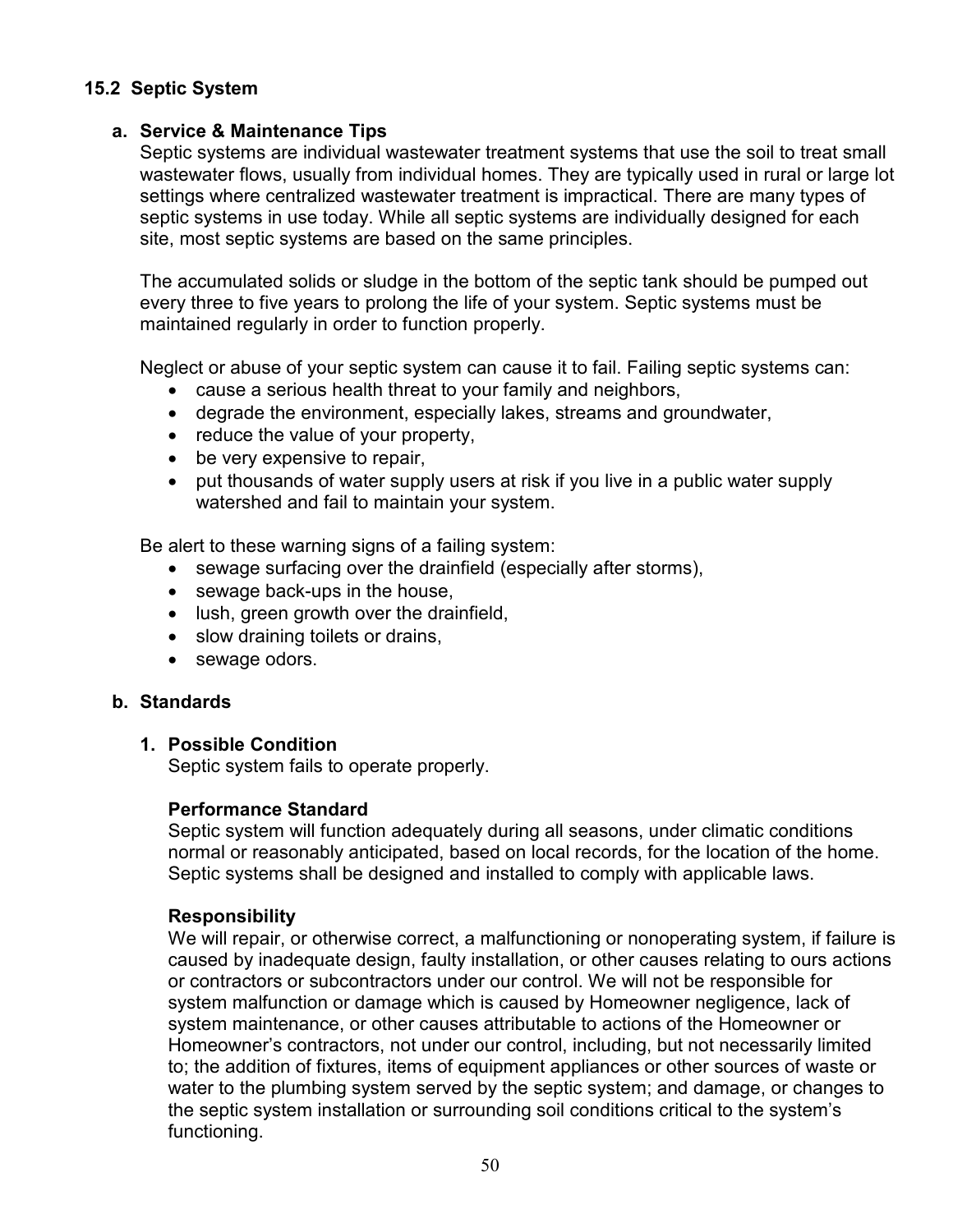# 15.3 Piping

# a. Standards

# 1. Possible Condition

Leakage from any piping.

# Performance Standard

No leaks of any kind are to be present in any sanitary soil, waste vent, or water piping. Condensation on piping does not constitute leakage, and is not covered except where pipe insulation is required.

## Responsibility

We will make repairs to eliminate leakage.

## 15.4 Sewers, Fixtures and Drains

## a. Standards

## 1. Possible Condition

Stopped up sewers, fixtures, and drains.

## Performance Standard

Sewers, fixtures, and drains shall operate properly.

## Responsibility

We will not be responsible for sewers, fixtures, and drains which are clogged due to Homeowner negligence or lack of maintenance. If a problem occurs, the Homeowner should consult with us for a proper course of action. Where defective construction is shown to be the cause, we will assume the cost of the repair; where Homeowner negligence or lack of maintenance is shown to be the cause, the Homeowner shall assume all repair costs.

## 2. Possible Condition

Plumbing pipes freeze and burst.

## Performance Standard

Drain, waste, and water supply pipes are to be adequately protected to prevent freezing during normally anticipated cold weather.

## Responsibility

We will correct condition responsible for pipes freezing, and repair damaged piping. It is the Homeowner's responsibility to drain or otherwise protect lines and exterior faucets commonly exposed to freezing temperatures, including closing and protection of foundation vents in crawl space foundation areas, when applicable. The Homeowner is also responsible for maintaining suitable temperatures in the home as a safeguard against freezing pipes and in no event should a Homeowner turn off the home's service of heat while vacationing or otherwise being away from the home.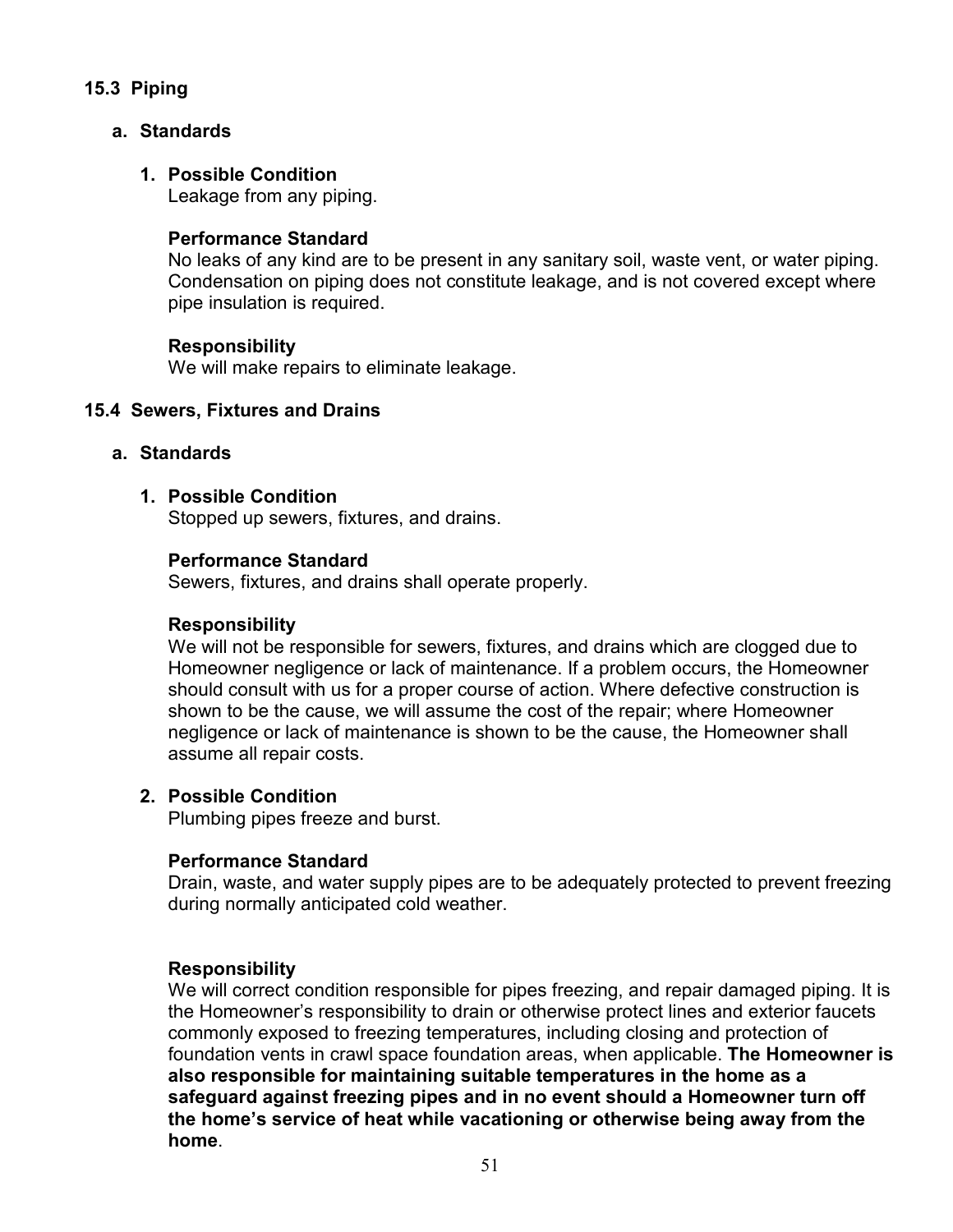## 16.0 HVAC

Coverage: 1st & 2nd Year Area: Installation of Systems

# a. Standards

## 1. Possible Condition

Noisy ductwork.

#### Performance Standard

When metal is heated, it expands and when cooled, it contracts. The result is "ticking" or "crackling" which is to be expected.

#### Responsibility

None.

## 2. Possible Condition

Oilcanning.

#### Performance Standard

The stiffening of the ductwork and the gauge of the metal used shall be such that ducts do not "oilcan". The booming noise caused by "oilcanning" is not acceptable.

#### Responsibility

We will correct to eliminate this sound during 2 year Warranty Period.

## 3. Possible Condition

Ductwork separates or becomes unattached.

#### Performance Standard

Ductwork shall remain intact and securely fastened.

#### Responsibility

We will re-attach and re-secure all separated or unattached ductwork.

4. Possible Deficiency Refrigerant lines leak.

#### Performance Standard

Refrigerant lines shall not develop leaks during normal operation.

#### Responsibility

We will repair leaking refrigerant lines and recharge unit, unless damage was caused by the Homeowner.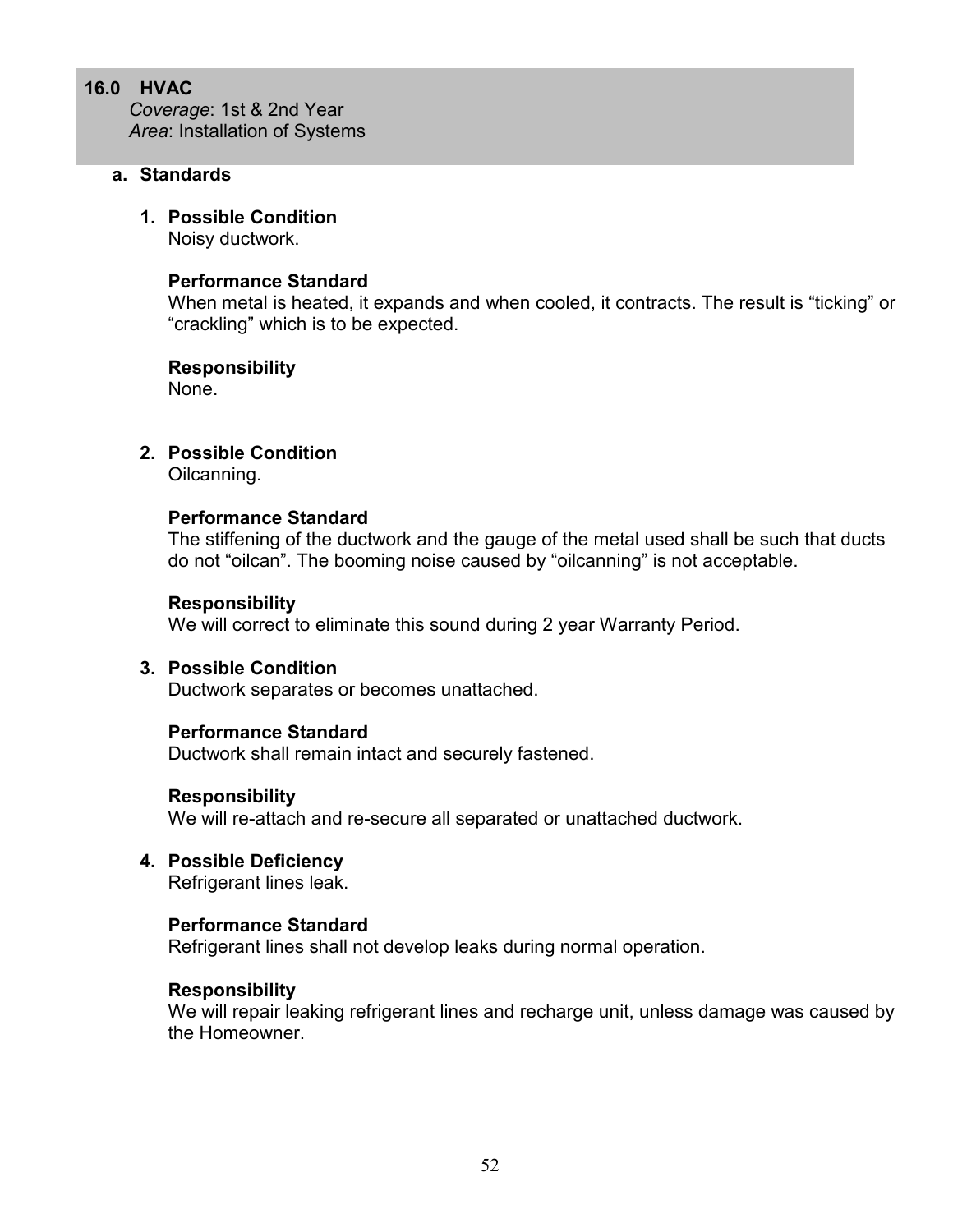# 17.0 ELECTRICAL

Coverage: 1st & 2nd Year Area: Installation of Systems

#### 17.1 Electrical Systems

#### a. Service and Maintenance Tips

Smoke detectors should be vacuum cleaned semi-annually and checked for replacement 5 years after settlement. Replace battery annually.

#### b. Standards

#### 1. Possible Condition

Failure of wiring to carry its designed circuit load to switches and receptacles.

#### Performance Standard

Wiring should be capable of carrying the designed load for normal residential use.

#### Responsibility

We will check wiring for conformity with local, state, or approved national electrical code requirements. We will replace wiring if it fails to carry the design load.

## 18.0 FIRE SUPPRESSION SPRINKLER SYSTEM

Coverage: 1st & 2nd Year Area: Installation of Systems

#### a. Standards

The pipes are filled with water under pressure from the domestic water supply. In the unfortunate event of a fire, the heat from the fire will open the sprinkler head and water will spread over the fire. All sprinkler heads operate independently; therefore, not all heads will open at one time.

You should not install ceiling fans or other objects which might affect the spray pattern of the head without first contacting a qualified fire protection professional.

Sprinkler pipes have been installed in your attic and covered with insulation. You should use extreme caution when you enter your attic to avoid stepping on the pipe or removing insulation from around the pipe. We also recommend that you inform any workmen who may need to enter your attic of this also.

The sprinkler pipes are full of water so it is very important that you do not turn your heat off during cold weather. FROZEN SPRINKLER PIPES WILL CRACK.

Painting the sprinkler heads or hanging anything from them will violate the building code and could result in improper operation of the system.

A minimum monthly maintenance program should include the following: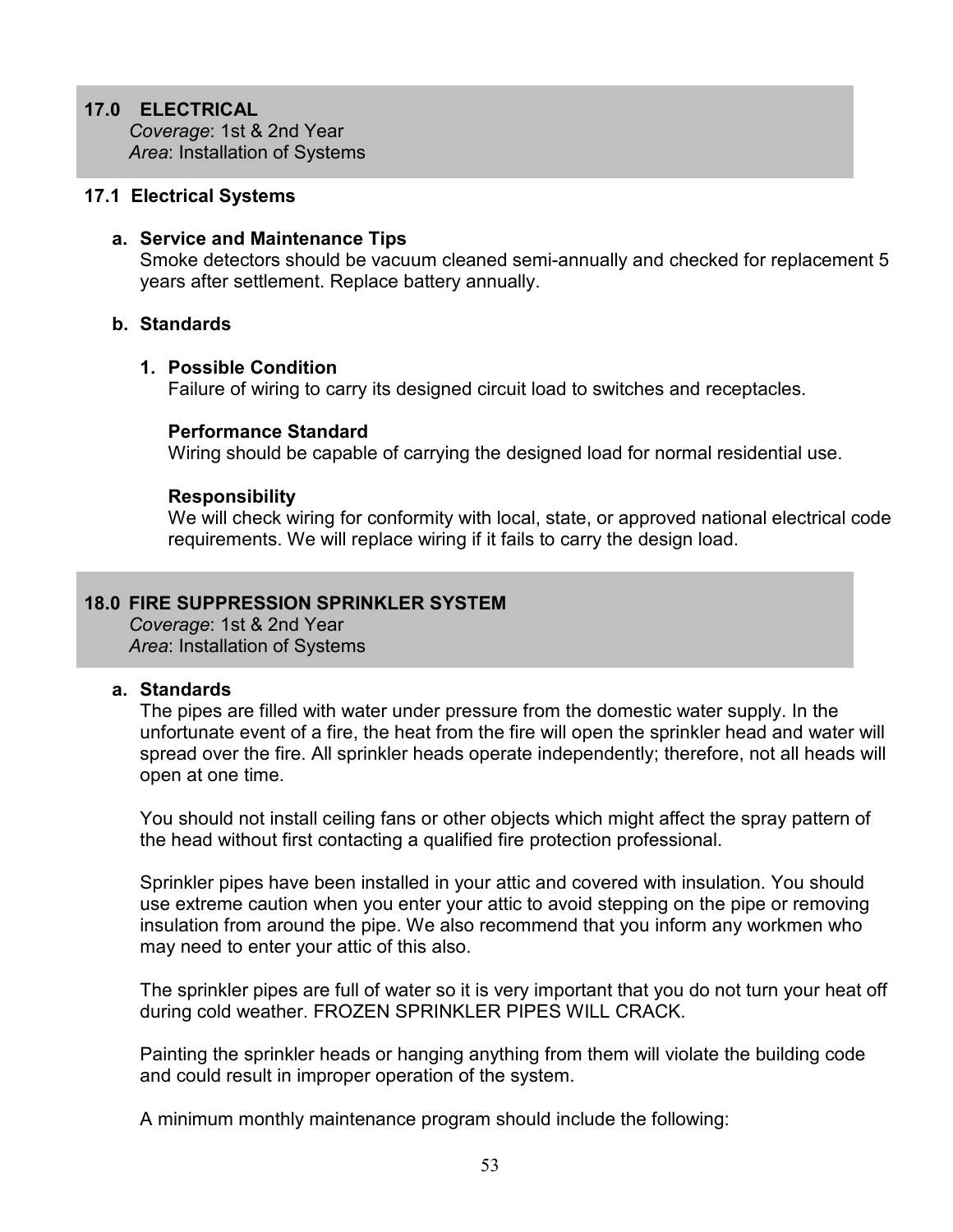- 1. Visually inspect all sprinklers to ensure against obstruction of spray.
- 2. Inspect all water supply valves to assure that they are open.
- 3. Test all waterflow devices if applicable.
- 4. Maintain and test all smoke detectors.

# VI. APPENDIX A - DEFINITIONS

# DEFINITIONS

In general - In this subtitle the following words have the meanings indicated.

- A. Appliances, Fixtures, and Items of Equipment -"Appliances, fixtures, and items of equipment" means furnaces, propane tanks and fittings, air purifiers, air handling equipment, ventilating fans, air conditioning equipment, water heaters, pumps, stoves, refrigerators, garbage disposals, compactors, dishwashers, automatic door openers, washers and dryers, bathtubs, sinks, toilets, faucets and fittings, lighting fixtures, circuit breakers, and other similar items.
- B. Builder NVR, Inc., a Virginia corporation trading as Ryan Homes, NVHomes, or Fox Ridge Homes, or acting through a wholly-owned subsidiary under the trademark Rymarc Homes.
- C. Electrical Systems "Electrical Systems" means all wiring, electrical boxes, switches, outlets and connections up to the public utility connection.
- D. Heating, Cooling and Ventilating Systems "Heating, cooling, and ventilating systems" means all duct work, steam, water and refrigerant lines, registers, convectors, radiation elements and dampers.
- E. Load-bearing portions of the Home "Load-bearing portions of the home" means the loadbearing portions of the:
	- 1. Foundation system and footings;
	- 2. Beams;
	- 3. Girders;
	- 4. Lintels;
	- 5. Structural columns;
	- 6. Load-bearing walls and partitions;
	- 7. Floor framing systems; and
	- 8. Roof framing system.
- F. Local Jurisdiction "Local Jurisdiction" means any local government entity having permit and inspection requirements for the construction of a new home.

# G. New Home

- 1. "New Home" means every newly constructed private dwelling unit and the fixtures and structure that are made a part of a newly constructed private dwelling unit at the time of construction.
- 2. "New Home" does not include:
	- (i) Outbuilding, including detached garages and detached carports, except outbuildings that contain plumbing, electrical, heating, cooling, or ventilation systems serving the new home;
	- (ii) Decks;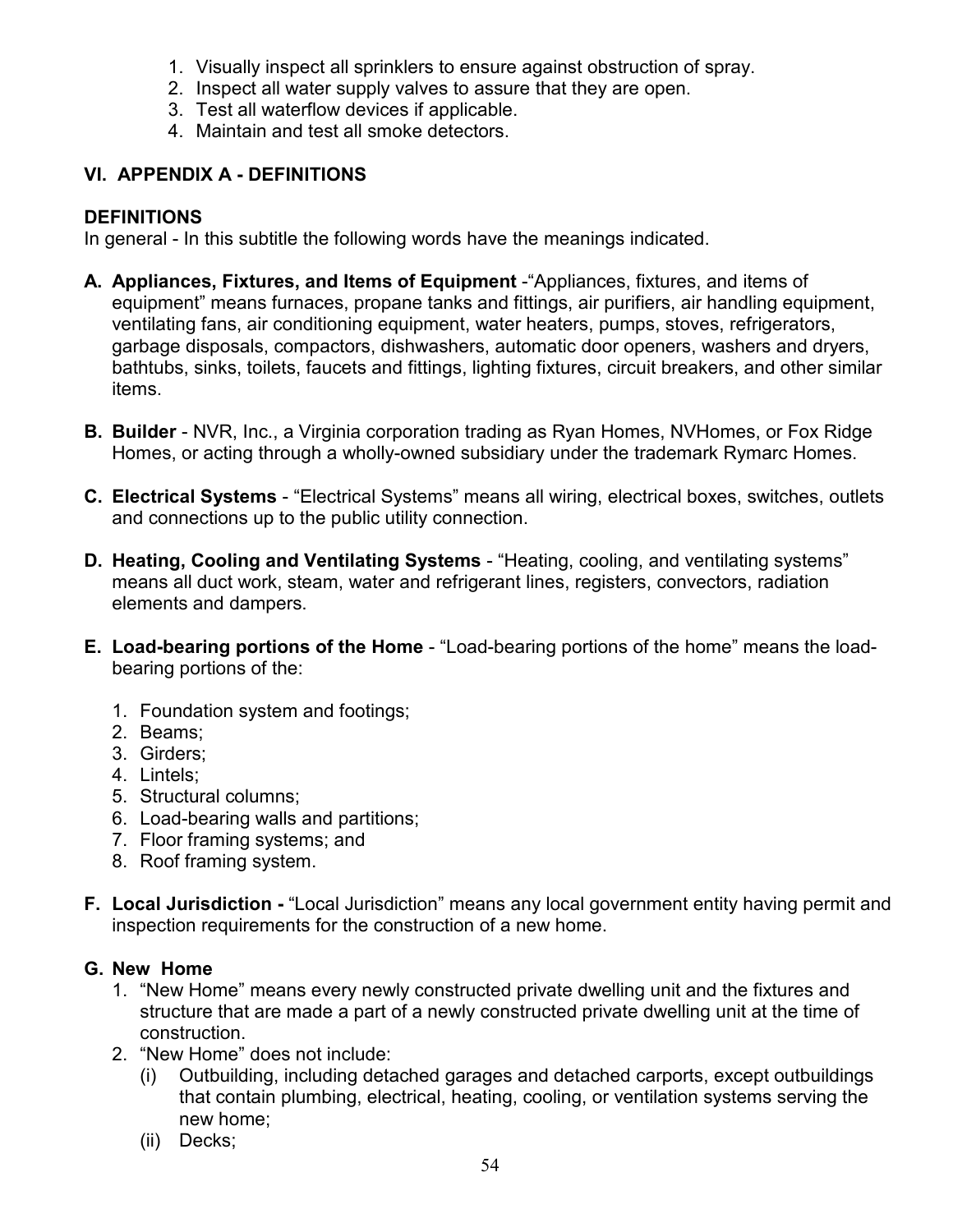- (iii) Boundary walls;
- (iv) Retaining walls not necessary for the structural stability of the new home;
- (v) Landscaping;
- (vi) Fences;
- (vii) Off-site improvement;
- (viii) Appurtenant recreational facilities, and
- (ix) Other similar items.
- H. New Home Warranty "New Home Warranty" means a series of written promises made by a Builder that meets the requirements of this subtitle.
- I. Owner The "Owner" is defined as the original purchaser(s) and all subsequent owners (if any) who take both title and possession of the designated home within the applicable warranty periods for residential purposes.
- J. Plumbing Systems "Plumbing Systems" means:
	- 1. Gas supply lines and fittings;
	- 2. Water supply, waste, and vent pipes and their fittings;
	- 3. Septic tanks and their drain fields;
	- 4. water, gas, and sewer service piping and their extensions to the tie-in of a public utility connection; or
	- 5. On-site wells and sewage disposal systems.

# K. Structural Defect

- 1. "Structural Defect" means any defect in the load-bearing portions of a new home that adversely affects its load-bearing function to the extent that the home becomes or is in serious danger of becoming unsafe, unsanitary, or otherwise uninhabitable.
- 2. "Structural Defect" does not include damage caused by movement of the soil:
	- (i) Resulting from a flood, earthquake, acts of God, or
	- (ii) For which compensation has been provided.
	- (iii) Accidental loss or damage from causes beyond the fault and control of us, including but not limited to the following: fire, explosion, smoke, water escape, windstorm, frost, hail, lightning, flood, blasting, mining, falling trees, changes in the underground water table not reasonably foreseeable and earth movement not attributable to negligence on the part of us or its subcontractors or employees.
- L. Warranty Date "Warranty Date" means the first day that the original Purchaser occupies the new home, settles on the new home, makes the final contract payment on the new home, or obtains an occupancy permit for the new home if the home is built on the owner's property, whichever is earlier.
- M. Warranty Period "Warranty Period" means the period of warranty coverage (1 year, 2 year or 10 year) commencing on the Warranty Date.

# APPENDIX B - BUILDING CODES

# BUILDING CODES

Your home will be built according to the codes in force in your particular region during the time of construction.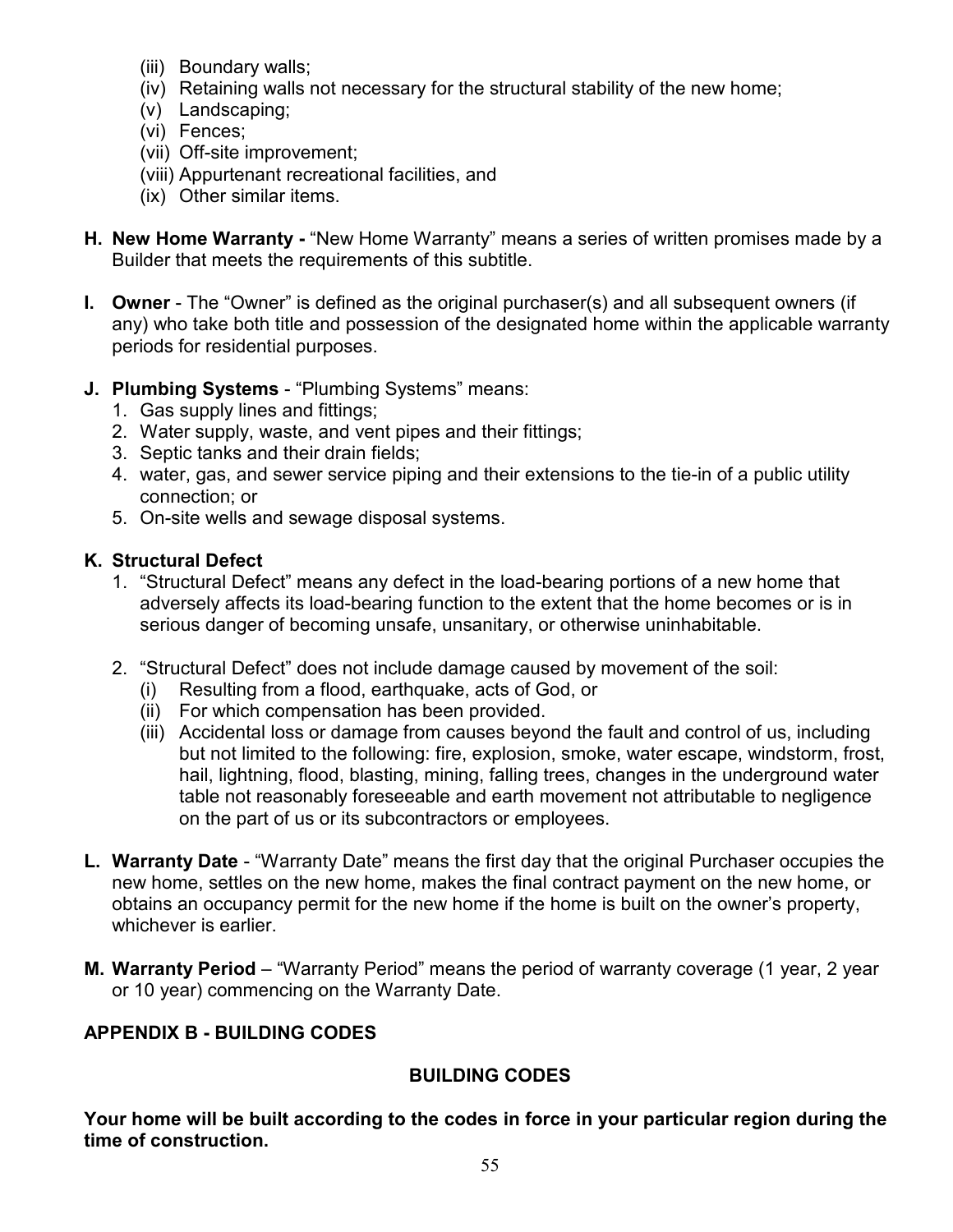# Homeowner Limited Warranty

Name(s) of Original Purchaser(s):

 $\overline{a}$ 

 $\overline{a}$ 

| Lot No.: ________________________________    |  |  |
|----------------------------------------------|--|--|
|                                              |  |  |
| Municipality: ______________________________ |  |  |
| Settlement Date:                             |  |  |

Note: Special, incidental and consequential damages are excluded under paragraph 10a, and implied warranties are limited under paragraph 10b. Please be sure to read this entire Homeowner Limited Warranty (the "Warranty").

# SPECIAL WARNING REGARDING WINDOW SCREENS

The window and door screens, frames and fastening systems have been designed by the window, door and screen manufacturers only to keep most insects out of your Home. The manufacturers have not designed the system to support any weight other than that of the screen itself, therefore, the screen system will not prevent children or pets from falling through open windows to the ground below. Parents should be careful to prevent children and pets from leaning against the screens.

# 1. PERSONS PROTECTED

This Warranty of NVR, Inc. (the "Builder") is extended to the original purchaser(s) identified above and to all subsequent owners (if any) who take both title and possession of the designated home (the "Home") within the applicable warranty periods for residential purposes (the "Purchaser").

# 2. WARRANTY DATE

The "Warranty Date" is the first day the original Purchaser occupies the new home, settles on the new home, makes the final contract payment on the new home, or obtains an occupancy permit for the new home if the new home is built on the owner's property, whichever is earlier.

# 3. ONE YEAR LIMITED WARRANTY ON THE BASIC HOME

Builder warrants that the Home and driveway, walkways, steps, patios, porches, fences (if any) and decks (if any) supplied by Builder with the Home under the same purchase agreement will be free from defects in materials and workmanship of the original construction for a period of one (1) year from the Warranty Date.

# 4. TWO YEAR LIMITED WARRANTY MECHANICAL SYSTEMS

Builder warrants that the installation of the plumbing, electrical, and HVAC systems will be free from defects in workmanship of the original installation which appear at any time within two (2) years after the Warranty Date.

# 5. TEN YEAR LIMITED WARRANTY AGAINST MAJOR STRUCTURAL DEFECTS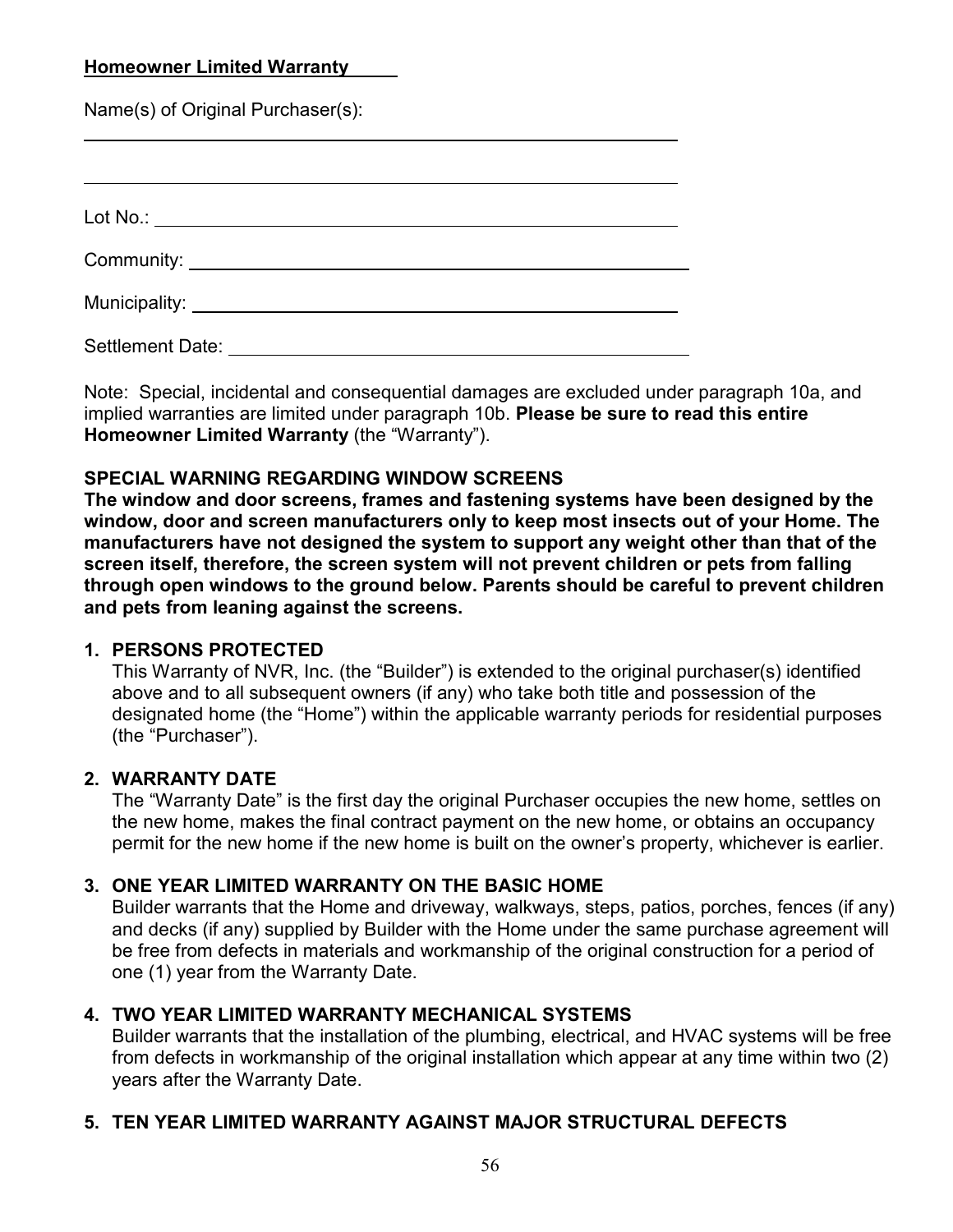Builder warrants that the Home will be free from major structural defects in the materials or workmanship of the original construction which appear any time within ten (10) years after the Warranty Date, and which significantly affect the load-bearing functions of the Home or otherwise render it unsuitable for residential purposes.

# 6. MANUFACTURERS' WARRANTIES

Some appliances, equipment and other components included in the Home will be covered by separate written warranties of the manufacturers or suppliers of those items. These manufacturers' warranties are hereby assigned to the Purchaser as of the Warranty Date. All of the separate manufacturers' warranties represent the obligations of the manufacturers or suppliers of those components, and they are not warranties of the Builder. If and when any item covered by such a manufacturer's warranty is defective, the Purchaser must contact the manufacturer or supplier directly to seek the performance of the applicable manufacturer's warranty.

# 7. EXCLUSIONS FROM WARRANTY COVERAGE

- a. Damage to real property that is not part of the Home covered by the Warranty or that is not included in the purchase price.
- b. Bodily injury or damage to personal property.
- c. Any defect in material supplied or work performed by anyone other than the Builder or the Builder's employees, agents or subcontractors.
- d. Any damage that the Purchaser has not taken timely action to minimize or for which the Purchaser has failed to provide timely notice to the Builder.
- e. Normal wear and tear or normal deterioration.
- f. Insect damage, except where the Builder has failed to use proper materials or construction methods as required by local building codes.
- g. Any loss or damage that arises while the Home is being used for nonresidential purposes.
- h. Any damage to the extent it is caused or made worse by negligence, improper maintenance or improper operations by anyone other than the Builder or the Builder's employees, agents, or subcontractors.
- i. Any damage to the extent it is caused or made worse by changes in grading or the ground by anyone other than the Builder, the Builder's employees, agents or subcontractors.
- j. Any damage caused or made worse by the failure of the Purchaser to maintain adequate heat or air conditioning in the Home.
- k. Any damage caused or made worse by a heavy item such as a waterbed or pool table. If Purchaser desires to use such an item, Purchaser should consult a structural engineer for advice on whether the floors of the Home can withstand the weight of the particular item desired to be used in the Home.
- l. Any loss or damage caused by acts of God or natural occurrences.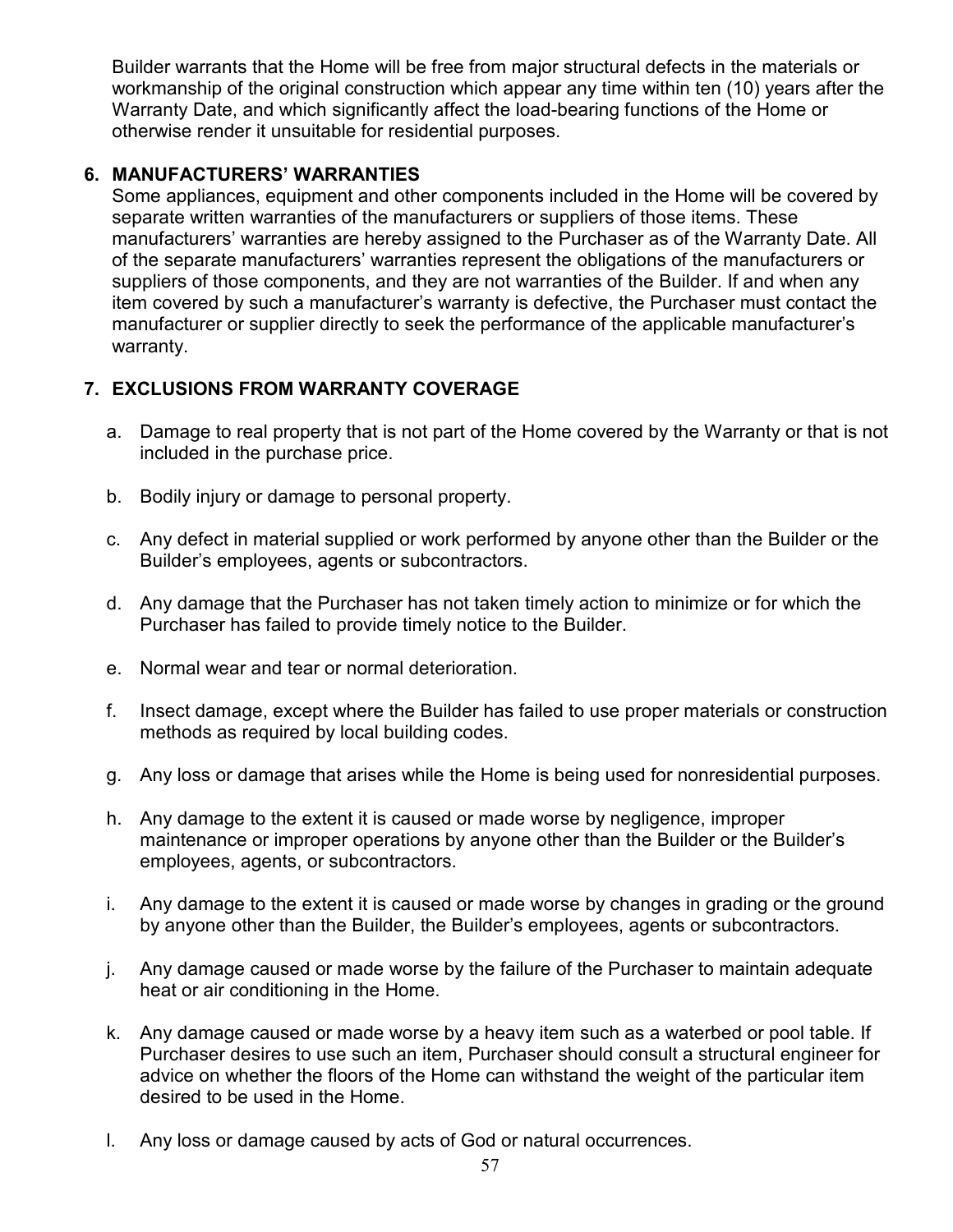m. Any loss or damage caused by naturally occurring gases such as radon and methane.

# 8. REMEDIAL ACTIONS TO BE TAKEN BY BUILDER

If and when a defect for which the Builder is responsible under Sections 3, 4 or 5 of this Warranty occurs, the Purchaser must give prompt and written notice to the Builder in the manner specified in Section 11. In that event, the Builder will repair, replace, or pay the reasonable cost of repairing or replacing the defective component. The Builder will have the right to decide in its own discretion which of those remedies it will provide. If the Builder voluntarily offers or furnishes any remedy not legally required of it in any one instance, that action will not create an obligation to do so in any other instance; nor will any remedial action taken by the Builder at any time extend the time periods or alter the scope or conditions of the Warranty relating to the Home.

# 9. SUBROGATION

If the Builder repairs, replaces or pays the cost of repairing or replacing under this Warranty any defect or component for which the Purchaser is covered by a manufacturer's warranty or by insurance, the Builder will be subrogated, automatically, to the rights of the Purchaser under that manufacturer's warranty or insurance coverage, to the extent of the costs paid or incurred by the Builder.

# 10. ADDITIONAL LIMITATIONS

- a. Under no circumstances will the Builder be liable for special, incidental or consequential damages (including, but not limited to, bodily injury, death, loss of the use of the Home, damage to property of any kind not furnished by the Builder, or attorney's / expert's / consultant's fees and costs), regardless of the form of action or legal theory under which any claim is asserted against the Builder for breach of warranty, breach of contract, negligence or strict liability.
- b. There is no express warranty of any kind, or implied warranty obligation (including, but not limited to, any implied warranty of merchantability, habitability, or fitness for a particular purpose) given or undertaken by the Builder in connection with the construction or sale of the Home, and relating to the quality or condition of any part of the Home, except for this Warranty. No officer, employee or agent of the Builder is authorized to grant any other express warranty or representation or undertake any implied warranty obligation beyond the provisions of this Warranty at any time.
- c. The repair, replacement or payment remedy selected by the Builder will be the exclusive remedy for which the Builder will be liable with respect to the pertinent defect. In no event will the Builder be liable for repair costs or other Warranty obligations amounting in the aggregate to more than the purchase price of the Home.

# 11. PROCEDURE FOR ADJUDICATING CLAIMS

If you as the Purchaser believe that you have a claim under this Warranty you must first send written notice of the defect immediately after you discover it (but not later than the date on which the Warranty on the item expires) to the Builder's Customer Service Office. That address is: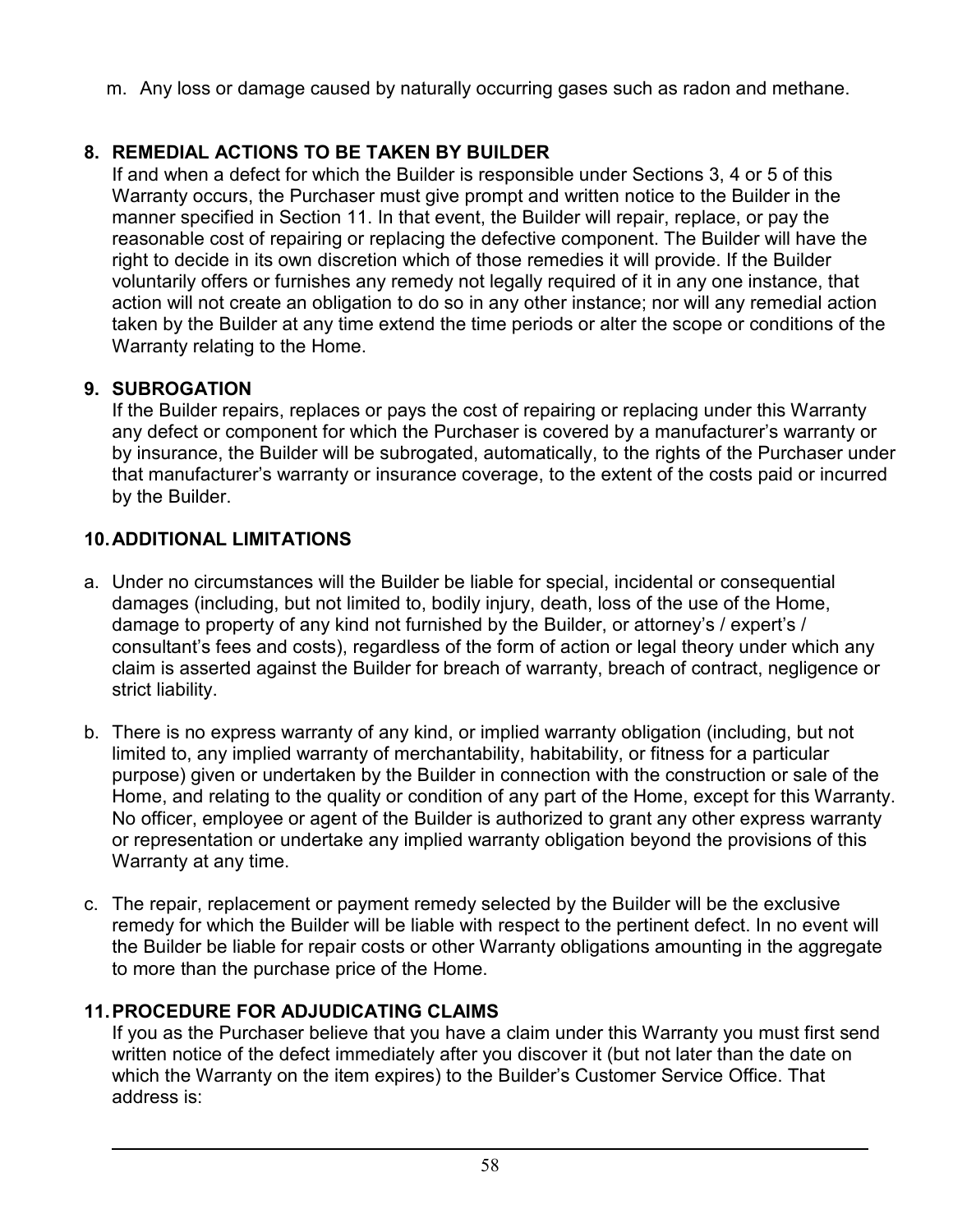Once you have sent this written notice to the Builder's Customer Service Office, the Builder has thirty (30) days in which to respond. You must make yourself and your Home available to the Builder for inspection at a mutually agreeable time during normal business hours during this thirty (30) day period.

If you believe that you have not been able to obtain satisfactory performance of the Builder's obligations under this Warranty within thirty (30) days of sending your initial notice, you must next send a copy of the notice you sent to the Builder's Customer Service Office to the Builder's corporate headquarters. That address is:

NVR, Inc. 11700 Plaza America Drive Suite 500 Reston, Virginia 20190

In all communications, be sure to include your full name, lot number, community name, address and daytime telephone number and be sure to describe clearly the nature of the defect for which you seek a remedy.

If after thirty (30) days of sending your notice to the Builder's Corporate Headquarters, you believe you have not been able to obtain satisfactory performance under this Warranty, you must notify, in writing, the Customer Service Office, at the address set forth above, of such dissatisfaction ("Dissatisfaction Notice") and request that the dispute be decided by binding arbitration between Purchaser and the Builder in accordance with the Construction Industry Arbitration Rules of the American Arbitration Association (the "AAA") unless applicable law does not permit such arbitration to be binding upon the Purchaser. Arbitration shall be commenced by Purchaser filing a AAA Demand for Arbitration form with the AAA and the Builder. The Purchaser shall be responsible for payment of the filing (administrative) fees of the American Arbitration Association. Purchaser agrees to make the Home and premises and any alleged defects available for inspection by the Builder and its representatives during normal business hours upon reasonable notice.

The arbitrator shall consider only whether the Builder is responsible for correction of an alleged warranted item. The arbitrator shall not determine, or consider, any claim involving consequential damages, personal injury or death, rescission of contract or any remedy other than repair or replacement or payment of the reasonable cost of repair or replacement. The arbitrator shall give the Builder the option of satisfying an arbitration award either by performance of the required repair(s) or payment of a sum certain representing the cost of having such repair(s) performed by a third party. The arbitrator may, however, award actual, reasonable shelter expenses during the term of repair if the arbitrator makes the specific finding that repair activity renders the Home either unsafe or uninhabitable during the term of repair.

The non-prevailing party in any arbitration shall pay all cost of the arbitration and all attorneys fees.

# 12. EFFECT OF OTHER LAWS ON WARRANTY PROVISIONS

Notwithstanding any other provision of this Warranty, the Purchaser's rights and the Builder's obligations hereunder shall be without any force and effect and this Warranty shall be deemed